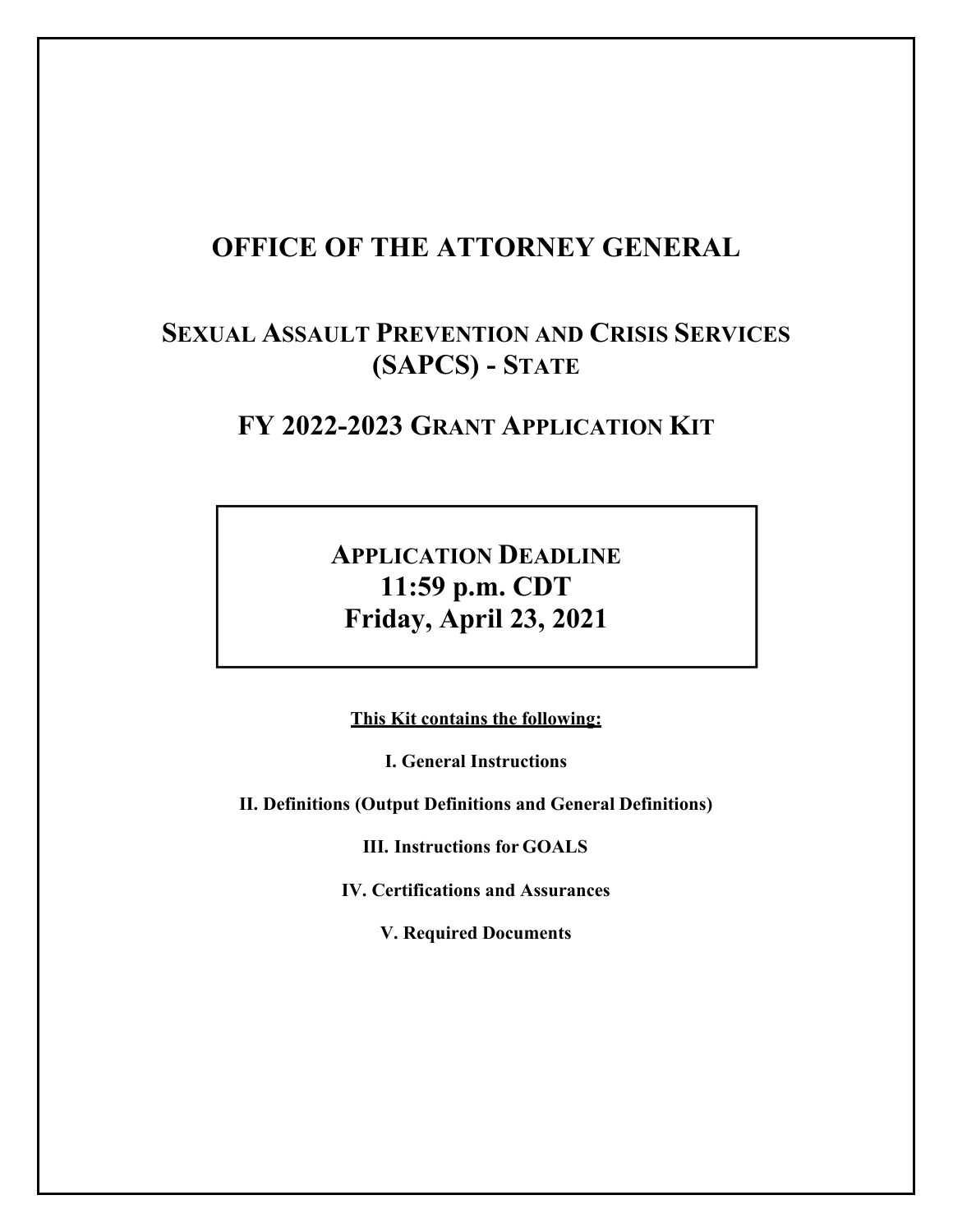## **TABLE OF CONTENTS**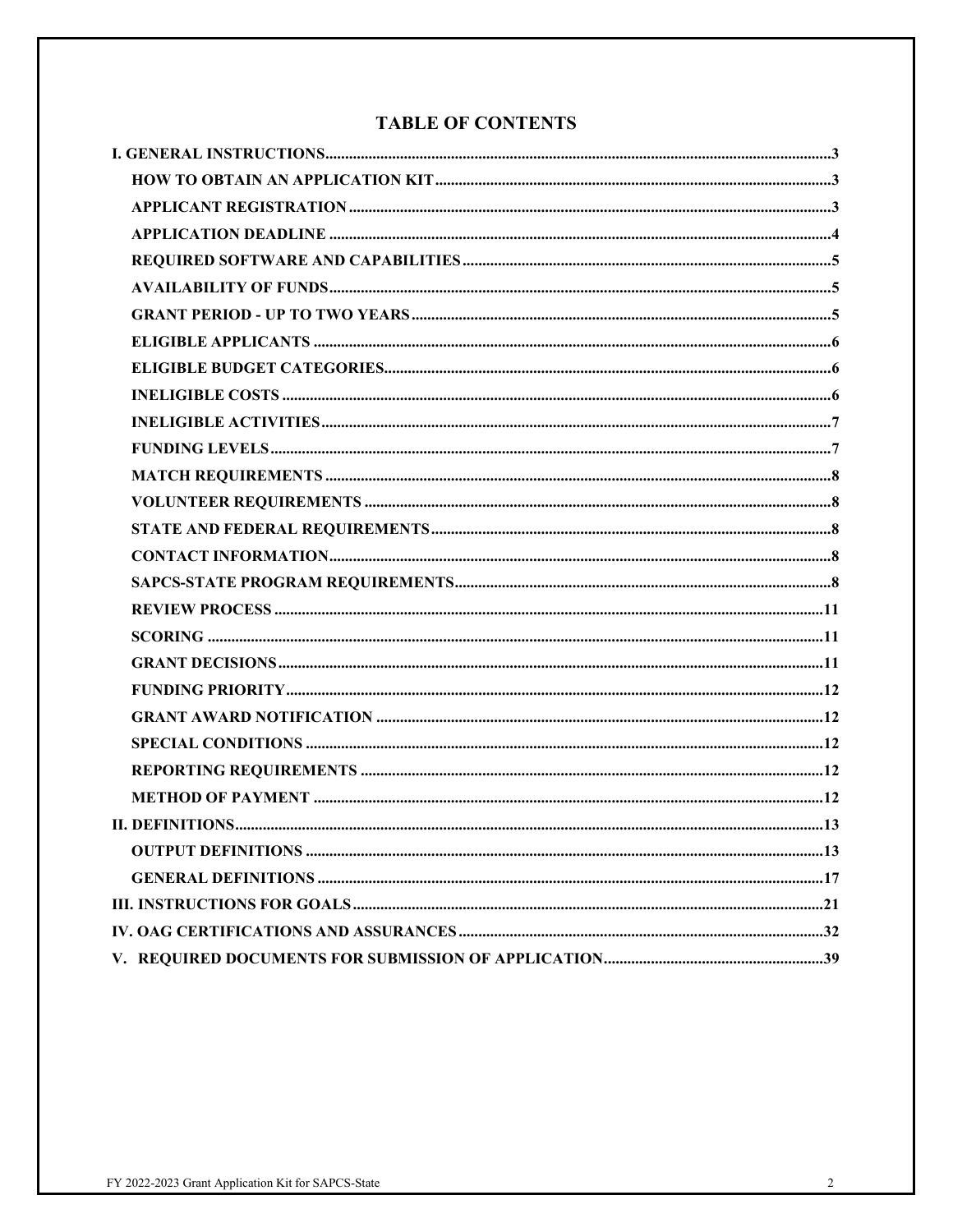# **I. GENERAL INSTRUCTIONS**

# **Sexual Assault Prevention and Crisis Services Program (SAPCS) - State**

## <span id="page-2-0"></span>**How to Obtain an Application Kit**

The Office of the Attorney General (OAG) has posted the Application Kit on the OAG website at [https://www.texasattorneygeneral.gov/divisions/grants.](http://www.texasattorneygeneral.gov/divisions/grants) Updates and other helpful reminders about the Application process will also be posted at this location. Potential Applicants are encouraged to refer to this site regularly.

This Application Kit provides the information and forms necessary to prepare an Application for funding through the OAG for the SAPCS-State Program.

- An Applicant must create an on-line account and complete the Eligibility Profile to determine for which grant(s) the Applicant is able to apply.
- An Applicant may be matched to multiple funding sources based on completed Eligibility Profile.
- If eligible, an SAPCS-State Applicant may apply for one SAPCS-State, and if eligible, one Other Victim Assistance Grant (OVAG) grant (in a separate Application Kit). *Note: the OVAG Application has the same deadline as SAPCS-State Application.*

### <span id="page-2-1"></span>**Applicant Registration**

In order to register, an Applicant must designate one person as the point of contact to submit its grant application. To create an on-line account, the Applicant must email the following point of contact information to  $Grants@oaq.textexas.gov$ :

- First Name
- Last Name
- Email Address (*It is highly recommended to use a generic organization email address if available*)
- Organization Legal Name

The point of contact will receive a welcome email from **G**rant **O**ffering and **A**pplication Lifecycle System (GOALS) via the [Grants@oag.texas.gov](mailto:Grants@oag.texas.gov) email address. GOALS will prompt the point of contact to create a password. The password must be 8 characters, with at least 1 Upper Case Letter, 1 Lower Case Letter, 1 Number and 1 Special Character  $(\omega, \#, \S, \&, \text{etc.}).$ The Applicant may also choose to upload a Picture.

#### **The OAG strongly encourages Applicants to register by Friday, April 9, 2021 in order to have sufficient time to complete the application.**

The link for GOALS and further instructions can be found on the OAG website at [https://www.texasattorneygeneral.gov/divisions/grants.](http://www.texasattorneygeneral.gov/divisions/grants)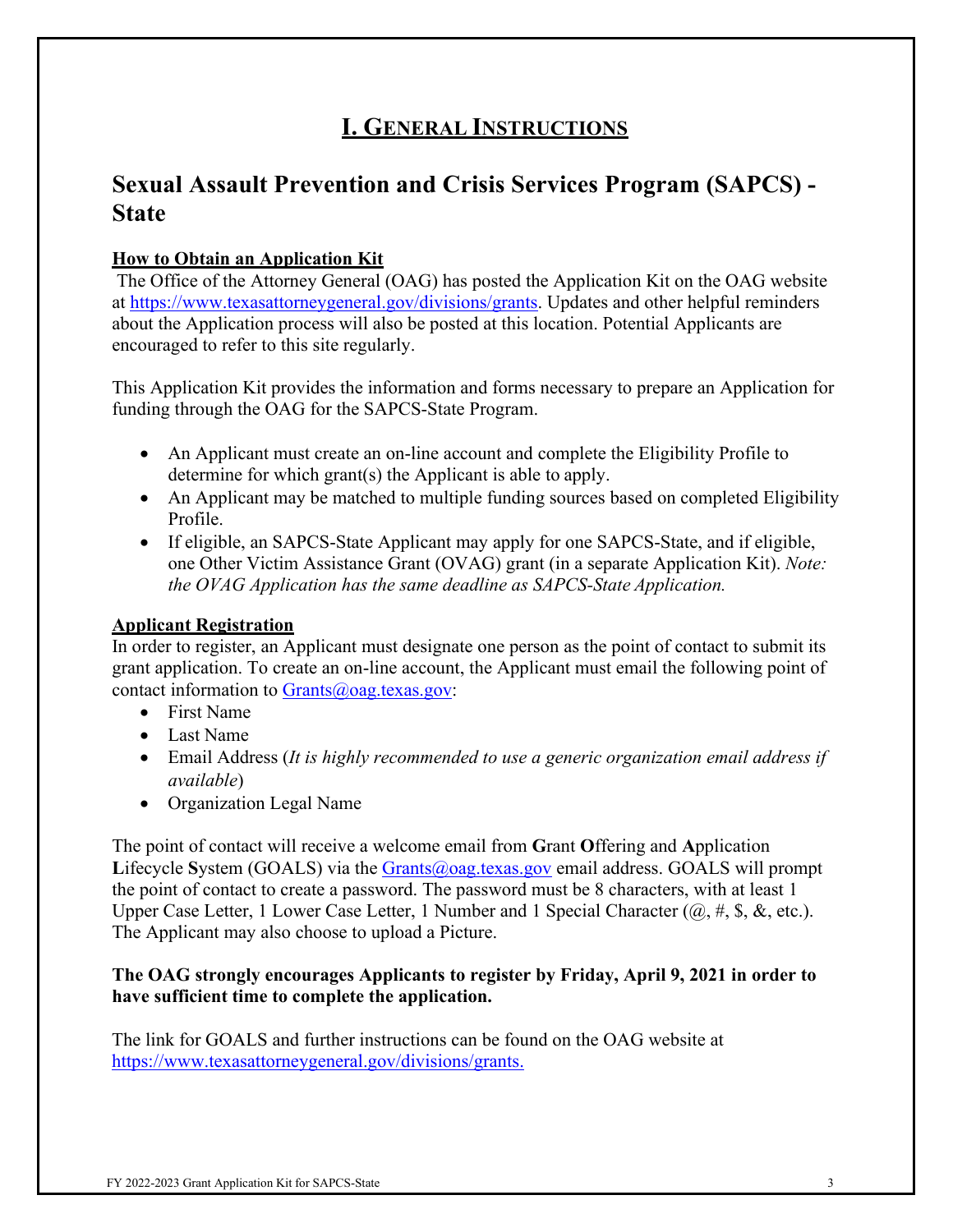#### **Eligibility Questions**

After the on-line account is activated, the Applicant will be taken to the Grant Programs webpage (your homepage) in GOALS, where the Applicant will then be required to complete an Eligibility Profile.

The Applicant will be required to answer "*Yes* or *No"* questions regarding the agency type and purpose as well as provide the Council of Governments (COG) regions and counties served. The Applicant will also be asked to provide its Legislative Districts. If the Applicant does not know its COG or Legislative District, website links are provided in the section headers to assist in obtaining that information. Completing the eligibility questions will determine which grant funding solicitation the Applicant matches.

Once the Eligibility Profile is complete, Select the *View Programs* button at the bottom of the screen. If the Applicant matches to a grant program that has an open solicitation, the grant funding opportunity will appear on the screen. Select and complete the grant application for that applicable funding source by clicking on the green Apply Now button. *Note: Hard copy or Emailed Applications will not be accepted.*

#### **Application – Deadline is 11:59 p.m. CDT on Friday, April 23, 2021**

If a funding source for which the Applicant is intending to apply does not appear under *Grant Programs*, there could be two possibilities:

- A grant program to which the Applicant could potentially match is not open; or
- The answers provided in the Eligibility Profile do not match any of the OAG's open grant solicitations.

Please contact the OAG at  $Grants(\omega)$  oag.texas.gov or (512) 936-0792 if there are any questions.

#### **To meet the deadline, the Application must be submitted via GOALS.**

- All Applicants must submit the following:
	- o One (1) application per matched funding source listed under *Grant Programs*.
	- o The following documents must be uploaded:
		- "Statements Supporting Submission of the Application to the Office of the Attorney General" containing signatures.
		- "Resolution of Governing Body" containing signatures. (Please note that the Authorized Official must be designated by signature of the governing body. If the Authorized Official is also a member of the governing body, the Authorized Official must be designated by another member's signature. The Authorized Official cannot sign the Resolution designating him/herself as the Authorized Official.)
		- Job Description(s) in PDF for each position requested on the proposed budget.
		- Support Document(s) (See definition on page 19), at least one Support Document is required for each Applicant that reflects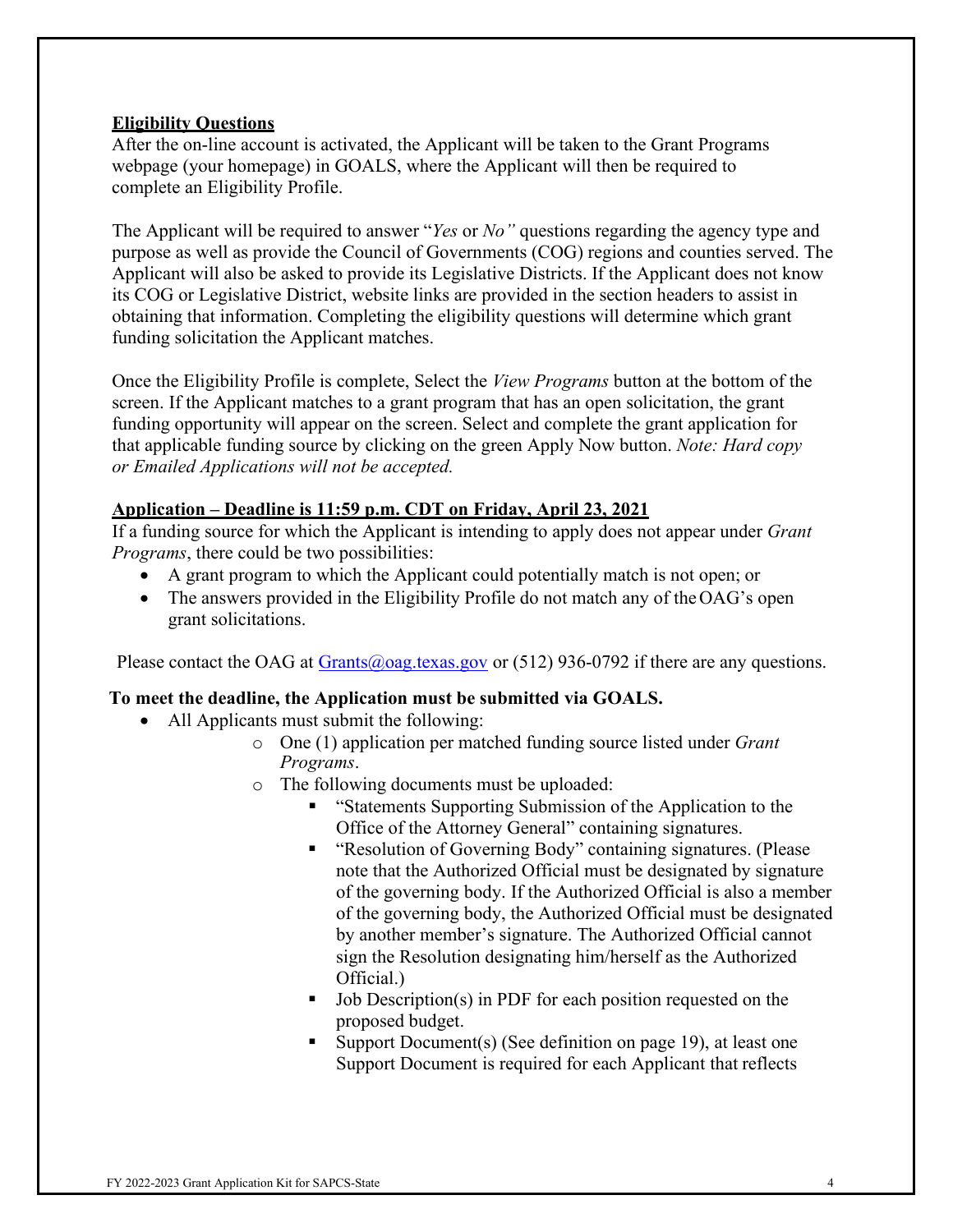collaboration/organizational support related to the provision of sexual assault services and achieving the goals of the proposed project as described in the Application.

- Excel Budget Template completed for both years of the grant cycle. Must be uploaded in MS Excel format.
- Minimum Service Standards Assurances Document.
- One auto-reply message per application completed and submitted will be generated by GOALS and sent to the email associated with the Applicant's on-line account.

The OAG accepts no responsibility for delays in submission, electronic or otherwise. Applicants are strongly advised to allow for and anticipate any such delays by submitting the Application as early as possible.

For security purposes, the OAG cannot accept Applications submitted in other formats, including walk-in, hand delivery, same day courier service or any other hard copy method of delivery. The OAG also will not accept email submissions.

Please contact the OAG at [Grants@oag.texas.gov](mailto:Grants@oag.texas.gov) or (512) 936-0792 if there are any questions about the method of delivery. In order to better assist Applicants with their questions, the preferred method of contact is email. The OAG will not consider or fund an Application if it is not filed by the due date and in the manner required.

#### <span id="page-4-0"></span>**Required Software and Capabilities**

*Microsoft Excel 97* or newer version as well as the *Internet* is required to create an on-line account, complete the Application, and apply for a grant. It is recommended to use the latest version of Google Chrome or Mozilla Firefox. Please note that not all versions of Microsoft Excel are the same. If an error message is received, save the Excel document as *.xls*, instead of .*xlsx. Adobe Reader* is required to access the Application Instructions. *Adobe Reader* can be downloaded for free at [www.adobe.com.](http://www.adobe.com/)

#### <span id="page-4-1"></span>**Availability of Funds**

The source of funding is through a biennial appropriation by the Texas Legislature. All funding is contingent upon an appropriation to the OAG by the Texas Legislature. The OAG makes no commitment that an Application, once submitted, or a grant, once funded, will receive subsequent funding.

#### <span id="page-4-2"></span>**Grant Period - Up to Two Years**

The term of this grant is up to two years from September 1, 2021 through August 31, 2023, subject to and contingent on funding and approval by the OAG. If the grant period extends for more than one state fiscal year, the grantee will be required to submit additional documentation relating to the second fiscal year of the grant period, including an updated budget. The OAG may base its decision for the second fiscal year funding amounts on the grantee's first year performance, including but not limited to: the timeliness and thoroughness of reporting, effective and efficient use of grant funds and the success of the project in meeting its goals.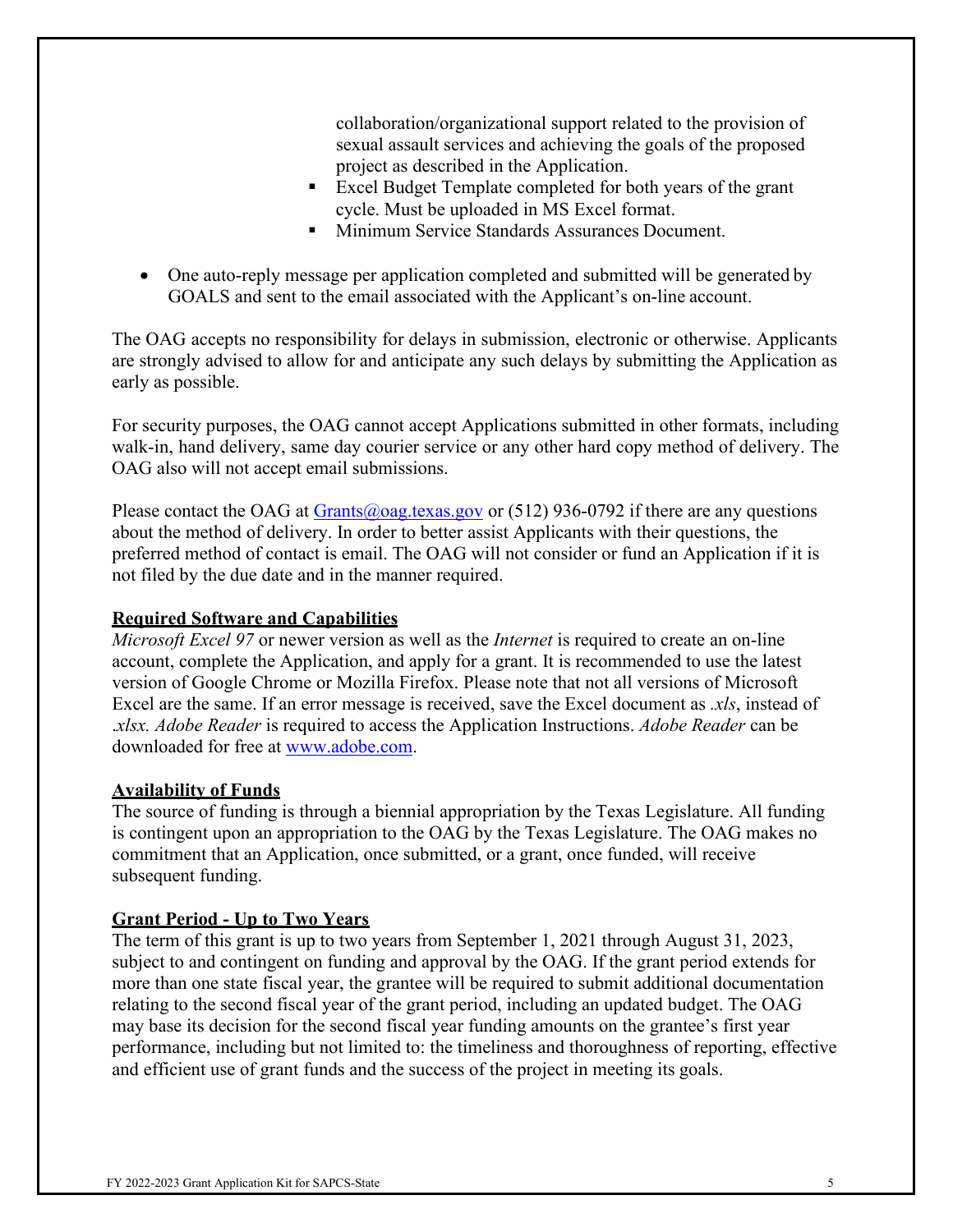## <span id="page-5-0"></span>**Eligible Applicants**

Sexual Assault Programs are eligible to apply for a SAPCS-State grant.

Non-profit Applicants with 26 U.S.C.  $\S$  501(c)(3) status must be in good standing with the Comptroller of Public Accounts and "in existence" with the Secretary of State.

**Sexual Assault Programs:** means any local public or private nonprofit corporation, independent of a law enforcement agency or prosecutor's office, that is operated as an independent program or as part of a municipal, county, or state agency and that provides the following minimum services to adult survivors of stranger and non-stranger sexual assault: 24-hour crisis hotline, crisis intervention, public education, advocacy, and accompaniment to hospitals, law enforcement offices, prosecutors' offices, and courts and meets the Minimum Service Standards. Sexual assault programs must have provided the minimum services to adult survivors of stranger and non-stranger sexual assault for at least nine months prior to receiving a SAPCS-State grant.

## <span id="page-5-1"></span>**Eligible Budget Categories**

- Personnel
- Fringe Benefits
- Professional & Consultant Services
- Travel
- Equipment
- Supplies
- Other Direct Operating Expenses

#### <span id="page-5-2"></span>**Ineligible Costs**

Ineligible costs include, but are not limited to:

- Any cost covered by a Paycheck Protection Program (PPP) loan
- Indirect Costs
- Payment for lobbying or membership dues that directly support lobbying
- Payment for Mortgages
- Payment for Property
- Fees to administer a subcontract
- Purchasing food and beverages except as allowed under Texas State Travel Guidelines
- Purchasing or leasing vehicles
- Purchasing promotional items or recreational activities (See Definition of promotional items)
- Paying for travel that is unrelated to the direct delivery of services that supports the OAG funded program
- Paying consultants or vendors who participate directly in writing a grant application
- Paying any portion of the salary or any other compensation for an elected government official
- Payment of bad debt, fines or penalties
- Purchasing any other products or services the OAG identifies as inappropriate or unallowable
- Payments for sexual assault medical forensic examinations
- Payments for medical care
- Payments for costs that have been reimbursed by the Crime Victims' Compensation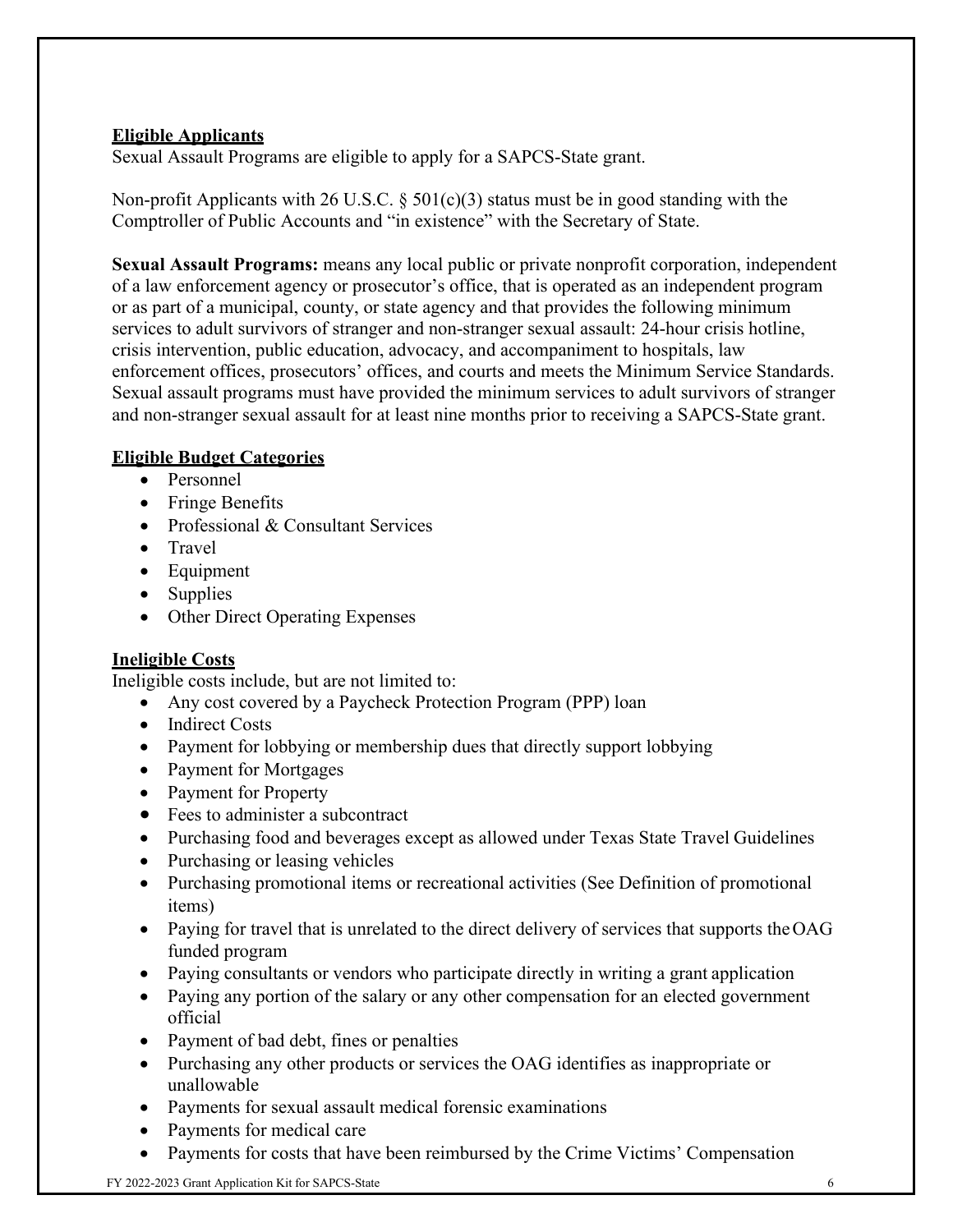Program

- Payments for cost of Structural replacement(s) and/or repair(s)
- Any unallowable costs set forth in state or federal cost principles
- Past Due Rent
- Past Due Car Payment
- Monthly Groceries
- Recreational Activities
- Promotional Incentives
- Promotional Items other than those identified as allowable in the Definition section of this Kit

## **Ineligible Activities (not reimbursable)**

Ineligible activities include, but are not limited to:

- Research centered activities (does not include evaluation for program improvement)
- Prosecution centered activities for offender related activities, such as witness coordination, expert witness fees, or prosecutor salaries
- Law enforcement centered activities, such as investigators or patrol officers
- Probation activities that assist an offender
- Offender related activities, such as mediation or alcohol/drug abuse counseling
- Public Awareness Campaigns defined as using grant staff hours or funds for a planned series of media/materials buys that are general in nature and intended to achieve a particular aim (*e.g.*, My Strength Campaign, Speak Up Speak Out Campaign, No More Campaign, etc.). See Education in the definition section for allowed awareness activities.
- Activities performed by Sexual Assault Nurse Examiners (SANEs), or other medical professionals, related to conducting sexual assault medical forensic examinations, including fees or salaries. This does not include professional fees for SANEs or medical professionals who provide victim services training for an organization.
- Any fundraising activities (see 2 CFR 200.442 Fund Raising and Investment Management Costs for reference of fundraising activities).

#### **Funding Levels**

For each fiscal year of the two-year grant term, the following are the minimum and maximum amounts the OAG will reimburse toward the SAPCS-State project funded by this grant. Applications requesting an amount below the minimum or above the maximum may not be considered. If the Application is awarded, the budget may be adjusted by the OAG to fit within the minimum and maximum amounts.

| <b>Current Grantees</b>                   | <b>Minimum Amount</b>      |                            | <b>Maximum Amount</b>      |                            |
|-------------------------------------------|----------------------------|----------------------------|----------------------------|----------------------------|
| <b>Type of Project</b>                    | <b>Fiscal Year</b><br>2022 | <b>Fiscal Year</b><br>2023 | <b>Fiscal Year</b><br>2022 | <b>Fiscal Year</b><br>2023 |
| New Sexual<br>Assault<br>Programs.        | \$100,000                  | \$100,000                  | \$100,000                  | \$100,000                  |
| Current Sexual<br><b>Assault Programs</b> | \$100,000                  | \$100,000                  | \$620,000                  | \$620,000                  |

#### *Regardless of the maximum amounts stated above, a current SAPCS-State grantee may not*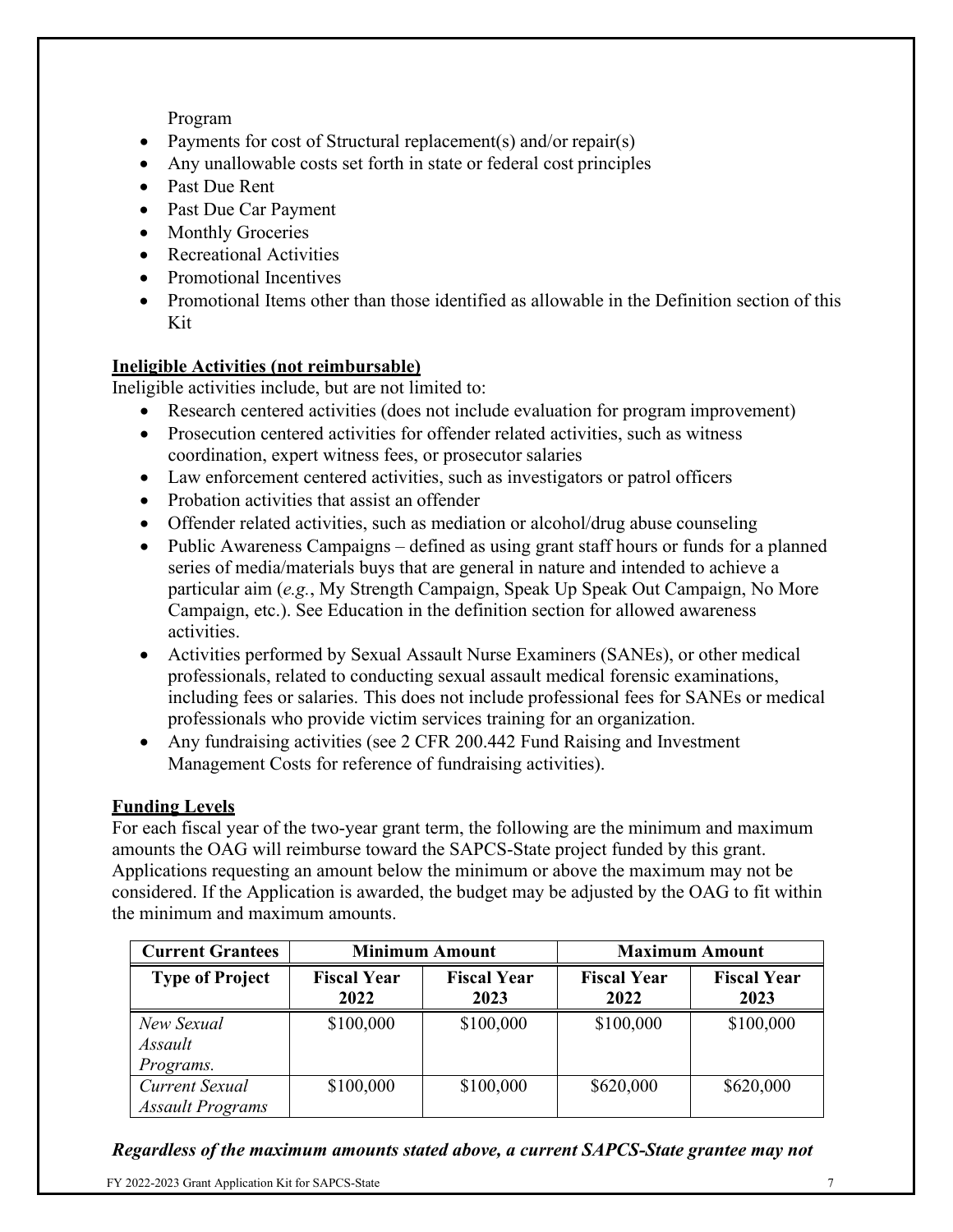#### *apply, per fiscal year, for an amount higher than the SAPCS-State funds it received in FY 2021.*

A current grantee is one that has an active grant for FY 2021. Previous grantees that were not funded in FY 2021, or that de-obligated their grant in FY 2021, will be considered new Applicants for this Application Kit.

#### <span id="page-7-0"></span>**Match Requirements**

There are no match requirements for the SAPCS-State programs.

#### <span id="page-7-1"></span>**Volunteer Requirements**

Due to the COVID 19 pandemic, there are no volunteer requirement for this grant cycle.

#### <span id="page-7-2"></span>**State and Federal Requirements**

All Applicants should review and be familiar with the OAG administrative rules governing the SAPCS-State Program. These rules are published in Texas Administrative Code, Title 1, Chapter 62:

[http://texreg.sos.state.tx.us/public/readtac\\$ext.ViewTAC?tac\\_view=4&ti=1&pt=3&ch=62](http://texreg.sos.state.tx.us/public/readtac%24ext.ViewTAC?tac_view=4&ti=1&pt=3&ch=62)

In addition to the OAG's administrative rules, Applicants should be familiar with the Texas Grant Management Standards (TxGMS) and relevant Code of Federal Regulations (CFR) that relate to state, and if applicable, federal grant funding TxGMS can be found at:

- TxGMS can be found at: [https://comptroller.texas.gov/purchasing/grant](https://comptroller.texas.gov/purchasing/grant-management/)[management/](https://comptroller.texas.gov/purchasing/grant-management/)
- Uniform Administrative Requirements, Cost Principles, and Audit Requirements for Federal Awards 2 CFR 200 can be found at: [http://www.ecfr.gov](http://www.ecfr.gov/)

#### <span id="page-7-3"></span>**Contact Information**

Assistance with technical questions about the Application Kit is available via:

- Email: [Grants@oag.texas.gov](mailto:Grants@oag.texas.gov)
- Phone: (512) 936-0792
- GOALS: Select *Help* on the GOALS website for further assistance

Email is the preferred method for submitting questions. Each person submitting a question should include his/her name, the name of the organization, an email address, a phone number and if applicable, the Reference ID Number. Please note that OAG staff cannot assist with writing Applications or how to answer Eligibility questions.

#### <span id="page-7-4"></span>**SAPCS-State Program Requirements**

The purpose of the SAPCS–State Program is to maintain or expand the existing services of sexual assault programs and any other purposes consistent with Texas Government Code, Chapter 420.

#### **Purpose Areas**

Required activities under this grant:

- Assistance with the Crime Victims' Compensation Program,
- Assistance with Texas SAVNS (if in applicable counties), and Information and Referral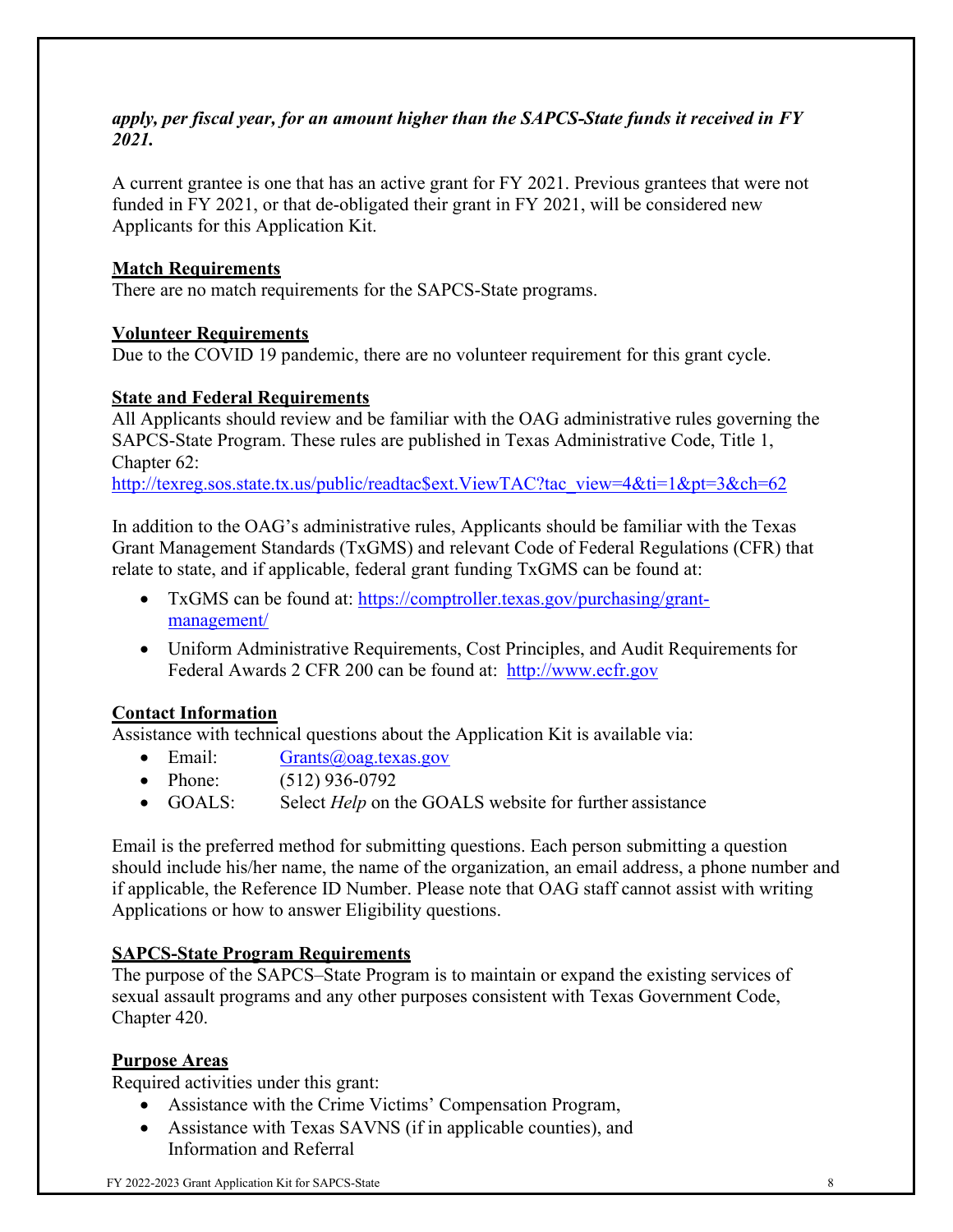In addition, to the required activities, grant funds may also be requested for the following:

- 24-hour Crisis Hotline
- Crisis Intervention
- Public Education
- Advocacy
- Accompaniment to hospitals, law enforcement offices, prosecutors' offices, and courts
- Assistance with Victim Impact Panels
- Assistance with Victim Impact Statements
- Groups (Support, Therapeutic)
- Individual Counseling
- Lodging
- Peer Support Services
- Transportation
- Other support services as determined by the OAG
- Activities related to the prevention of sexual violence

**Special considerations during COVID-19.** All services under this grant can be provided in a virtual environment during the pandemic at the discretion of the Applicant. The provision of walk-in crisis intervention and advocacy are waived during the pandemic if the Applicant cannot safely provide these services. Sexual assault programs should provide adequate emergency contacts on their website so a person in need of services knows how to contact the organization.

**Staffing Requirements:** The funding priority for the SAPCS-State Program is to support positions that provide sexual assault victim related services or assistance and in particular to provide direct victim services.

- A minimum of 75% of an Applicant's budget must be allocated to the Personnel and Fringe Benefits budget categories. This requirement applies to all Applicants. The OAG may grant an exception to this requirement for projects that demonstrate a need as described on the application budget. The request for exceptions are located directly beneath the Personnel Position Narratives on the Excel Budget Workbook.
- The focus of the SAPCS-State grant is to provide services to non-residential survivors of sexual assault. Typically, sexual assault services do not include shelter. A limited number of shelter-based positions may be considered under the following criteria:
	- o Shelter-based Positions are those positions providing services to survivors of sexual assault residing in a family violence shelter.
		- **Note: Staff that oversee the day to day functionality of a family violence shelter will not be funded.**
		- We understand in some instances, a sexual assault program and a family violence shelter may be located in the same building. In that case, positions in the sexual assault program would not be considered shelter-based merely because the two programs share a building. The organization must provide an explanation on how these two programs are operated independently.
	- o Shelter-Based services may be provided to survivors of sexual assault that do not qualify for services funded through HHSC. The services must be a direct victim service as defined in this application kit, and the services must be directly related to the sexual assault.
	- All Applicants are limited to no more than twenty positions.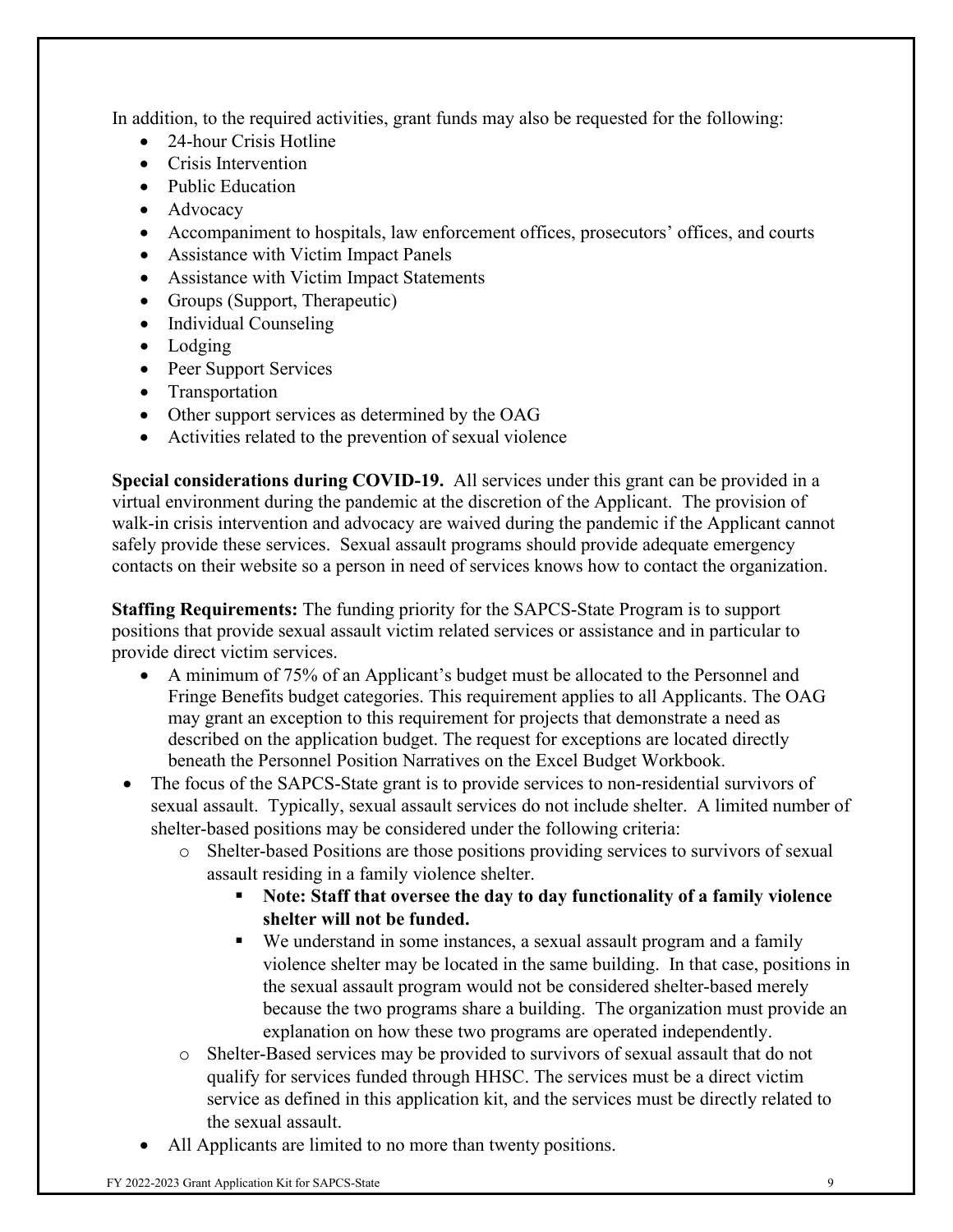- Position titles listed on the budget **must match exactly, word for word** to the position title listed on the job description. It is highly recommended to use numerical labels to match the job descriptions to the numbered positions in the budget. For Example: If you enter a position title of "Advocate" in position Number 1 on the budget, place a "1" on the Advocate's job description. Each numbered position must have a corresponding job description submitted in GOALS.
- Each position listed on the budget can only be associated with one employee. If job sharing, list each position on the budget separately as many times as necessary regardless of time allocated to grant (*i.e.*, Advocate, if shared between three personnel, must be listed on three separate lines under the Personnel budget category, and three separate job descriptions must be submitted, one for each position).
- Job descriptions are required and must be submitted for all positions for which the Applicant is requesting funding. For example, if an Applicant is requesting funding for three Advocates, three Advocate job descriptions must be submitted with the application. Job descriptions must reflect activities that relate to the project's goals and must be appropriately proportionate to the time spent on activities funded by the SAPCS-State grant. Applicants should clearly identify which activities are to be conducted with SAPCS-State funds and if needed for clarity, show what percentage the activities are funded by SAPCS-State.

**Direct Victim Services Staff:** Unless otherwise indicated in this Application Kit, all Sexual Assault Program Applicants must provide one grant funded person working at least twenty hours per week providing direct victim services or two grant funded persons working at least ten hours each per week providing direct victim services. All Applicants must provide Assistance with Crime Victims' Compensation, Assistance with Texas SAVNS (if in applicable county), and Information and Referral. Direct Victim Services are defined in the Definitions section of this Application Kit.

#### **Required Training:**

Applicants will be required to complete a training on Cyber Security if funded.

Additionally, it is required that at least one grant funded person providing direct victim services complete an OAG training on Crime Victims' Compensation and Address Confidentiality within the first year of the grant execution date. One grant funded person providing direct victim services must always be current on the OAG training requirement. If for example, the grant funded person providing direct victim services that initially completed the training is no longer employed by the agency, another grant-funded person providing direct victim services must complete the training. The training requirement may be completed either by attending an OAG conference or training in person (offered by Regional Coordinators or in Austin at the State Office), or via an online course offered by the OAG.

The Direct Victim Services staff requirements applies to all Applicants, including those that rely upon volunteers or contracted staff to deliver direct victim services. The OAG may grant an exception to this requirement for programs that demonstrate a need as described in the budget portion of the application.

**Administrative Services:** Funds for administrative personnel may be requested with the following restrictions (see Definitions section for definition of Administrative Services).

The Applicant may not include more than six personnel providing administrative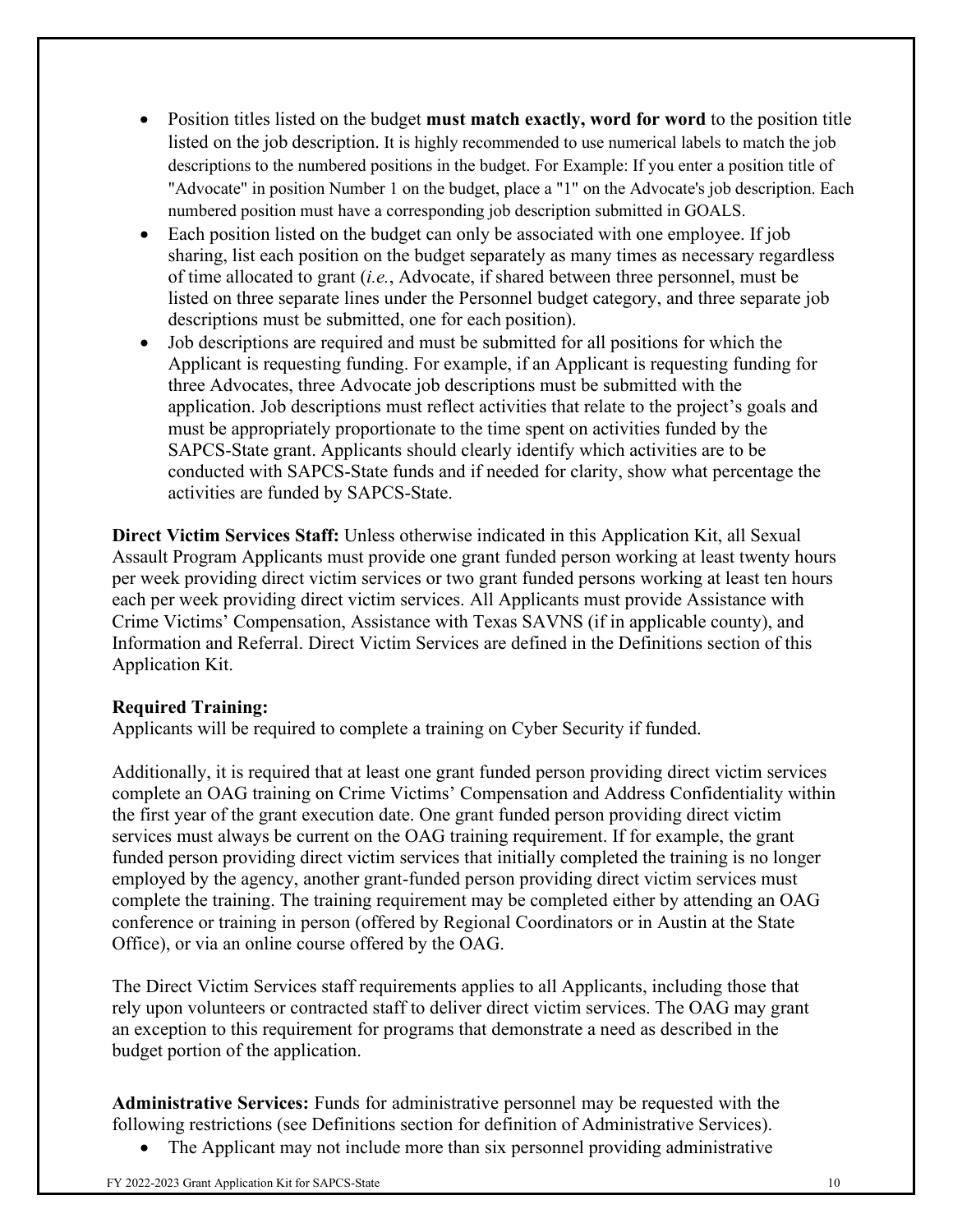services.

- The OAG will consider any position that has hours listed on the budget in the Administrative Column under Personnel as one of the six allowed administrative personnel.
- The combined total number of hours for all administrative services cannot exceed twentyfive hours per week.

The administrative services requirement applies to all Applicants. The OAG may grant an exception to the twenty-five hours per week maximum for programs that demonstrate a need as described in the budget portion of the Application. The request for exceptions are located directly beneath the Personnel Position Narratives in the Excel Budget Workbook.

## <span id="page-10-0"></span>**Review Process**

The OAG will review each complete Application submitted by the deadline by an eligible Applicant.

- At any time during the review process, an OAG staff member may contact the Applicant for additional information.
- All areas of the budget are subject to review and approval by the OAG. Decisions related to the budget are based on both eligibility and reasonableness.

## <span id="page-10-1"></span>**Scoring**

The Application will be scored on information provided by the Applicant including, but not limited to:

- Organization Summary (20% of overall score)
- Project Summary and Description of Need (20% of overall score)
- Assessment and Evaluation (5% of overall score)
- What Will Be Done (30% of overall score)
- Financial Questions (20% of overall score)
- Comprehensive Scoring Criteria (5% of overall score)

## <span id="page-10-2"></span>**Grant Decisions**

During the grant review and award process, the OAG may take into consideration other factors including whether the Applicant has demonstrated acceptable past performance as a grantee in areas related to programmatic and financial stewardship of grant funds.

The OAG may choose to award a grant from a different OAG funding source than that for which the Applicant applied.

The OAG is not obligated to award a grant at the total amount requested and/or within the budget categories requested. The OAG reserves the right to make awards at amounts above and/or below the stated funding levels.

The OAG makes final decisions on what is considered a Sexual Assault Program.

All grant decisions including, but not limited to, eligibility, evaluation and review, and funding rest completely within the discretionary authority of the OAG. The decisions made by the OAG are final and are not subject to appeal.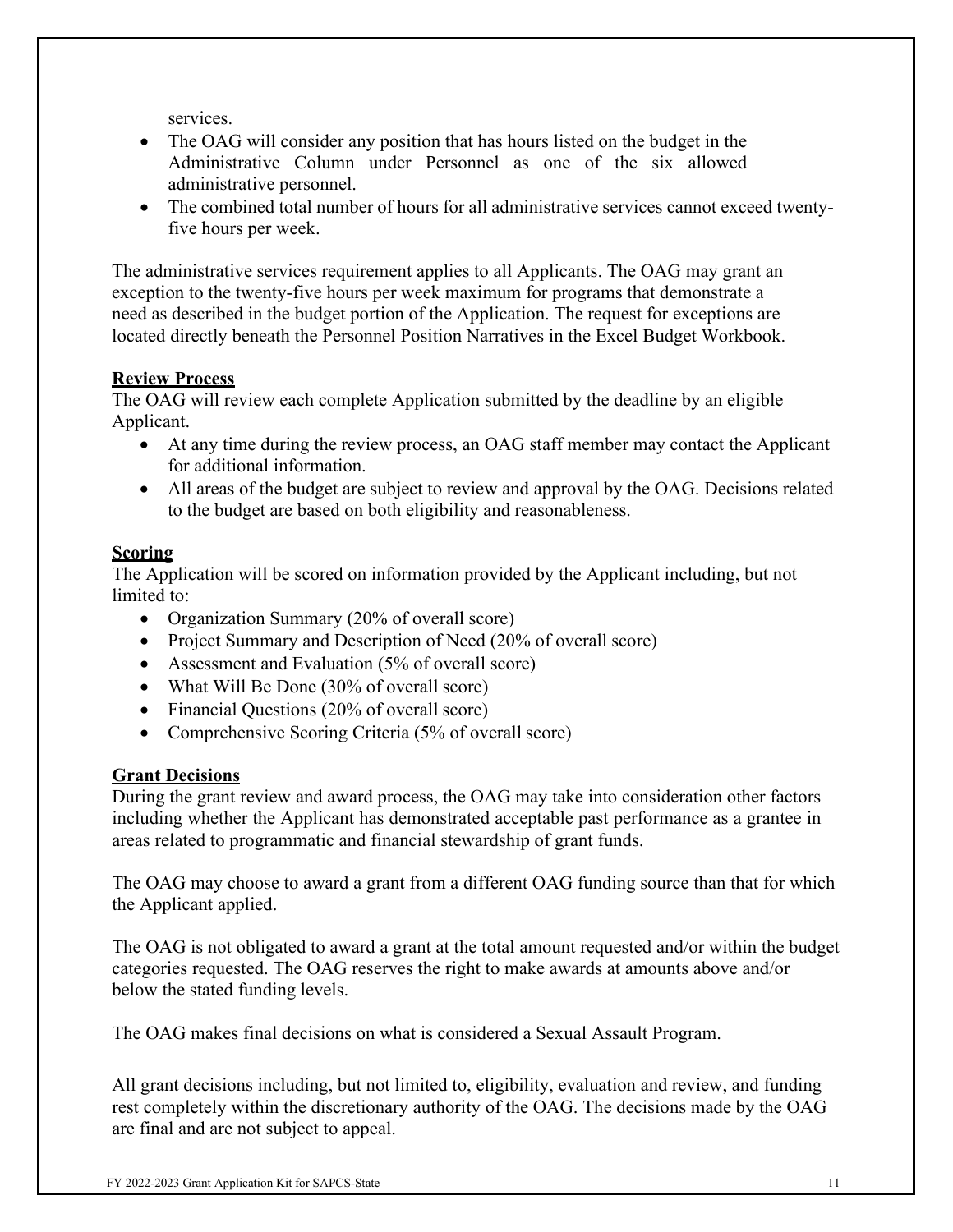#### <span id="page-11-0"></span>**Funding Priority**

The OAG reserves the right to consider all other appropriations or funding an Applicant currently receives when making funding decisions. The OAG may give priority to Applicants that do not receive other sources of funding, including funding that originates from the OAG.

The OAG reserves the right to give priority to currently funded organizations and projects that provide direct victim services with grant funds, or that provide information and education about sexual assault victim rights in their community.

#### <span id="page-11-1"></span>**Grant Award Notification**

The Applicant shall be notified in writing of the OAG's decision regarding a grant award. The OAG may utilize a grant contract document and/or a notice of grant document once a decision is made to award a grant. The Applicant will be given a deadline to accept the grant award and to return the appropriate document to the OAG within the time prescribed by the OAG. An Applicant's failure to return the signed document, via DocuSign, to the OAG within the prescribed time period will be construed as a rejection of the grant award, and the OAG may deobligate funds.

#### <span id="page-11-2"></span>**Special Conditions**

The OAG may assign special conditions at the time of the award. Until satisfied, these special conditions may affect the Applicant's ability to receive funds. If special conditions are not resolved, the OAG may de-obligate funds up to the entire amount of the grant award.

#### <span id="page-11-3"></span>**Reporting Requirements**

If an Application is funded, grantees will be required to report to the OAG quarterly, in the manner and schedule as determined by the OAG. Quarterly statistical reports are due no later than the  $30<sup>th</sup>$  day of each month following the end of the quarter. The four quarters end on the last day of the months of November, February, May and August. Reporting on grant program activities such as demographics of victims served, outputs, and outcomes via quarterly Performance Reports will be required. If reports are not submitted by the established dates, this may affect the Applicant's ability to receive reimbursement.

#### <span id="page-11-4"></span>**Method of Payment**

OAG grants are paid on a cost-reimbursement basis.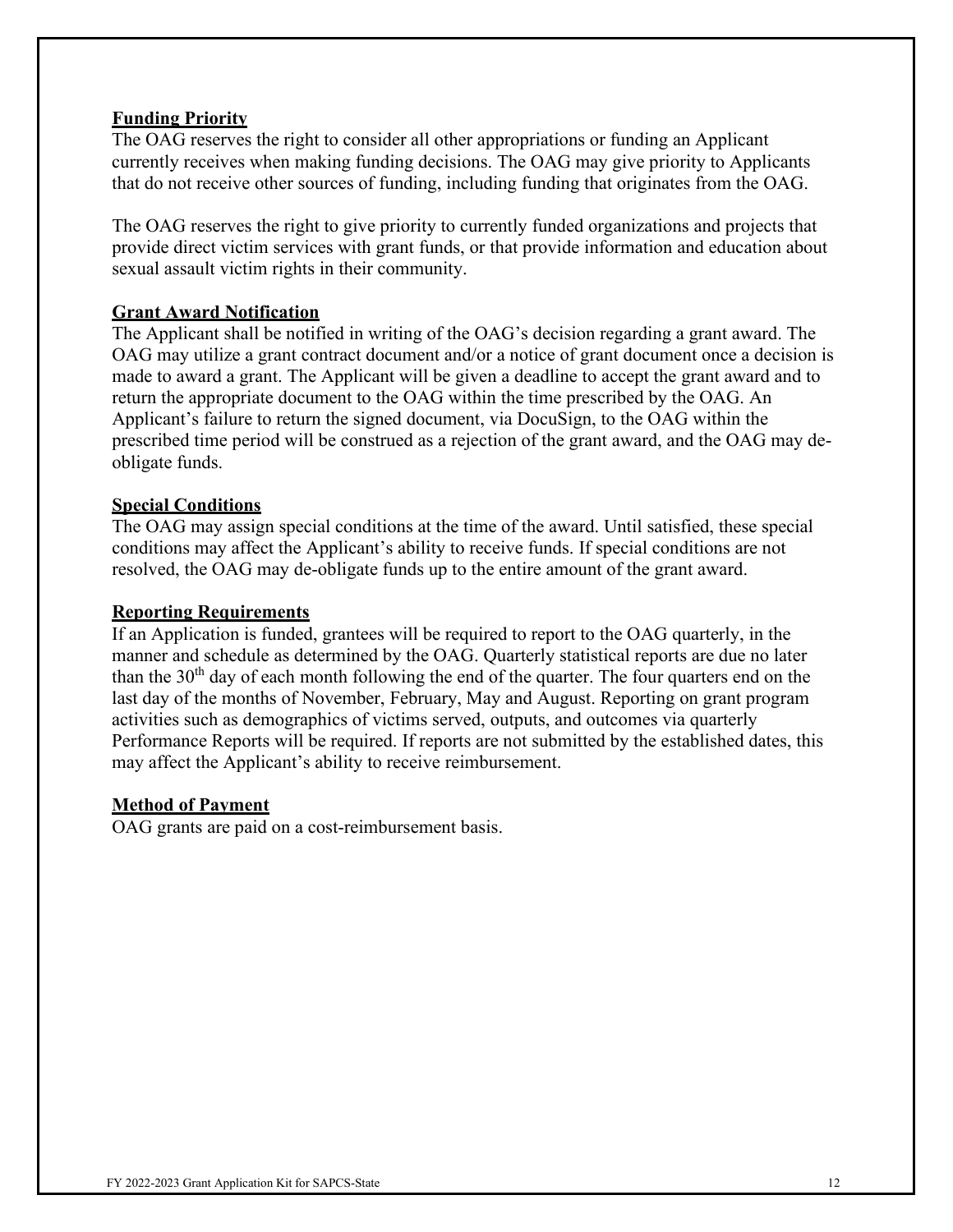## **II. DEFINITIONS**

<span id="page-12-0"></span>*Due to the impact of COVID-19, all the following services may be conducted in a virtual environment to include those that say "in-person" in the definition.*

## <span id="page-12-1"></span>**OUTPUT DEFINITIONS**

**24 Hour Crisis Hotline –** a telephone line answered 24 hours a day, 7 days a week by trained Sexual Assault Program staff or volunteers to provide immediate, confidential, non-judgmental support, crisis intervention, and information and referrals.

**24-Hours Crisis Hotline calls** – sexual assault related calls received on the organization's 24 hour crisis hotline.

**Accompaniment –** to hospitals, law enforcement offices, prosecutors' offices and courts, to provide in-person support, assistance and provision of information about crime victims' rights during the survivors' interaction with medical or criminal justice professionals at hospitals, law enforcement offices, prosecutors' offices and courts. To qualify as an Accompaniment to a Hospital, a minimum of 45 minutes must be spent with the survivor. During the pandemic, this definition is revised to include services provided for less than 45 minutes and includes provision in a virtual environment.

**Advocacy –** in-person or via telecommunication assistance provided on behalf of victims of sexual assault to third parties (*e.g.,* schools, employers, law enforcement agencies, housing authorities, health care professionals, prosecutors; offices, CVC).

**Assistance with the Crime Victims' Compensation Program** – assistance provided to a victim or claimant, as defined by Texas Code of Criminal Procedure Articles 56B.003(2) and 56B.003(14), that may include explaining Crime Victims' Compensation (CVC) forms, processes, or completing the appropriate forms. Providing general information on CVC should be counted under "Information and Referral."

**Assistance with Texas Statewide Automated Victim Notification Service (SAVNS) –** assistance provided to a victim of sexual assault explaining Texas SAVNS and/or registering or accessing information. Providing general information on Texas SAVNS should be counted under "Information and Referral."

**Assistance with Victim Impact Panels –** assistance provided to a victim of sexual assault to prepare a victim to present on a Victim Impact Panel.

**Assistance with Victim Impact Statements –** assistance provided to a victim of sexual assault explaining the Victim Impact Statement identified in Article 56A.151 Code of Criminal Procedure and/or completing the appropriate forms. Providing general information on Victim Impact Statements should be counted under "Information and Referral."

**Crisis Intervention –** in person or via telecommunication assistance provided to a victim of sexual assault to reduce acute distress, to begin stabilization and to assist in determining next steps.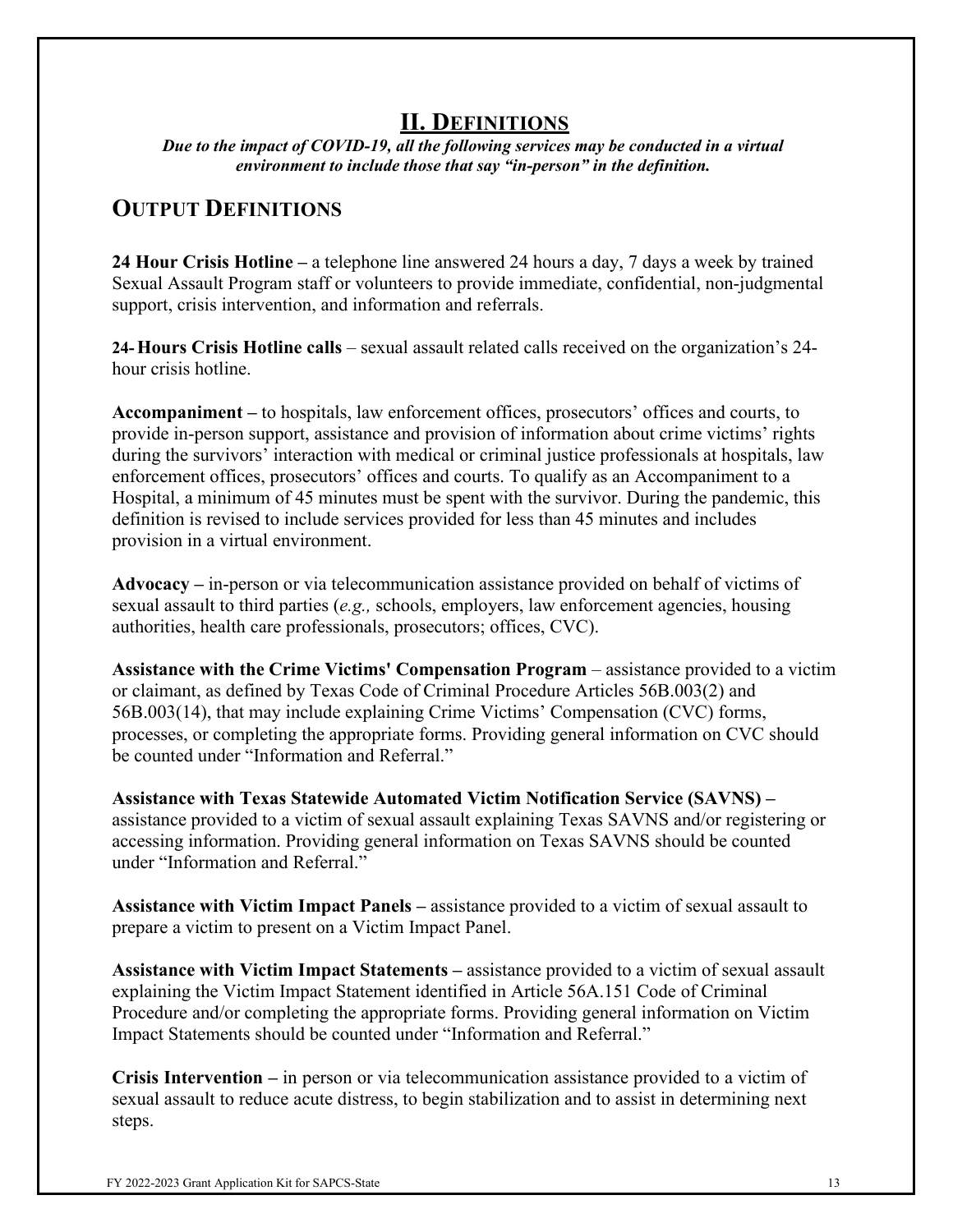**Direct Victim Services** – include but are not limited to the following:

- 24-Hour Crisis Hotline
- Accompaniment to Hospitals, Law Enforcement Offices, Prosecutors' Offices and Courts
- Advocacy
- Assistance with Crime Victims' Compensation
- Assistance with Texas SAVNS
- Assistance with Victim Impact Panels
- Assistance with Victim Impact Statements
- Crisis Intervention
- Groups (Support, Therapeutic)
- Individual Counseling
- Information and Referral
- Lodging
- Peer Support Services
- Transportation
- Other Direct Victim Services

**Education** – For purposes of this grant, education includes the following both in-person and live interactive instruction conducted in a virtual environment:

- Outreach is victim related and includes but is not limited to public speeches, information booths, media interviews, public service announcements, newsletters, articles, editorials, and website visits conducted for the purpose of generally informing the public about sexual assault related topics and available victim services.
- Training is victim related and includes general training sessions, video conference training sessions, and computer-based training sessions conducted to train on sexual assault. Training is designed to increase knowledge on sexual assault related topics, impact the skills of individuals interacting with victims, including victim service training, or to improve the overall response to sexual assault. Training may be provided internally to volunteers and staff, or externally to the public.
- Prevention includes education and other activities (*e.g.,* community mobilization and social norms change) related to the prevention of sexual violence. May include awareness activities (education to increase knowledge of the dynamics of sexual violence, its causes and consequences, and of services available through the sexual assault program), risk-reduction education (efforts that focus on reducing the risk of an individual in becoming a victim of sexual violence), and primary prevention activities (preventing sexual violence by working to increase protective factors and decrease risk factors of first-time perpetration of sexual violence).
- Social Media the use of social media is an allowable activity and is defined as forms of electronic communication through which users create online communities to share information, ideas, and content related to any of the services provided by the agency using SAPCS funds (i.e. direct victim services, outreach, training, or prevention).
- FY 2022-2023 Grant Application Kit for SAPCS-State 14 • Asynchronous Programming - asynchronous programming is allowed and includes prerecorded lectures and digital curriculum materials where participants respond through email, discussion boards, social networking, and collaborative documents at a time of their own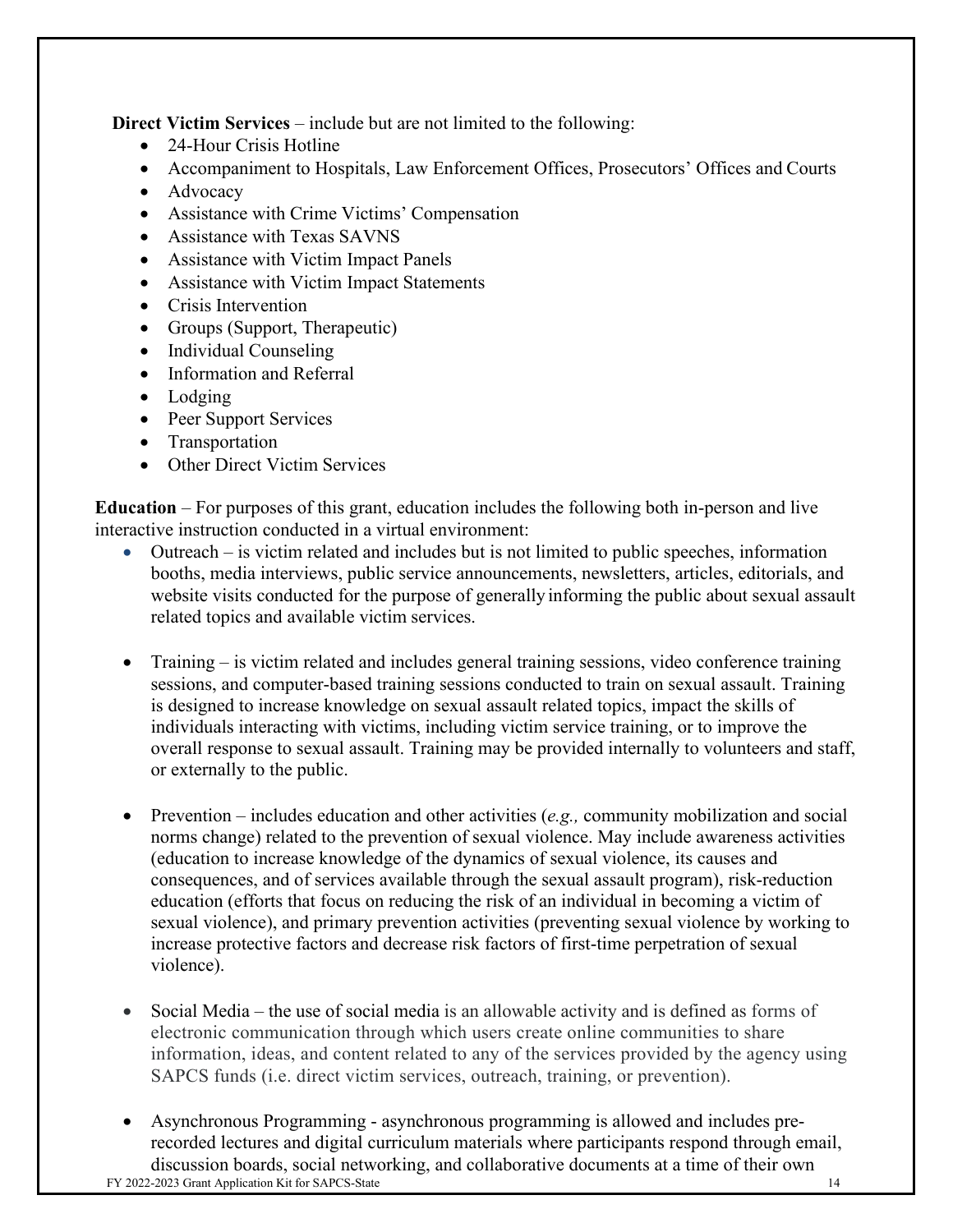choosing. Asynchronous education should be reported separate from live, virtual sessions.

**For virtual outreach events, trainings and prevention sessions, organizations must have a control method of tracking participants**. If funded, and requested by the OAG, organizations must be able to provide the type of control method they are using.

**Individual Counseling –** provided to a victim of sexual assault by a licensed professional and uses one-on-one psychological and/or therapeutic methods of treatment for a minimum of 45 minutes.

**Information Booth –** Events where organizations staff booths to provide information to the general public about different topics. This may include but is not limited to community fairs, conferences, or other public gatherings.

**Information and Referral** – all forms of contact with victims of sexual assault in which services and available support (provided by the Applicant or the community) are identified and/or offered. This service may be provided in addition to or along with other Direct Victim Services such as Advocacy, Peer Support Services, Assistance with Crime Victims' Compensation, etc.

**Lodging –** arranging and/or providing lodging for a victim of sexual assault, including but not limited to emergency housing assistance (*e.g.,* the number of victims who received lodging as arranged by grant funded staff). OAG will assess requests for reasonableness.

**OAG Sexual Assault Training Program (SATP) –** training conducted with employees/volunteers of a sexual assault program that meets the OAG SATP Training Certification Requirements as identified in the OAG SATP Certification Guide. Training can be provided in a virtual environment during the pandemic.

**Peer Support Services –** one-on-one peer support provided by trained staff and/or volunteers to increase client functionality and facilitate empowerment in meeting his/her physical, medical, legal, and or psychological needs.

**Shelter-Based Services/Positions** - The focus of the SAPCS-State grant is to provide services to non-residential survivors of sexual assault. Typically, sexual assault services do not include shelter. A limited number of shelter-based positions may be considered under the following criteria:

- Shelter-Based Positions are those positions providing services to survivors of sexual assault residing in a family violence shelter.
	- o **Staff that oversee the day to day functionality of a family violence shelter will not be funded.**
	- o We understand in some instances, a sexual assault program and a family violence shelter may be located in the same building. In that case, positions in the sexual assault program would not be considered shelter-based merely because the two programs share a building. The organization must provide an explanation on how these two programs are operated independently.
- Shelter-Based Services may be provided to survivors of sexual assault that do not qualify for services funded through the Health and Human Services Commission (HHSC). The services must be a direct victim service as defined in this application kit, and the services must be directly related to the sexual assault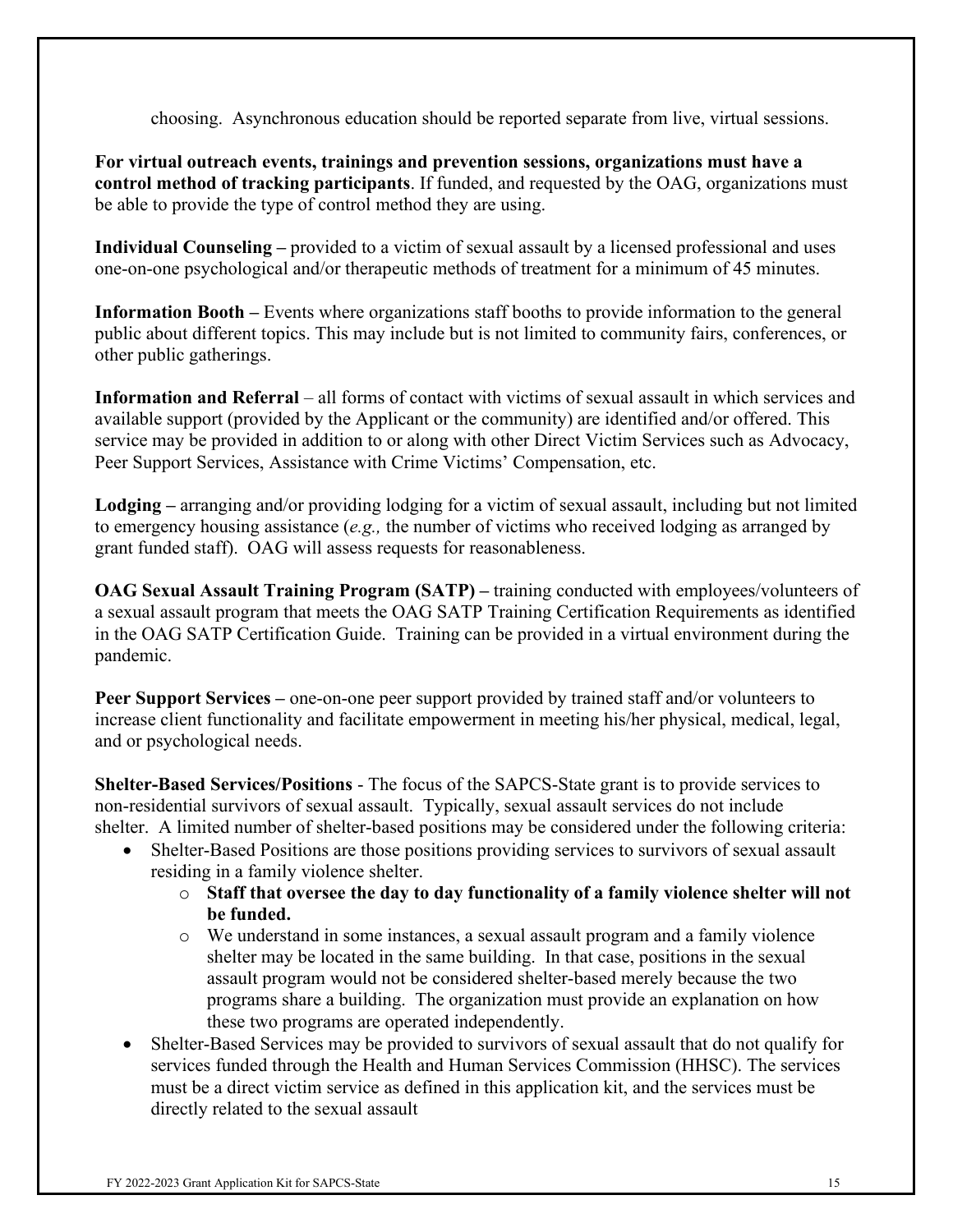**Support Groups –** groups for victims of sexual assault led by trained staff, volunteers or peer facilitators covering educational material or issues brought up by the group.

**Survivor/Victim** – this term is used interchangeably in this Application Kit and includes an individual who is a victim of a sexual assault, regardless of whether a report or conviction is made in the incident, and other individuals affected by sexual violence.

**Therapeutic Groups –** groups facilitated by a licensed professional and includes therapeutic counseling and/or psycho-educational content for victims of sexual assault.

**Transportation –** arranging and/or providing transportation for a victim of sexual assault for planned activities to one or more destinations in a single trip, or to an unplanned or crisis situation to or from locations such as medical facilities, shelters, or police stations.

**Unique Victims Served** – a victim of sexual assault that receives any direct victim service from staff funded on this grant counted only once per fiscal year.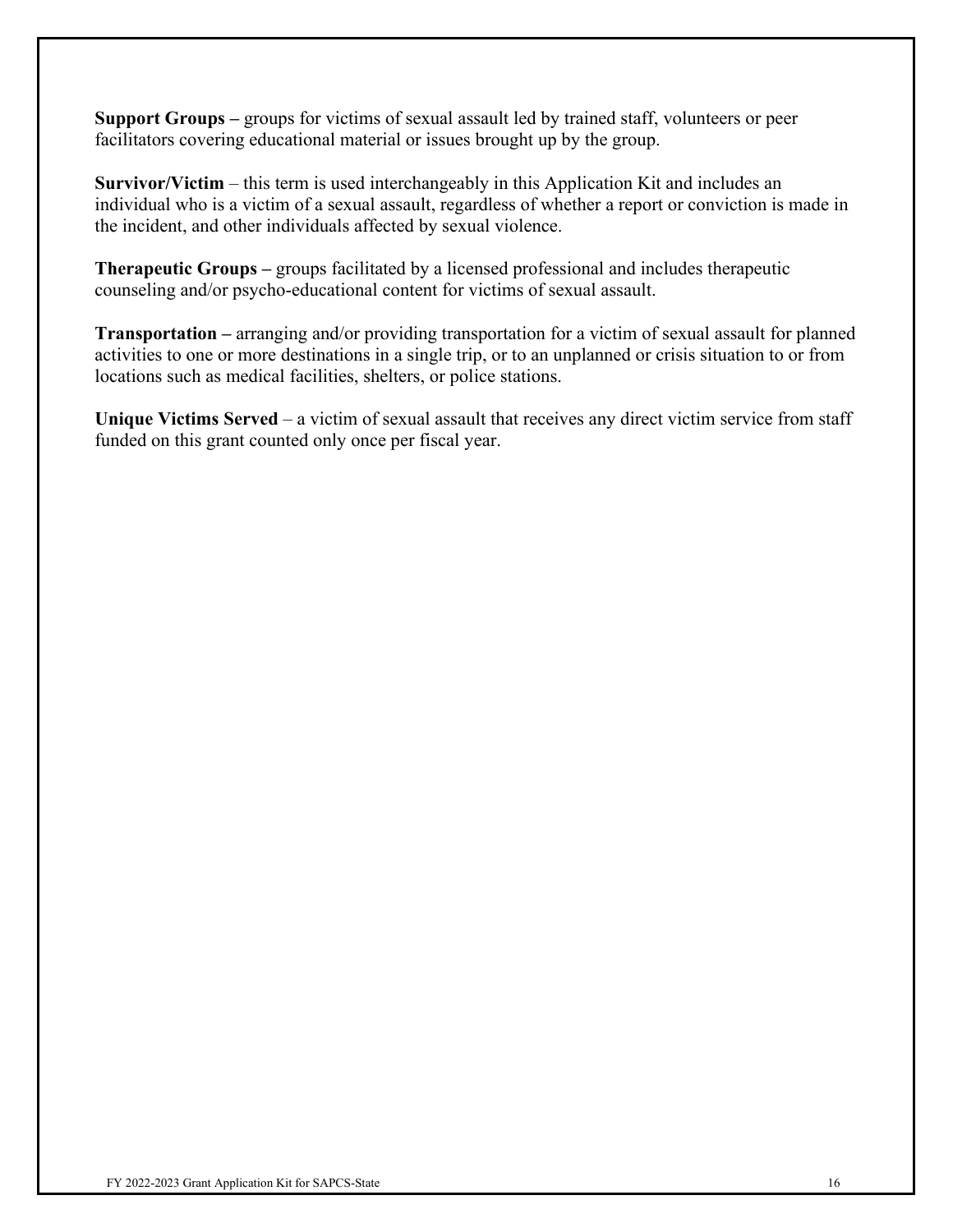# <span id="page-16-0"></span>**GENERAL DEFINITIONS**

**Administrative Services –** functions that provide support or oversight to grant activities that are not:

- Direct Victim Services:
- Education
	- o Victim related Outreach
	- o Victim related Training; or
	- o Prevention.

(See Definitions of Direct Victim Services and Education).

**Advertising Costs –** the cost of advertising media and corollary administrative costs. Advertising media include magazines, newspapers, radio and television, direct mail, exhibits, electronic or computer transmittals. Most advertising costs are unallowable for grant purposes and are only allowable if related to and necessary for performance of the grant, *i.e.,* recruitment of personnel, procurement of goods and services, disposal of surplus materials, other specific purposes necessary to meet the requirements of the grant project, or the availability of services.

**Alternate Designee** – The person designated by the Authorized Official to sign invoices for the agency (*i.e.,* Executive Director, Financial Director, Auditor, Treasurer, etc.).

**Authorized Official –** Each grantee must designate an Authorized Official. The Authorized Official may not be the same person as the grant contact. The Authorized Official is the person authorized to apply for, accept, decline, or cancel the grant for the grantee. This person signs all grant contracts and financial forms as well as any other official documents related to the grant. This person may be, for example, the executive director of the entity, a county judge, or the designee authorized by the governing body in a resolution.

**Contract Staff–** individuals that are not employed by the organization but are hired contractors of the organization to carry out specific work for the grant. Except as detailed below, an Applicant cannot contract out or otherwise provide the minimum services through a third party. Exceptions: Applicants may contract with individuals to answer the organization's 24-hour hotline or to provide accompaniment to hospitals outside of regular business hours (including coverage of on call shifts for accompaniment). The contract individual must complete training that meets the OAG's Sexual Assault Training Program Certification Requirements contained in the OAG's Sexual Assault Training Program Certification Guide and must provide these services in accordance with the SAPCS-State Minimum Service Standards.

**Equipment –** an article of non-expendable, tangible personal property having a useful life of more than one (1) year and a per unit acquisition cost which equals the lesser of the capitalization level established by the grantee for financial statement purposes or \$5,000.

**Employee –** a person under the direction and supervision of the organization, who is on the payroll of the organization and for whom the organization is required to pay applicable income withholding taxes.

**Fiscal Year** – Texas state fiscal year, beginning on September 1<sup>st</sup> and ending on August 31<sup>st</sup>.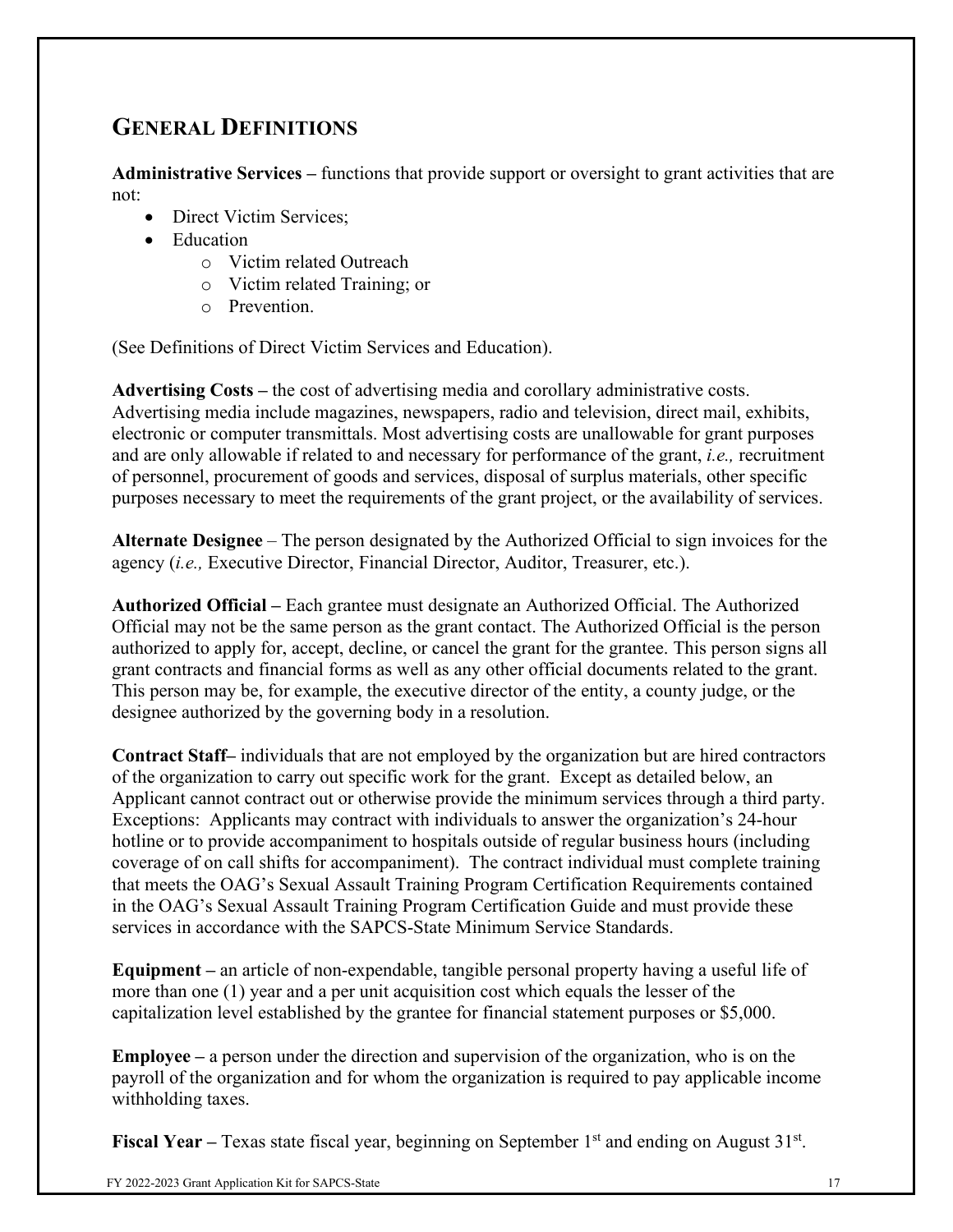**Fringe Benefits –** compensation or other benefits provided by the employer to the employee at no charge that is above and beyond salary or wages. Examples include health plans, life insurance, leave, pensions, unemployment benefit plans, and employer's portion of payroll tax.

**Grant Contact** – each grantee must designate a Grant Contact. The Grant Contact may not be the same person as the Authorized Official. The Grant Contact must be an employee of the grantee who is responsible for operating and monitoring the project and who is able to readily answer questions about the project's day-to-day activities. All grant related information will be sent to the Grant Contact.

**Mileage –** per mile cost when traveling by car may be reimbursed according to the Texas State Travel Guidelines, unless a grantee's travel policy provides a lesser reimbursement.

**Other Direct Operating Expenses** – costs not included in other budget categories and which are directly related to the day-to-day operation of the grant program. Other direct operating expenses include, but are not limited to, conference registration, rent, utilities, janitorial supplies, liability insurance, and communication.

**Outcome –** specific changes in knowledge, attitudes, skills, behavioral intentions, behaviors, or other changes that are expected as a result of program activities. Example: 80% of unique victims served (output) this year showed an "Increase in knowledge of crime victims' rights" (outcome).

**Output –** products of program activities, including services delivered by a program. Examples include:

- The number of unique victims served (outputs) last month. Example: 25 is the number of unique victims served (output) last month.
- The number of instances a service was provided. Example: 100 counseling sessions were provided (output) last month.

**Output Target –** estimate of the number of program activities, including services the organization plans to deliver in a given time period. Examples include:

- The organization plans to serve 30 unique victims in FY 2022.
- The organization plans to provide 25 accompaniments in FY 2022.

**Per Diem –**actual meal expense, incurred on an overnight stay in which the grantee travels outside of their designated headquarters, may be reimbursed according to the Texas State Travel Guidelines, unless a grantee's travel policy provides a lesser reimbursement.

**Personnel** – employees of this organization that will be funded by this grant. See "Employee."

**Professional & Consultant Services –** service for which the grantee uses an outside source for necessary support. Professional & Consultant Services include, but are not limited to, tax services, accounting services, counseling, legal services, and computer support.

**Project Financial Officer** – This person has primary responsibility for overseeing the financial operations of the grant project and may or may not be the same as the organization's highest financial position. This person may be, for example, the chief financial officer, finance director, county auditor, comptroller or board treasurer.

FY 2022-2023 Grant Application Kit for SAPCS-State 18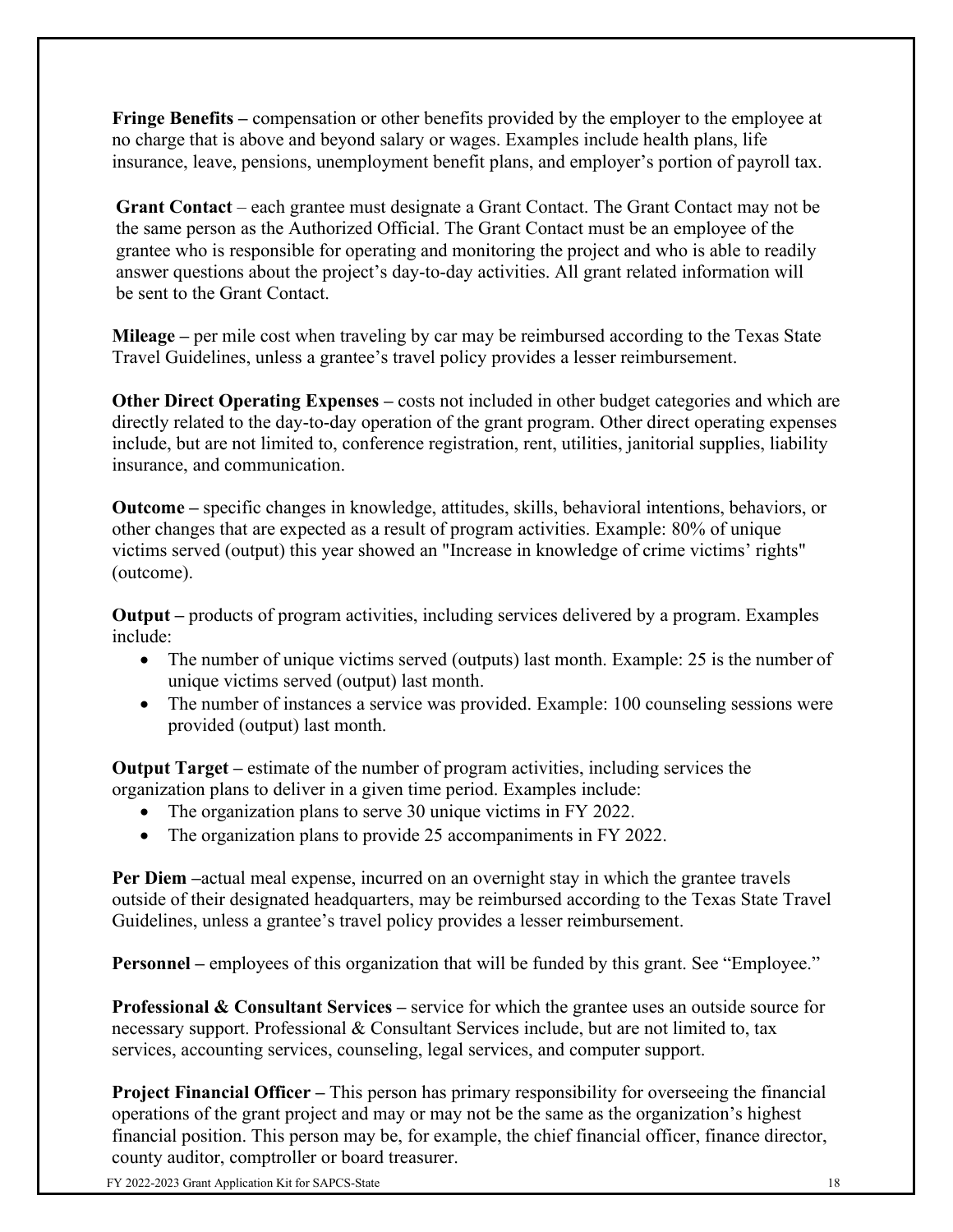**Promotional Items** – articles of merchandise that are branded with a logo and used in marketing and communication programs. They are usually given away to promote a company, corporate image, brand, or event. Most promotional items are unallowable expenditures for grant purposes and are only allowable if the item is informational and/or instructional in nature and thus provides a public service. All items require pre-approval by the OAG.

- Examples of items that are allowable: Pens or pencils with the name of the organization and the hotline number.
- Examples of items that are unallowable: Items with only the organization's name on it, items with the organizations name and/or prevention messages on them.

**Reference ID Number –** this number will be assigned by GOALS after an Applicant has started its application for this grant opportunity. The Reference ID Number will be used by the OAG to track the receipt of Applications. The assigned Reference ID Number must be included on all Application documents submitted to the OAG.

**Resolution of Governing Body –** a formal written statement of an official body that is the governing authority of an agency and appoints authorized official of this grant. **The Authorized Official cannot sign the Resolution designating him/herself as the Authorized Official.**

**Salary –** the total compensation, not including fringe benefits, earned by the employee without regard to funding source.

**Special Conditions** – a requirement placed on a grant because of a need for information, clarification, or submission of an outstanding requirement of the grant that may result in a financial hold being placed on the OAG grant program. Special conditions may be placed on a grant at any time with or without notice.

**Structural –** relating to or forming part of the structure of a building or other item(s) within or around the building. Examples include repaving parking lot or walkway, replacement of toilets, replacement of Heating, Ventilation, and Air Conditioning (HVAC) systems.

**Supplies –** consumable items directly related to the day to day operations of the grant program. Allowable items include, but are not limited to, office supplies, paper, postage, education resource materials, printers, projectors, laptops, and computers.

**Support Document(s) –** a Memorandum of Understanding, Cooperative Working Agreement, Letter of Support, or other written agreement between two or more parties that sets forth common understandings, respective roles or interactions between the parties or any supporting duties or responsibilities between the parties that support the project. It must be signed by all parties involved and describe in sufficient detail the subject matter of the agreement. Support Documents submitted with this application kit must be relevant to sexual assault services.

**Technical Assistance** - efforts to build the capacity of sexual assault programs to implement program activities. Assistance may be provided in person (includes video chat conferences), via telephone or email, or onsite.

FY 2022-2023 Grant Application Kit for SAPCS-State 19 **Texas Statewide Automated Victim Notification Service (SAVNS)** – a free and confidential statewide service that provides registered victims of crime and concerned citizens' information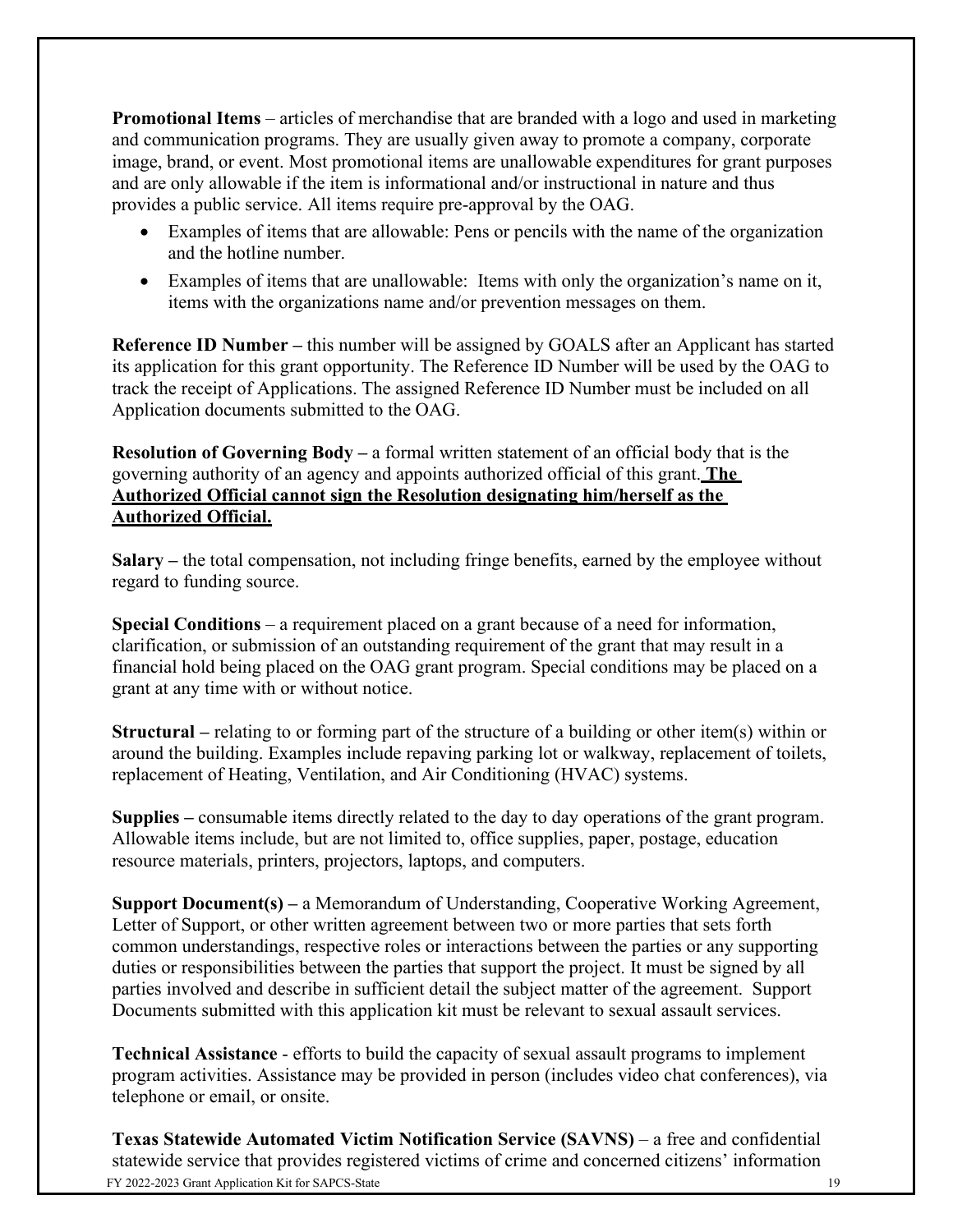and notification about offender custody status and related court events and cases.

**Volunteer** – a person who provides an unpaid service to the organization.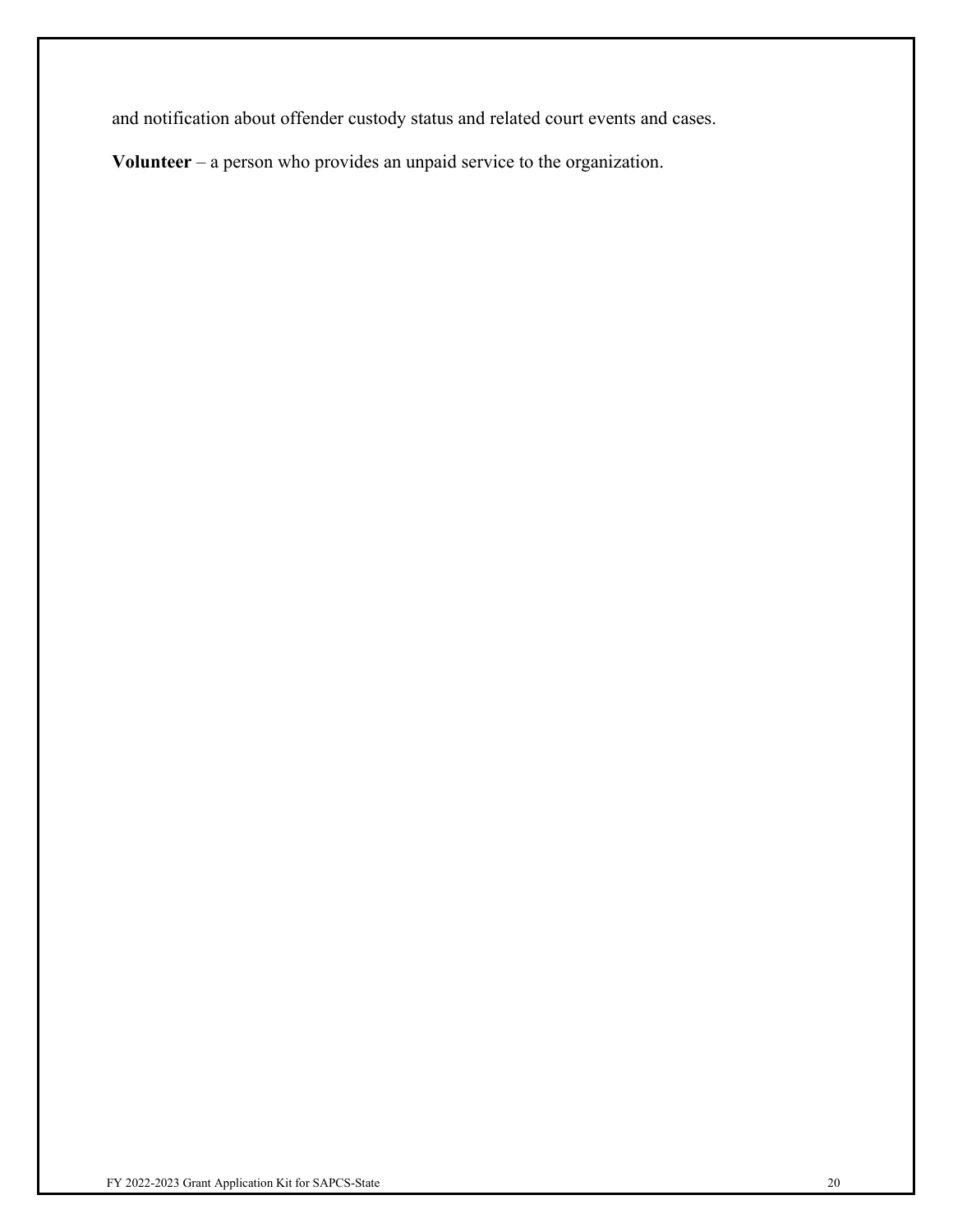# **III. INSTRUCTIONS FOR GOALS**

## **GENERAL INSTRUCTIONS**

Answer the questions only in the space provided. Only answered questions will be read or scored. Not all questions on this Application have instructions listed below. The instructions provided are to clarify and provide specific information where necessary. Every question should be answered in GOALS.

#### **If an applicant organization is a nonprofit, please provide the organization's legal name as it is listed in the Texas Secretary of State's website. Failure to use an organization's name as it is listed by the Texas Secretary of State can potentially cause a delay in award**.

## **Narrative Questions Throughout the Application**

All responses must fit in the text boxes provided not to exceed maximum word limit. It is highly recommended that responses be written on a separate document, then cut and pasted into GOALS. If uncertain whether a response fits in the space provided, use the word count listed below each text box.

## **SPECIFIC FORM INSTRUCTIONS**

## **GENERAL INFORMATION**

Identify which type of organization you are:

- Non-Profit
- Local Unit of Government
- Statewide Governmental Entity

## **Mailing Address**

Enter Organization mailing information.

#### **Audit Requirements**

Advise if the Organization is required to conduct a Single Audit in accordance with 2 CFR 200.501.

## **Grant Contact**

Enter the contact information for the person the OAG may contact directly for an immediate response and/or changes regarding the grant.

#### **Authorized Official**

Enter the contact information for the person authorized to apply for, accept, decline, or cancel the grant. This person signs all grant adjustment requests, inventory reports, progress reports and financial reports as well as any other official documents related to the grant.

#### **Alternate Designee**

Enter the contact information for the person designated by the Authorized Official to sign invoices for the agency (*i.e.,* Executive Director, Financial Director, Auditor, Treasurer, etc.

## **Project Financial Officer**

Enter the contact information for the person the OAG contacts with inquiries regarding budget and/or invoice expenditure reimbursements.

FY 2022-2023 Grant Application Kit for SAPCS-State 21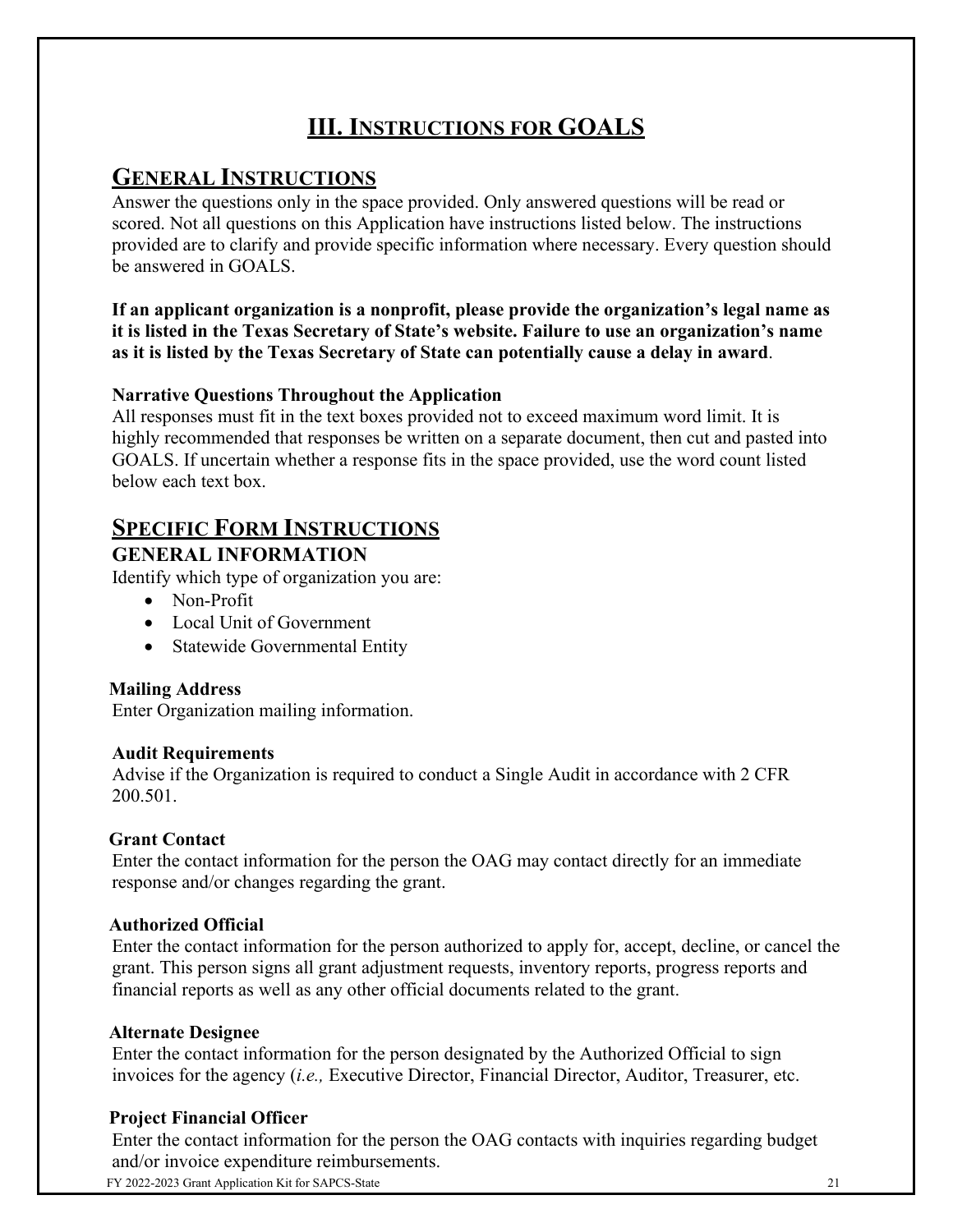## **Organization Information**

- Applicant Doing Business as (dba):
- Program/Division/Unit Which Would Be Administering Grant
	- o If applicable, enter a sub-agency.
- Federal Employer (Tax) ID Number (EIN)
	- o EIN is issued by the Internal Revenue Service (IRS)
- Texas Vendor ID Number (VIN)
	- o VIN is issued by the Texas Comptroller

## **ORGANIZATION INFORMATION**

## **Organization**

Identifying and contact information:

- Reference ID Number This number will automatically be entered for the Applicant.
- Legal Name of Applicant Enter the legal name of Applicant Organization. **If an applicant organization is a nonprofit, please provide the organization's legal name as it is listed in the Secretary of State's website. Failure to use an organization's name as it is listed by the Secretary of State can potentially cause a delay in award**.
- Name of Agency Contact and Agency Contact's Telephone Number Provide a contact name and phone number in the event the OAG has any questions about the Application.

## **State and Federal Funds Experience**

Enter the number of years of experience your organization has in managing state or federal grant funds.

## **PROJECT SUMMARY**

Applicant must answer all questions.

## **OUTPUT TARGET CALCULATION**

List targets for grant funded activities your organization plans to conduct with this OAG grant. For purposes of this application kit, targets include both in-person services and those provided in a virtual environment. The information entered will be totaled to indicate the Applicant's targets for FY 2022 and FY 2023. The Applicant will report on cumulative activities in quarterly Performance Reports to the OAG, not activities by individual personnel. Targets should reflect estimated yearly services performed on this grant by both grant funded staff and Professional & Consultant Services providers. If funded, output targets entered on this application will be the targets entered in the quarterly performance reports.

## **Required Targets:**

- 1. Number of Unique Victims Served
- 2. Assistance with Crime Victims' Compensation
- 3. Assistance with Texas SAVNS (if in applicable county)
- 4. Information & Referral
- 5. All other activities conducted using OAG SAPCS-State grant funds

Important information regarding targets and reporting on Direct Victim Services. Read the following guidance carefully before proceeding.

FY 2022-2023 Grant Application Kit for SAPCS-State 22 • Organizations will provide a target for the number of Unique Victims Served (a victim of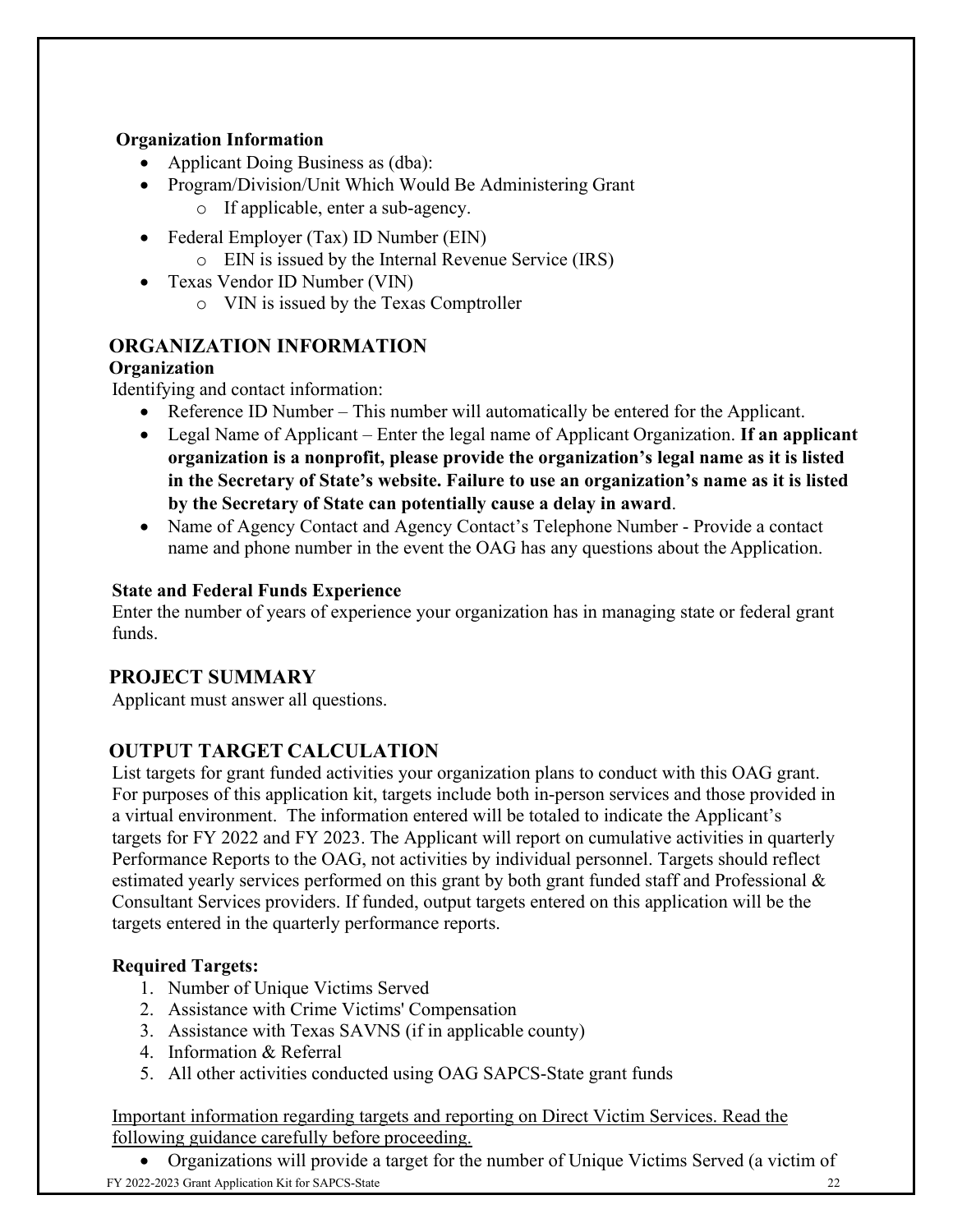sexual assault that receives any direct victim service from staff funded on this grant counted only once per fiscal year).

• For each Direct Victim Service that the organization is requesting funding, enter the target for the number of *instances* each service will be provided.

#### *Example:*

An organization serving 1 victim by providing 35 Individual Counseling sessions would count one unique victim served and 35 instances of Individual Counseling.

If the organization requests funding for **Outreach, Training**, or **Prevention**, enter targets using the following guidance:

- Outreach enter targets for the number of public speeches, informational booths and participants. If awarded the grantee will be required to report on all outreach activities conducted. See the Output Definitions section for a detailed definition of Education which includes details for Outreach.
- Training enter targets for the number of training sessions (general training sessions, video conference training sessions, and computer-based training sessions) and participants.
- Prevention Enter targets for the number of Educational Seminars and number of participants.

Note: The Applicant will be required to track and report to the OAG information on all services provided through this grant.

**For virtual outreach events, trainings and prevention sessions, organizations must have a control method of tracking participants**. If funded, and requested by the OAG, organizations must be able to provide the type of control method they are using.

#### **SAPCS-STATE WORK PLAN**

Complete the Work Plan by entering information for each quarter of the grant in all columns (Activities, Responsible Party, and How will these activities help reach the projects goals). Applicants must provide the requested data for all quarters of the grant. All personnel listed on the budget must be included under responsible party at least once in the Work Plan. All services planned must be included in the Work Plan.

#### **SAPCS-STATE MINIMUM SERVICE VERIFICATION FORM NEW SEXUAL ASSAULT PROGRAMS ONLY**

All Applicants who are not current SAPCS-State grantees must complete this form and submit required attachments in order to verify the Applicant meets the Minimum Service Standards for sexual assault programs to establish eligibility for funding.

## **BUDGET EXCEL WORKBOOK**

The Budget Excel Workbook is located on the main Application page under "Task." Download the budget template, complete both first and second year tabs and upload. *The budget submitted with this application, if funded and as approved by the OAG, will be your budget for the first fiscal year.*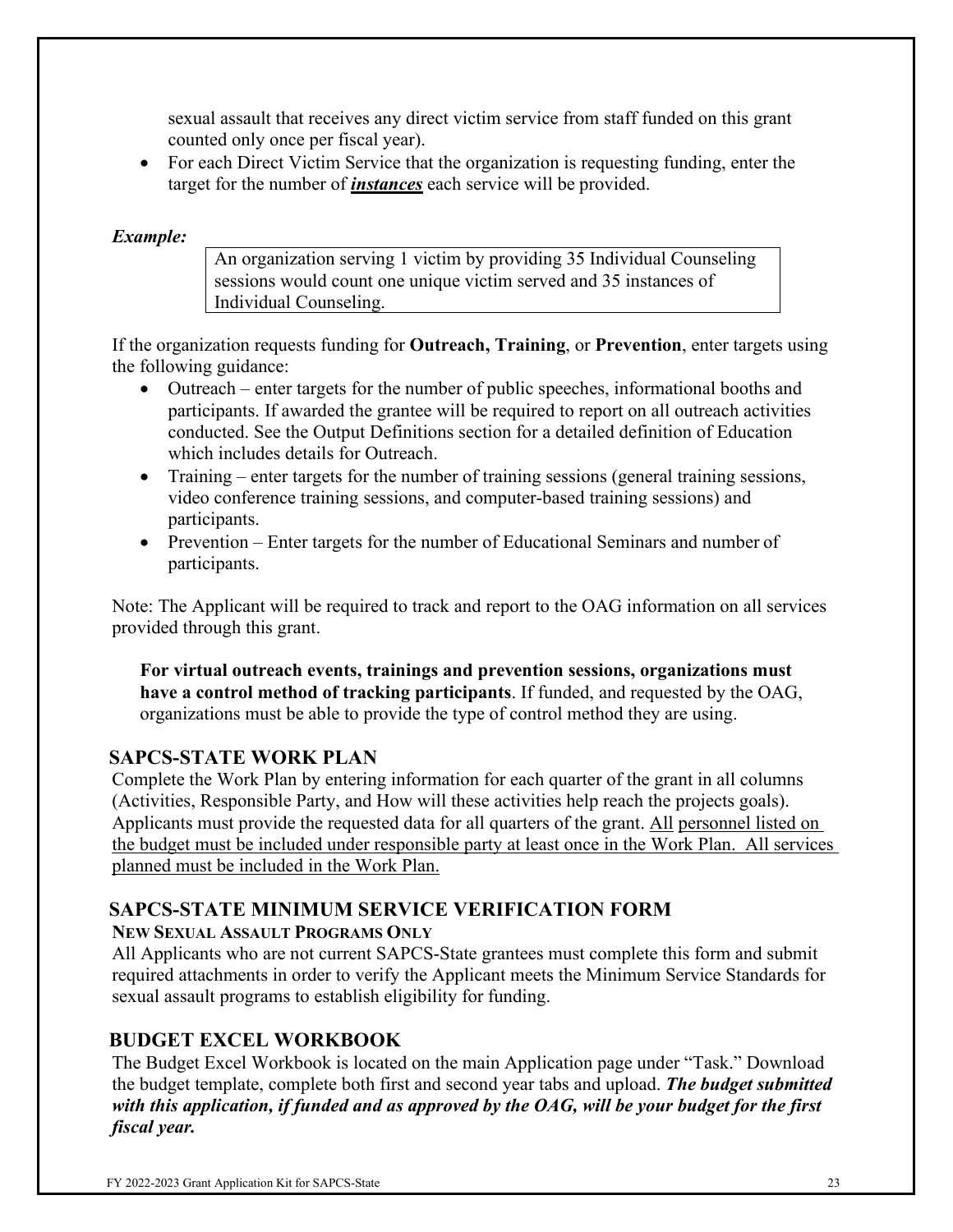(Note: The OAG has posted an *OAG Grants Allowable Cost Reference Guide for Applicants* on the application kit website which will assist applicants with the categorization of allowable costs. This guide includes our most commonly requested allowable costs, but is not a comprehensive list of all potential allowable costs).

- Enter Reference ID Number, the number assigned to your Application;
- Enter Legal Name of Applicant (Agency's Legal Name); and
- Ensure the listed Funding Source (Name of Grant) is correct.

## **Budget Calculation**

## **Personnel and Fringe Benefits**

- Each Applicant is limited to no more than twenty positions.
- Each position listed on the budget can only be associated with one employee. If job sharing, list each position on the budget separately as many times as necessary regardless of time allocated to grant.
- Priority positions should be listed first. Staff Position/Title #1 is highest priority and Staff Position/Title #20 is lowest priority.
- Over forty (40) hours per position are unallowable on this grant application. Overtime for significant circumstances may be allowable after a grant is awarded, as approved by the OAG.
- Job Descriptions are required and must be submitted for all positions for which funding is requested. Job descriptions must reflect activities that relate to the project's goals and must be appropriately proportionate to the time spent on the SAPCS-State grant. Job titles as entered in the application budget must match exactly, word for word, to the job titles as stated on the job descriptions.
- The personnel budget category must include employees' salaries only and not compensation for independent contractors. See the General Definitions section of this Application Kit for a definition of "employee."
- Salaries for grant funded positions must be reasonable for activities funded on the grant. Salaries may be subject to OAG review.
- Fringe benefits should only be included for the position(s) listed in the Personnel budget category.
- An organization must provide grant funded personnel the same fringe benefits provided to all other non-grant funded personnel, and it should be offered/covered in the organization's written personnel policies regardless of whether the costs for fringe benefits are paid through that OAG grant.
- Fringe benefits must comply with the organization's written personnel policies regarding fringe benefits.
- Grantees must agree to comply with the Texas Grant Management Standards (TxGMS), Texas Administrative Code (TAC), and 2 C.F.R. 200, titled Uniform Administrative Requirements, Cost Principles, and Audit Requirements for Federal Awards (Uniform Guidance).

For each position, the Applicant must list the position title and the number of hours scheduled to work per week. Fill in the number of hours each week that will be spent on:

- Direct Victim Services:
- Administration;

FY 2022-2023 Grant Application Kit for SAPCS-State 24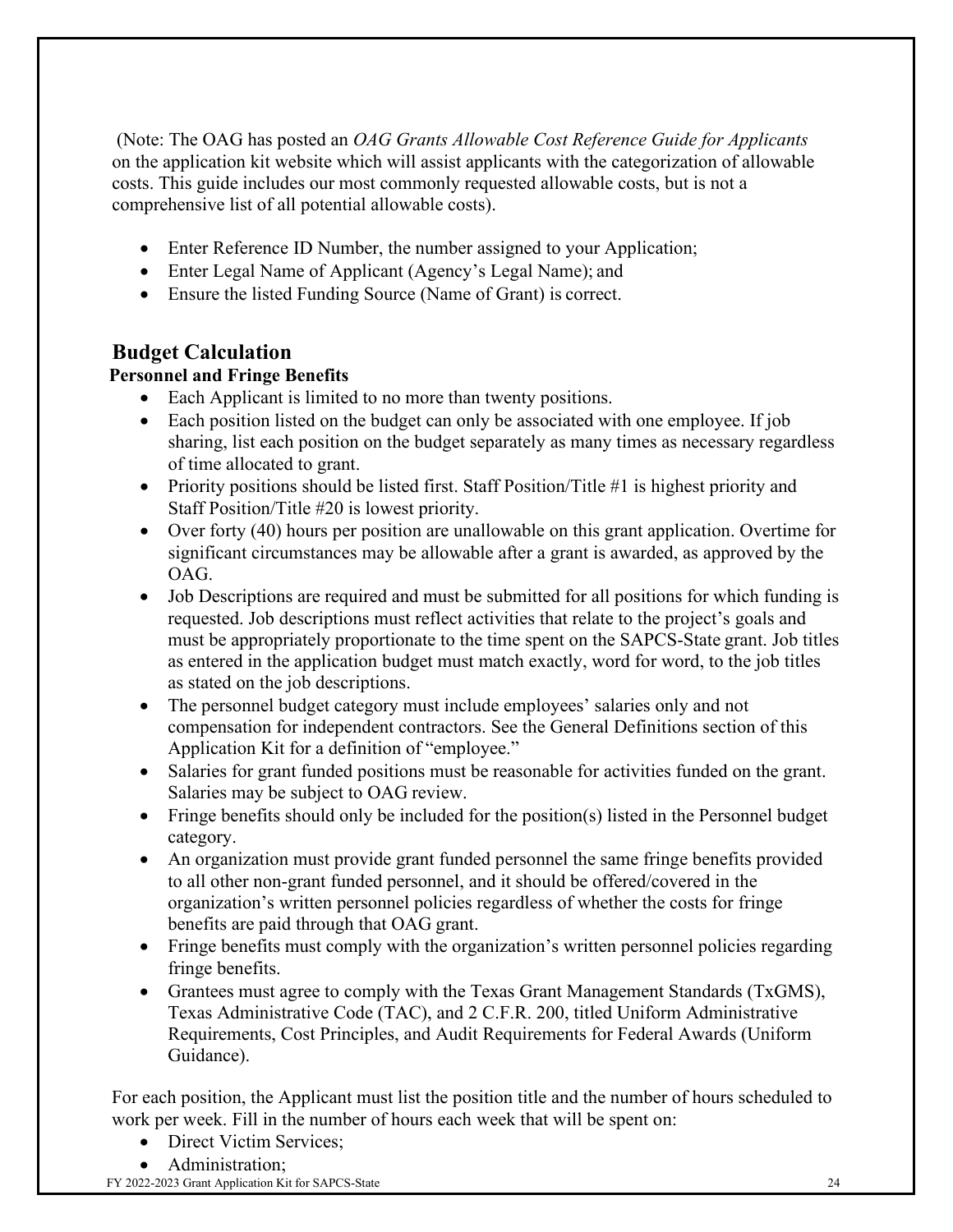- Victim related Training and Outreach; or
- Prevention.

The number of hours "Scheduled on this grant" column auto-fills based on the hours entered into the "Direct Victim Services on this grant," "Admin on this grant," "Training and Outreach on this grant," and "Prevention on this grant" columns. See the Definitions section of this Application Kit for a list of Direct Victim Services and Education (includes Outreach, Training, and Prevention).

For each fiscal year and each position, provide the following information:

- Annual salary
- Percentage of Salary Requested for Fringe on the grant
- The Total Fringe Requested on this grant column will auto-fill based on the Annual Salary and the % of Salary Requested for Fringe.

Note: Total Salary Requested category auto-fills based on the annual salary and the percentage of hours worked on the grant.

## **Personnel Position Narrative(s)**

Provide a summary justification for each position listed under Personnel and Fringe. This should include how each position supports the project goals, such as, activities related to the grant and purpose area(s) listed under grant funded staff. All responses must fit in the text boxes provided when the Application is uploaded. For each position narrative, please specify if the position is filled or vacant at the end of the narrative. Note: Job description(s) must be submitted for each position listed and uploaded under *Upload Additional Documents*.

#### **Exceptions to Personnel Requirements**

If a grantee is unable to fulfill the personnel requirements of this grant, the Applicant must request an exception and provide a justification. A justification must be included in this section if the Applicant is requesting an exception to *any* of the following personnel requirements:

- A minimum of 75% of an Applicant's budget must be allocated to the Personnel and Fringe Benefits budget categories, and
- All Sexual Assault Programs and Statewide Program Applicants must provide one (1) direct service staff person working at least twenty (20) hours per week or two (2) direct service staff persons working at least ten (10) hours each per week.
- The combined total number of hours for all administrative services cannot exceed twentyfive (25) hours per week.

## **Professional & Consultant Services**

- "Professional & Consultant Services" is defined as a service for which the grantee uses an outside source for necessary support. Professional & Consultant Services include, but are not limited to, tax services, accounting services, counseling, legal services, and computer support.
- For each Professional and Consultant service requested on this grant, please provide the following:
	- o Name a professional/company that applicant will contract with to perform professional & consultant services.
	- o Description of Professional and Consultant services.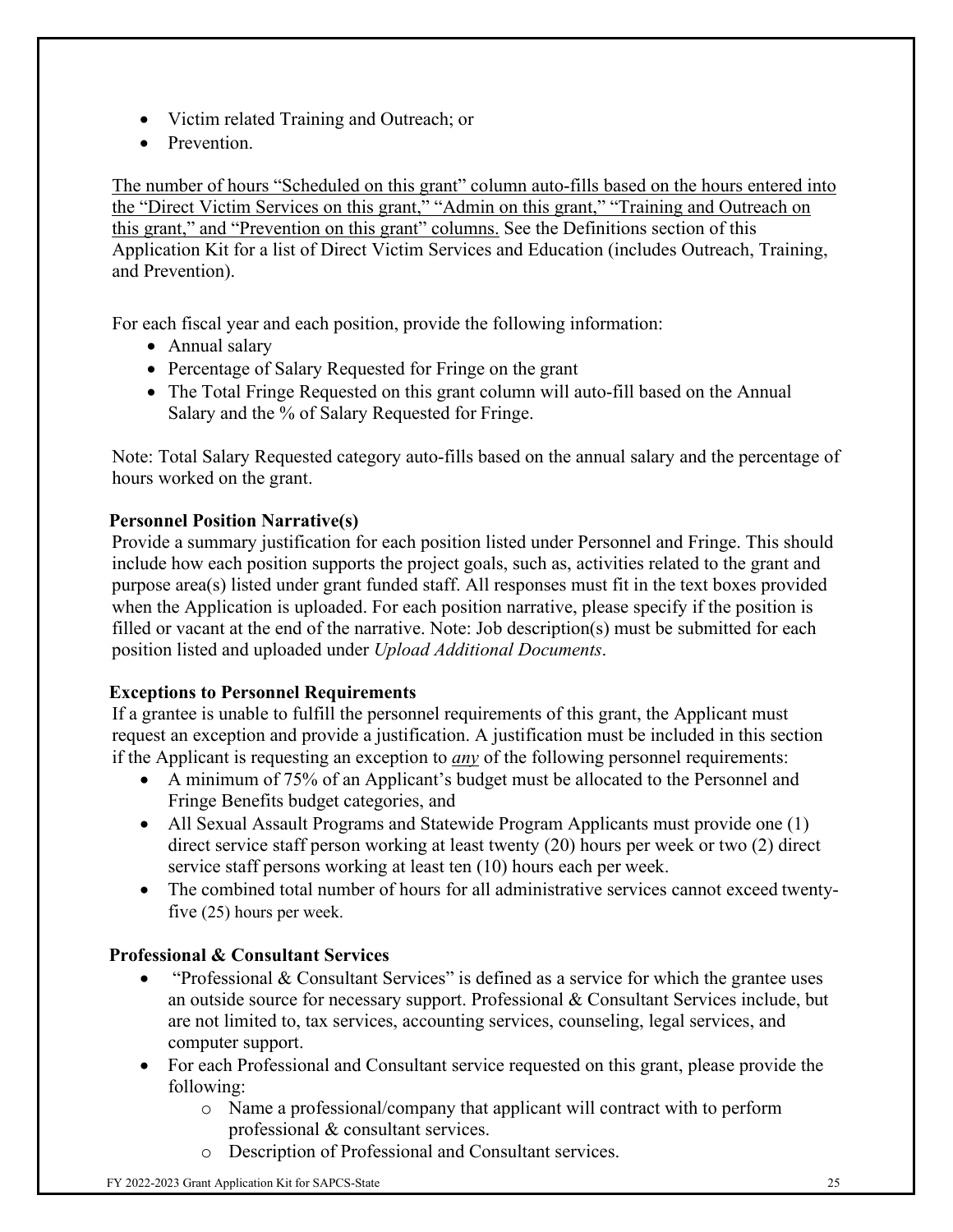- o Number of Days of consultation.
- o Daily rate of compensation.

Note: Cost will auto-calculate based on number of days of daily compensation and rate of compensation.

- This category is appropriate when contracting with an individual or organization to provide professional services (*e.g.,* training, expert consultant, etc.) for a fee but not as an employee of the grantee organization.
- Any contract or agreement entered into by a grantee that obligates grant funds must be in writing and consistent with Texas contract law. If awarded a grant, applicant will need to submit any and all executed contracts or agreements (except for annual audits).
- Grantees must maintain adequate documentation supporting budget items for a contractor's time, services, travel expenses and rates of compensation. Grantees must establish a contract administration and monitoring system to regularly and consistently ensure contract deliverables are provided as specified in the contract.
- Grant funds may not be used to pay Professional & Consultant Services for a person or vendor who participated directly in writing a grant Application.
- Except as detailed below, an Applicant cannot contract out or otherwise provide the minimum services through a third party.
	- o Exception: Applicants may contract with individuals to answer the organization's 24-hour hotline or to provide accompaniment to hospitals outside of regular business hours (including coverage of on call shifts for accompaniment). The contract individual must complete training that meets the OAG's Sexual Assault Training Program Certification Requirements contained in the OAG's Sexual Assault Training Program Certification Guide and must provide these services in accordance with the SAPCS-State Minimum Service Standards.

## **Professional & Consultant Services Narrative**

Provide a summary justification for each item. This should include how it supports the goal of the grant. All responses must fit in the text boxes provided when the Application is uploaded.

## **Travel**

- Travel expenses must be reasonable and necessary for activities funded on the grant.
- Grant funds requested in the travel category should be for grant related travel performed by grant funded staff and volunteers assigned to the grant only.
- Travel must relate directly to the delivery of services that supports the program funded by the OAG grant.
- Enter the name of the training event, the positions attending the training (separated by a comma), the total cost of travel by expense type (*i.e.,* Airfare/Mileage, Hotel, etc.), and the % requested by this OAG grant in the % column.
- Cost Requested by this OAG Grant will autofill based on expenses and percentage requested.
- In-State Travel: Lodging, mileage, car rental, airfare, and parking may be reimbursed according to the Texas State Travel Guidelines, unless a grantee's travel policy provides for a lesser reimbursement. The reimbursement rate for these expenses can be found in the Texas State Travel Guidelines at: <https://fmx.cpa.state.tx.us/fm/travel/travelrates.php>
- Out-of-State Travel: Lodging, mileage, car rental, airfare, and parking may be reimbursed according to the General Services Administration (GSA) guidelines, unless a grantee's travel policy provides for a lesser reimbursement. The reimbursement rate for these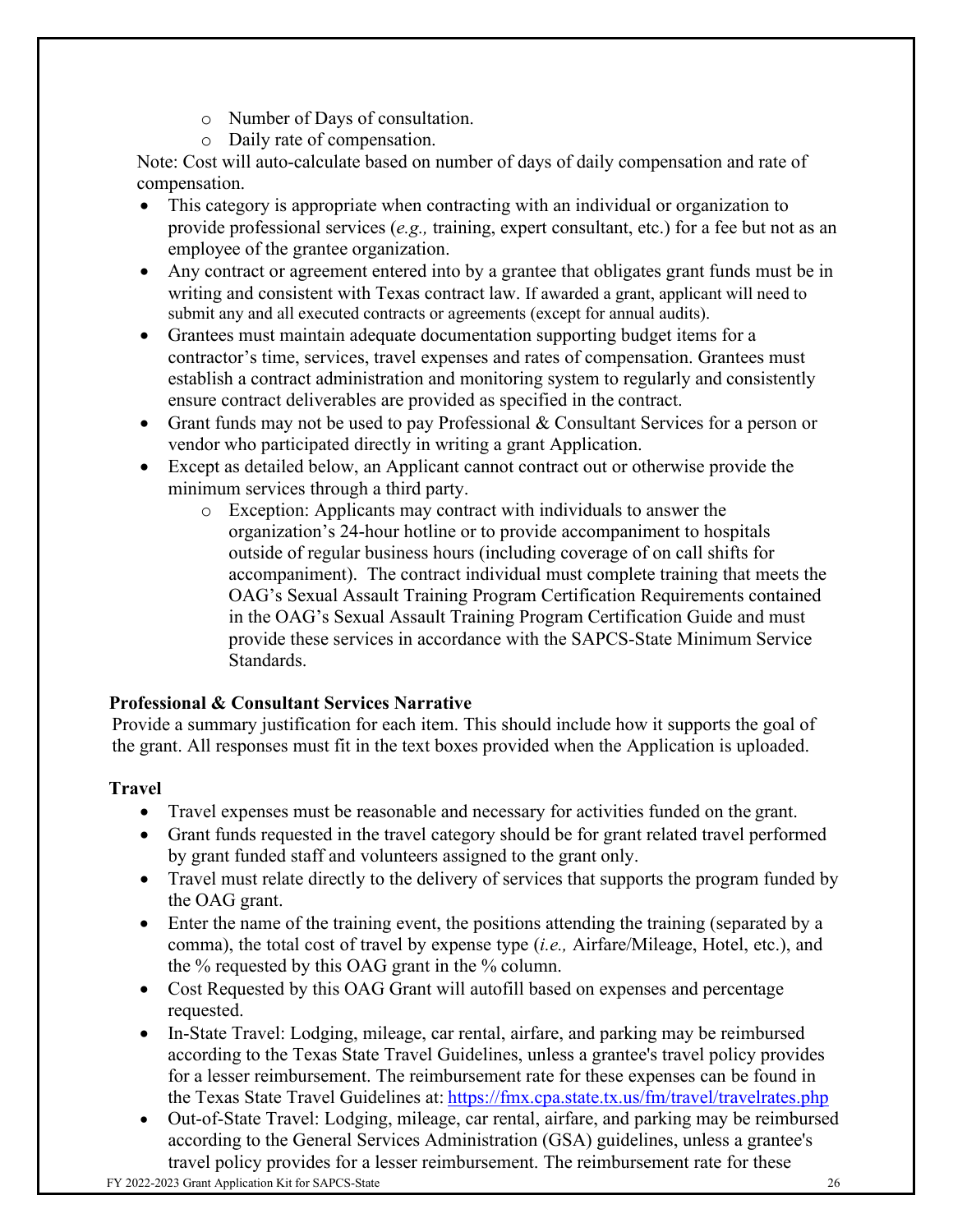expenses can be found on the GSA website at: [https://www.gsa.gov/travel-resources](http://www.gsa.gov/travel-resources)

- For this grant, per diem is limited to actual expenses and is reimbursable according to the Comptroller of Public Accounts guidelines, for overnight travel unless a grantee's travel policy provides for a lesser reimbursement. Per diem is unallowable for non-overnight travel for this grant.
- Hotel tax should be included under the Misc./Hotel Tax line.
- If mileage is to be paid, provide the number of miles and the cost per mile, not to exceed the Texas State Travel Guidelines, in the justification under the Travel Narrative.
- Do not include conference registration fees in the travel budget category. Conference registration fees should be listed in the "Other Direct Operating Expenses" budget category.
- The OAG Conference subsection is only to be used for OAG Conference estimates of expenses. Please Note: The OAG Conference could be held virtually due to the pandemic. If the conference is held in person, and Applicants do not request funding for travel to the Conference in their application budget, funded Applicants will be able to submit a Budget Adjustment to move funds from other line items or budget categories for travel purposes.
- All other training including OAG Regional Training should be listed under the "Additional Training" subsections. Please Note: The OAG is planning and preparing for Regional Training to be held virtually. If the training is held in person, and Applicants do not request funding for travel to the Regional Training, funded Applicants will be able to submit a Budget Adjustment to move funds from other line items or budget categories for travel purposes.

#### **Travel Narrative**

Provide a summary justification describing activities the travel grant funded persons will perform. This should include the proposed travel location, the number of trips planned, the title of grant funded persons who will be making the trips, and how the travel supports the goal of the grant. All responses must fit in the text boxes provided when the Application is uploaded.

#### **Equipment**

- "Equipment" is defined as an article of non-expendable, tangible personal property having a useful life of more than one (1) year and a per unit acquisition cost which equals the lesser of the capitalization level established by the grantee for financial statement purposes or \$5,000.
- A grantee may use equipment purchased with OAG funds only for grant related purposes.
- Do not include maintenance or rental fees for equipment in the equipment budget category. Equipment maintenance or rental fees should be listed in the "Other Direct Operating Expenses" budget category.
- Enter the % of the total cost allocated to this grant project in the % column of the Equipment Chart.
- **Do not include computers in the equipment budget category.** Computers should be listed in the supplies budget category under their own line item.

#### **Equipment Narrative**

FY 2022-2023 Grant Application Kit for SAPCS-State 27 Provide a summary justification for each item. This should include the title of grant funded persons who will be using each piece of equipment and how the use supports the goal of the grant. All responses must fit in the text boxes provided when the Application is uploaded.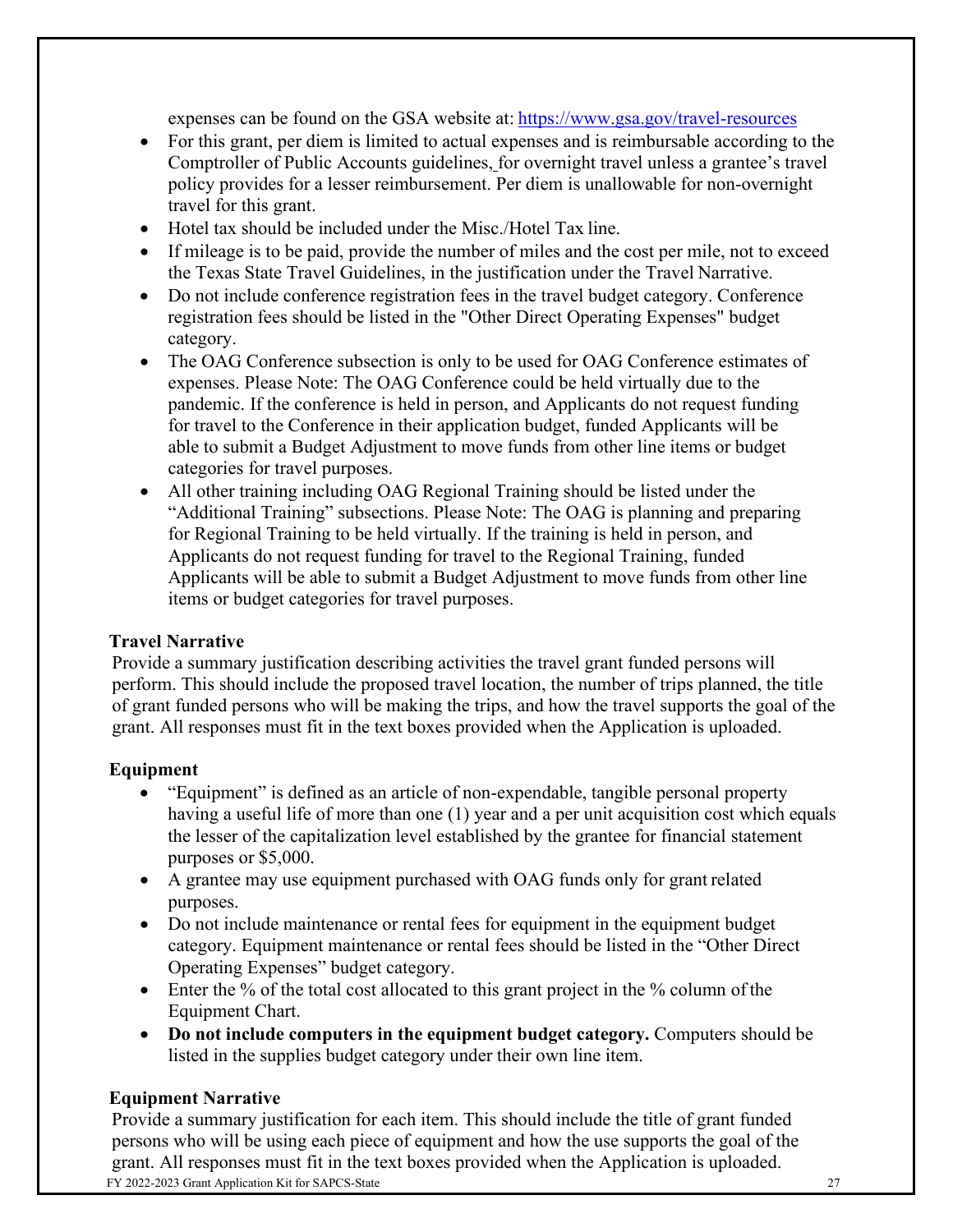## **Supplies**

- "Supplies" is defined as consumable items directly related to the day-to-day operations of the grant program. Allowable items include, but are not limited to, office supplies, paper, postage, education resource materials, and personal protective equipment (PPE) for grant funded staff and clients, as appropriate.
- The OAG will not approve funds for the purchase of program promotional items that are not consistent with the allowable items listed in the definition of Promotional Items (Please refer to definition on page 19).
- The OAG will not approve funds for the purchase of recreational activities (such as, but not limited to, movie tickets or theme park admissions).
- Computers, regardless of cost, should be included under supplies and should be listed under their own line item.
- Costs for supplies should be allocated for grant funded persons listed on this Application.
- Enter the % of the total cost allocated to this grant project in the % column of the Supplies Chart.
- Each Applicant is required to have access to a computer in order to perform data collection and reporting to the OAG. If the Applicant does not currently have a computer, then one may be budgeted as part of this grant or secured through other means.
- Furniture, regardless of cost, should be included under supplies.

## **Supplies Narrative**

Provide a summary justification for each item. This should include how it supports the goal of the grant. All responses must fit in the text boxes provided when the Application is uploaded.

## **Other Direct Operating Expenses (ODOE)**

- "Other Direct Operating Expenses" are defined as those costs not included in other budget categories that are directly related to the day-to-day operations of the grant program. Examples: Utilities, rent, insurance, security fees, or maintenance fees.
- Registration fees for conferences, including virtual conferences, and other training sessions should be included in this category. List the name of the conference and/or training to be attended.
- Funds may not be used to purchase food and beverages or promotional incentives (such as, but not limited to, providing gift cards for completed surveys).
- Enter the % of the total cost allocated to this grant project in the % column of the Other Direct Operating Expenses Chart.

## **ODOE and Cost Allocation**

Grantees often allocate program expenses across more than one funding source. Listed below are four allowable allocation methods and examples of how the allocation methods can be applied to the appropriate funding source.

- Other Direct Operating Expenses that benefit more than one grant should be allocated proportionately to the benefit or service received. The method used to allocate cost should be a reasonable and measurable means of distributing the cost to those grants, and consistently applied to the type of cost.
- It is acceptable to use different allocation methods for different types of ODOE expense, as long as the allocation method is applied consistently for those expenses.
- Four common and acceptable allocation methods for ODOE expenses are: (1) funding, (2) full-time equivalents (FTE), (3) square footage, and (4) direct use. Allowable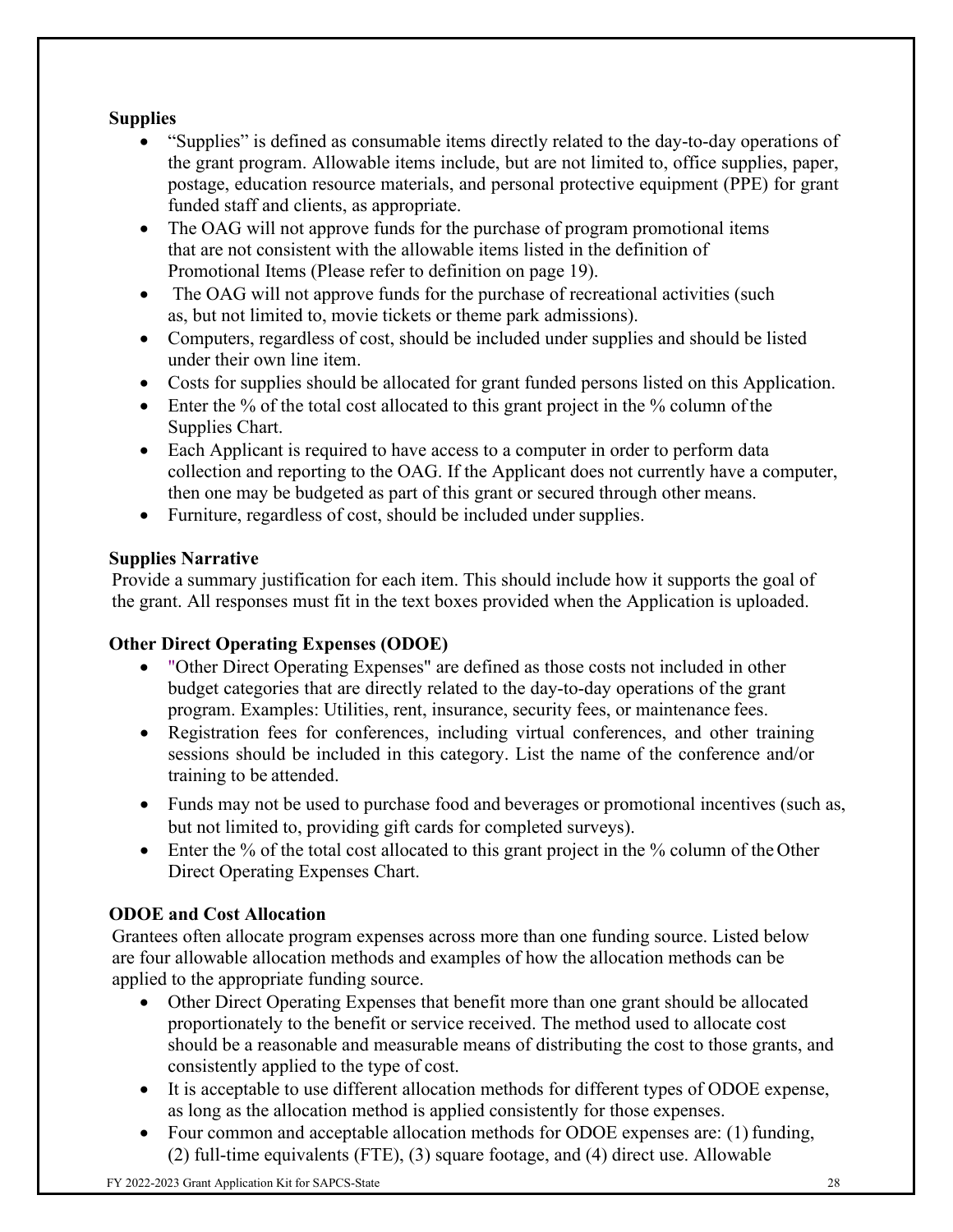methods related to specific costs are shown in the chart below: This chart is an example of using different allocation methods for different specific costs.

|                  |                |              | <b>Square</b> |                   |
|------------------|----------------|--------------|---------------|-------------------|
| <b>Cost Type</b> | <b>Funding</b> | FTE          | Footage       | <b>Direct Use</b> |
| Copiers          | X              | X            |               | X                 |
| Data Line        | X              | $\mathbf{x}$ |               |                   |
| Equip            |                |              |               |                   |
| Maintenance      | X              | X            |               |                   |
| Janitorial       | $\mathbf{x}$   | X            | $\mathbf{x}$  |                   |
| Postage          | X              | X            |               | X                 |
| Printing         | $\mathbf{x}$   | X            |               | X                 |
| Rent             | $\mathbf{x}$   | $\mathbf{x}$ | $\mathbf{x}$  |                   |
| Telephones       | $\mathbf{x}$   | $\mathbf{x}$ |               |                   |
| Utilities        | X              | X            | X             |                   |

#### **ALLOWABLE ALLOCATION METHODS**

#### *The following are descriptions and examples of the acceptable methods:*

*(1) Funding Source Based:* The proportion of expense borne by each funding source is allocated based on the proportion of funding provided. For example:

| <b>Funding Source Based Example</b>                  |           |
|------------------------------------------------------|-----------|
| Total Operating Budget of Grantee A                  | \$475,000 |
| <b>OAG</b> Grant Funds                               | \$75,000  |
| $75,000 \div 475,000 = 0.16$                         |           |
| OAG Grant portion of the expense $= 16\%$            |           |
| The OAG Grant should not be charged more than the    |           |
| allowable ODOE costs. In this example, the allowable |           |
| portion is 16% of the total cost.                    |           |

*(2) Full-time equivalents (FTE) Based:* FTE is the numerical representation of full and part-time work activities. A person working full-time represents 1.00 FTE; a person working half-time represents .50 FTE.

#### *Steps to calculate the annual number of FTEs:*

- 1. Determine the total number of hours worked for all employees.
- 2. Divide that number by 2080 to calculate at the overall total number of FTEs.
- 3. To obtain the number of FTEs charged to the grant, determine the total number of hours to be directly charged to the grant and divide by 2080.
- 4. To obtain percentage of the grant FTEs, divide the FTE total for the grant by the total of the organization FTEs calculated in step 2.
- 5. This calculation will provide the percentage of ODOE cost that could be allocated to the grant.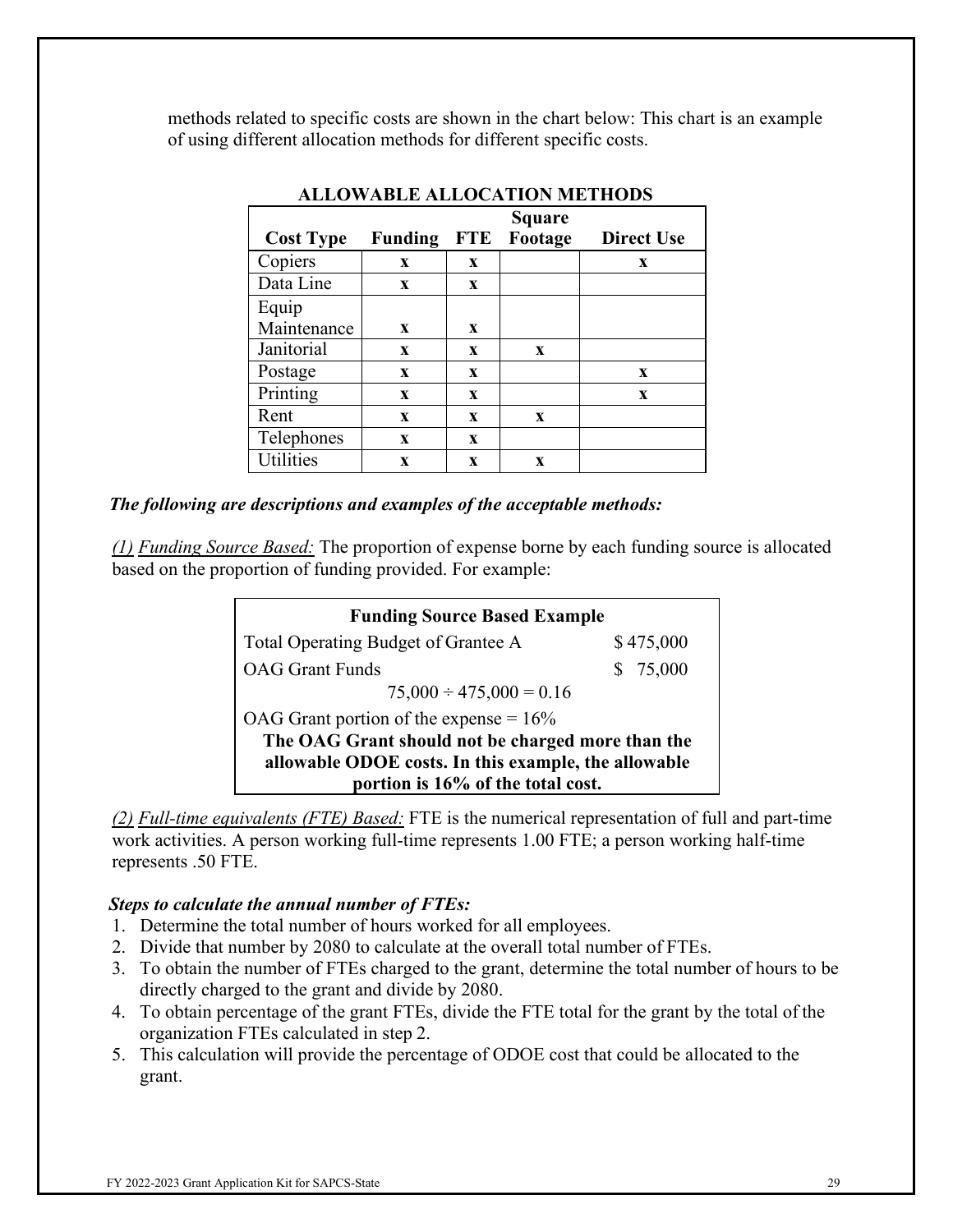| <b>FTE Based Example</b> |                                                                                                                            |  |
|--------------------------|----------------------------------------------------------------------------------------------------------------------------|--|
|                          | 20,800 total hours charged for all staff (based on<br>time sheets or payroll records)<br>$20,800 / 2080 = 10$ FTEs overall |  |
| <b>Annual FTE</b>        | 5,600 staff hours charged to grant A (based on<br>time sheets or payroll records)                                          |  |
| <b>Calculation</b>       | $5,600 / 2080 = 2.7$ FTE's charged to that grant A                                                                         |  |
|                          | 2.7 (FTE charged to grant A) / 10 (FTEs overall)<br>$=.27(27%)$                                                            |  |
|                          | $27\%$ x ODOE expense = amount to be allocated                                                                             |  |
|                          | to grant A                                                                                                                 |  |

*(3) Square Footage Based:* This is cost calculated by measuring the square footage (sq. ft.) to determine the allocation percentage for direct use and common area. Listed below is an example to determine rent.

**Direct Use** is defined as an area occupied by funded grant staff under this grant. **Common Area** is defined as an area shared by all employees of the organization.

## *Steps to Calculate Square Footage*

1. Calculate the total square footage and divide by the monthly rent to determine the cost per square foot.

| Total Sq. Footage = 1250; Rent = $$1200$ per month; $$1200 / 1250 = $.96$ per sq ft |
|-------------------------------------------------------------------------------------|
| Suite 1 (Program A) $10 \times 13.8 = 138$ sq ft                                    |
| Suite 2 (Program B) $10 \times 13.8 = 138$ sq ft                                    |
| Suite 3 (Program C) $10 \times 13.8 = 138$ sq ft                                    |
| Suite 4 (Program D) $10 \times 13.8 = 138$ sq ft                                    |
| Conf. Rm (Common Area) $22 \times 15 = 330$ sq ft                                   |
| Rest Rm 1 (Common Area) $6 \times 8 = 48$ sq ft                                     |
| Break Area (Common Area) $8 \times 8 = 64$ sq ft                                    |
| Storage Rm (Common Area) $8 \times 8 = 64$ sq ft                                    |
| Hallway (Common Area) $48 \times 4 = 192$ sq ft                                     |

2. Multiply the direct use square footage by the cost per square foot. This will provide the direct use cost.

| Direct Use Cost by Program                                       |                             |
|------------------------------------------------------------------|-----------------------------|
| Program A (Direct Use)                                           | 138 sq ft x $.96 = $132.48$ |
| Program B (Direct Use)                                           | 138 sq ft x $.96 = $132.48$ |
| Program C (Direct Use)                                           | 138 sq ft x $.96 = $132.48$ |
| Program D (Direct Use)                                           | 138 sq ft x $.96 = $132.48$ |
| Common Area (Allocable ODOE Expense) 698 sq ft x $.96 = $670.08$ |                             |

- 3. Add the total square feet of all the direct use areas (Program  $A+$  Program  $B+$ Program  $C+$  Program D) = Program ABCD direct use  $(138 + 138 + 138 + 138 = 552)$
- 4. Divide each direct use space by the total direct use to obtain % to distribute Common Area cost (Program A is  $138 / 552 = 25\%$ ).
- 5. Multiply this percentage by the cost of the Common Area to obtain the additional cost for each program Common Areas. (Program  $A = 25\%$  X Common Area cost of \$670.08 = \$167.52).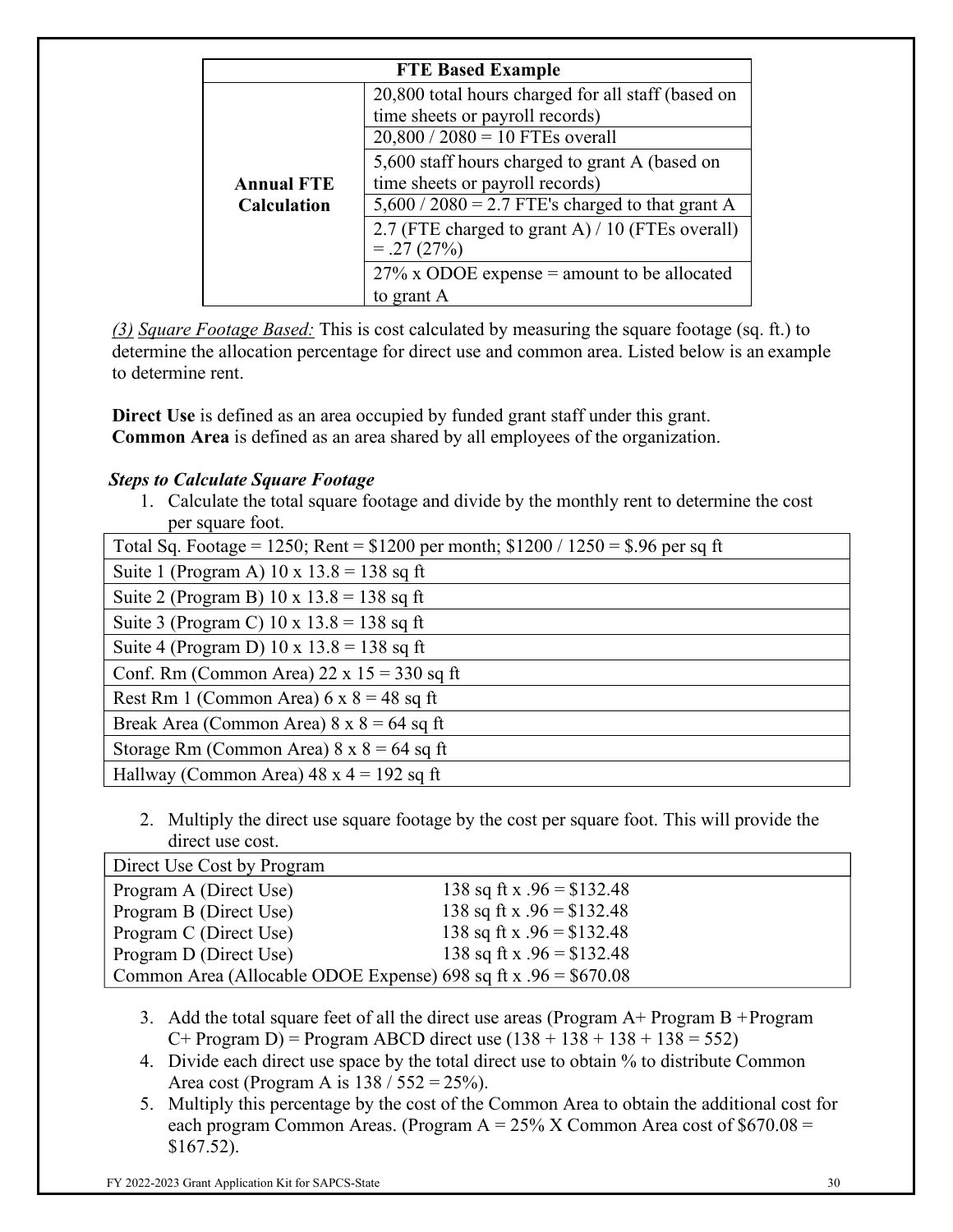6. Program A is allocated the \$132.48 based on direct use and \$167.52 for the proportionate common area. Program A allocation for rent based on square footage is  $$132.48 +$ \$167.52 = \$300.00. *Repeat for Program B, Program C and Program D*.

*(4) Direct Use Based:* This is used when the ODOE cost can be directly charged to a grant by using meter readings, copy counts, etc.

#### **Other Direct Operating Expenses Narrative**

Provide a summary justification for each item. This should include how it supports the goal of the grant. All responses must fit in the text boxes provided when the Application is uploaded.

#### **Budget Total for the First Year of the Grant**

This section is auto calculated based on the Applicant's responses. The Applicant will not enter any information in this section. Applications requesting an amount below the minimum or above the maximum may not be considered. If the Application is awarded, the budget may be adjusted by the OAG to fit within the minimum and maximum amounts. *Reminder: The budget submitted with this application, if funded and as approved by the OAG, will be your budget for the first fiscal year.*

#### **Second Year of the Grant Cycle**

**All applicants must complete the second-year budget request on the 2nd year tab of the budget workbook.** All instructions provided above for each budget category apply to the 2nd year budget as well.

#### **Budget Total for the Second Year of the Grant**

This section is auto calculated based on the Applicant's responses. The Applicant will not enter any information in this section. Applications requesting an amount below the minimum or above the maximum may not be considered. If the Application is awarded, the budget may be adjusted by the OAG to fit within the minimum and maximum amounts. *Reminder: The budget you submit with this application, if funded and as approved by the OAG, will be your budget for the second fiscal year.*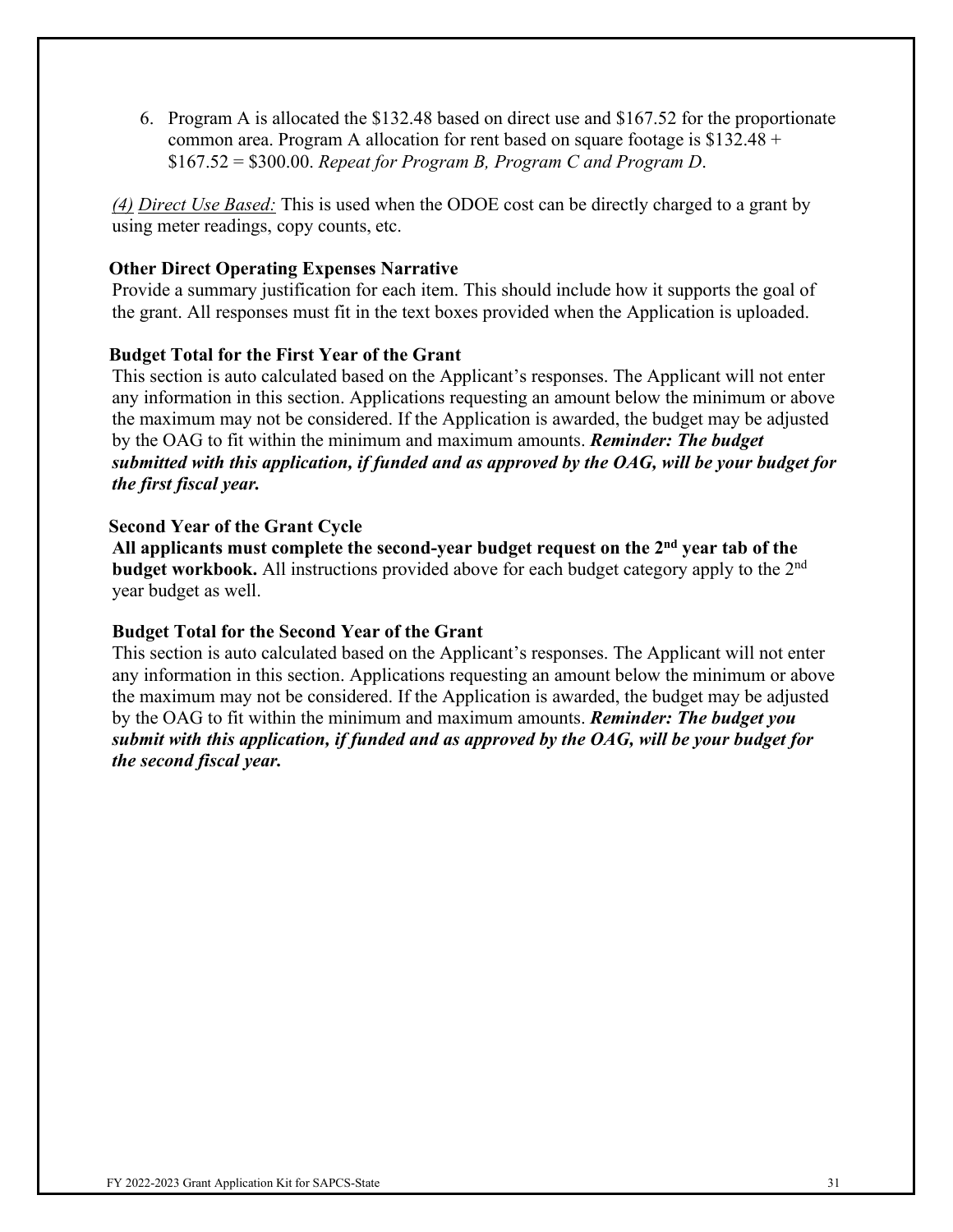## **IV. OAG CERTIFICATIONS AND ASSURANCES**

<span id="page-31-0"></span>The Applicant agrees to:

(1) Comply with Texas Government Code, Chapter 573, by ensuring that no officer, employee, or member of the Applicant's governing body or of the Applicant's contractor shall vote or confirm the employment of any person related within the second degree of affinity or the third degree of consanguinity to any member of the governing body or to any other officer or employee authorized to employ or supervise such person. This prohibition shall not prohibit the employment of a person who shall have been continuously employed for a period of two (2) years, or such other period stipulated by local law, prior to the election or appointment of the officer, employee, or governing body member related to such person in the prohibited degree.

(2) Comply, as applicable, with Texas Government Code, Chapter 552, ("Texas Public Information Act") which requires the public information that is collected, assembled or maintained by the Applicant to be available to the public during normal business hours.

(3) Comply, as applicable, with Texas Government Code, Chapter 551, ("Texas Open Meetings Act") which requires all regular, special or called meeting of governmental bodies to be open to the public, except as otherwise provided by law or specifically permitted in the Texas Constitution.

(4) Comply with Section 231.006, Texas Family Code, which prohibits payments to a person who is in arrears on child support payments.

(5) If Applicant is a health and human services agency or public safety or law enforcement agency, it may not contract with or issue a license, certificate or permit to the owner, operator or administrator of a facility if the license, permit or certificate has been revoked by another health and human services agency or public safety or law enforcement agency.

(6) If Applicant is a law enforcement agency regulated by Texas Occupations Code, Chapter 1701, it must be in compliance with all rules adopted by the Texas Commission on Law Enforcement Officer pursuant to Chapter 1701, or must provide the OAG with a certification from the Texas Commission on Law Enforcement that the agency is in the process of achieving compliance with such rules.

(7) Agrees that when incorporated into a grant award or contract, these standard assurances become terms or conditions for receipt of grant funds and that the Applicant shall maintain an appropriate contract administration system to ensure that all terms, conditions, and specifications are met.

(8) Comply with the Texas Family Code, Section 261.101 which requires reporting of all suspected cases of child abuse to local law enforcement authorities and to the Texas Department of Family and Protective Services. Applicant shall also ensure that all program personnel are properly trained and aware of this requirement.

(9) Comply with all federal statutes relating to nondiscrimination. These include, but are not limited to, the following: (a) Title VI of the Civil Rights Act of 1964 (P.L. 88-352) which prohibits discrimination on the basis of race, color or national origin; (b) Title IX of the Education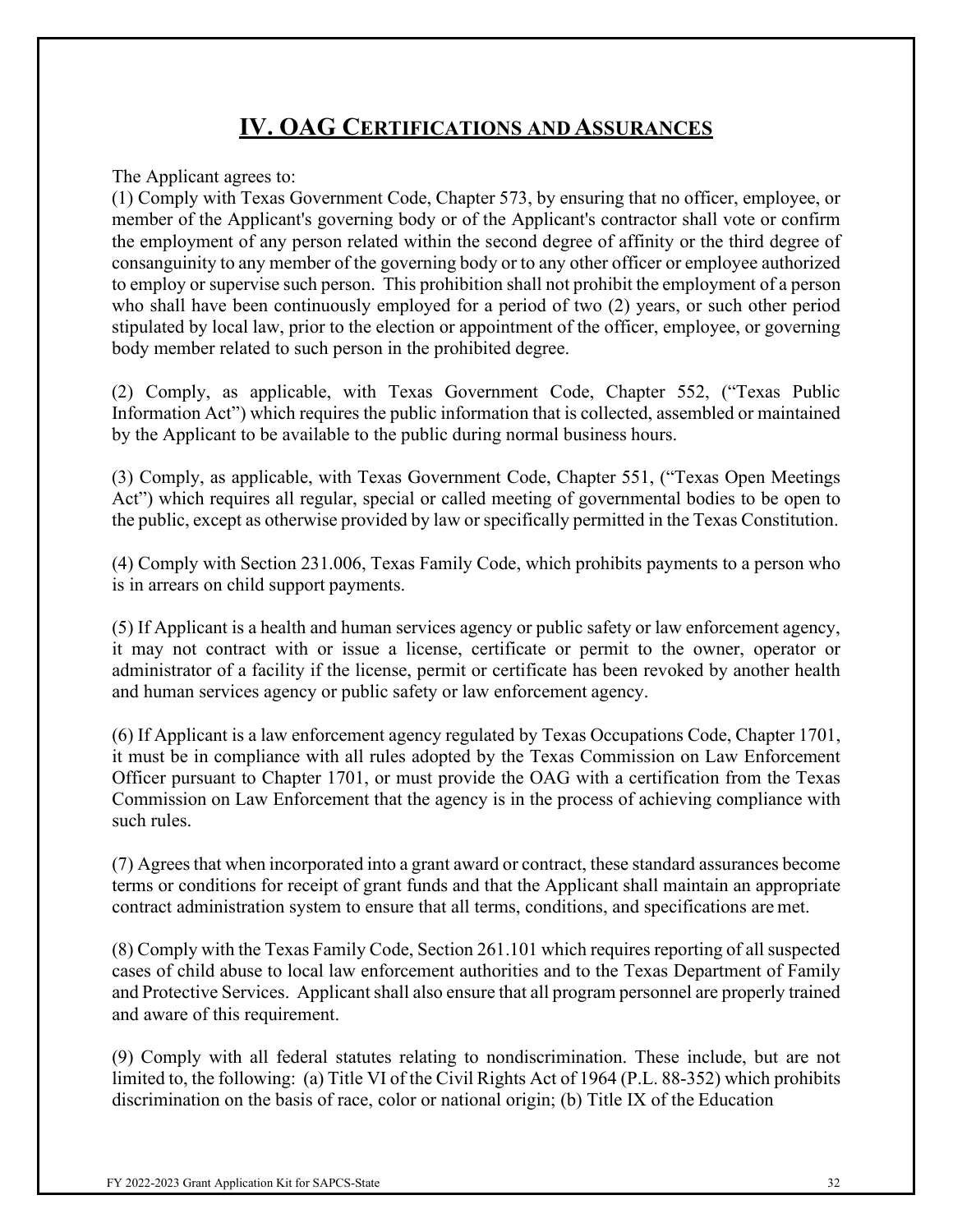Amendments of 1972, as amended (20 U.S.C. 1681-1683, and 1685-1686), which prohibits discrimination on the basis of sex; (c) Section 504 of the Rehabilitation Act of 1973, as amended (29 U.S.C. 794), which prohibits discrimination on the basis of handicaps, and the Americans With Disabilities Act of 1990; (d) the Age Discrimination Act of 1974, as amended (42 U.S.C. 6101- 6107), which prohibits discrimination on the basis of age; (e) the Drug Abuse Office and Treatment Act of 1972 (P.L. 92-255), as amended, relating to nondiscrimination on the basis of drug abuse; (f) the Comprehensive Alcohol Abuse and Alcoholism Prevention, Treatment and Rehabilitation Act of 1970 (P.L. 91-616), as amended, relating to the nondiscrimination on the basis of alcohol abuse or alcoholism; (g) 523 and 527 of the Public Health Service Act of 1912 (42 U.S.C. 290 dd-3 and 290 ee-3), as amended, relating to confidentiality of alcohol and drug abuse patient records; (h) Title VIII of the Civil Rights Act of 1968 (42 U.S.C. 3601 et seq.), as amended, relating to nondiscrimination in the sale, rental or financing of housing; (i) any other nondiscrimination provisions in the specific statute(s) under which Application for Federal assistance is being made; and (j) the requirements of any other nondiscrimination statute(s) which may apply to the Application.

(10) Comply, as applicable, with the provisions of the Davis-Bacon Act (40 U.S.C. 276a to 276a-7), the Copeland Act (40 U.S.C. 276c and 18 U.S.C. 874), and the Contract Work Hours and Safety Standards Act (40 U.S.C. 327-333), regarding labor standards for federally assisted construction sub-agreements.

(11) Comply, as applicable, with the requirements of the provisions of the Uniform Relocation Assistance and Real Property Acquisitions Act of 1970 (P. L. 91-646) which provide for fair and equitable treatment of persons displaced or whose property is acquired as a result of Federal or federally assisted programs. These requirements apply to all interests in real property acquired for project purposes regardless of Federal participation in purchases.

(12) Comply with the provisions of the Hatch Political Activity Act (5 U.S.C. 7321-29) which limit the political activity of employees whose principal employment activities are funded in whole or in part with Federal funds.

(13) Comply with the minimum wage and maximum hours provisions of the Federal Fair Labor Standards Act and the Intergovernmental Personnel Act of 1970, as applicable.

(14) Insure, as applicable, that the facilities under its ownership, lease or supervision which shall be utilized in the accomplishment of the project are not listed on the Environmental Protections Agency's (EPA) list of Violating Facilities and that it will notify the Federal grantor agency of the receipt of any communication from the Director of the EPA Office of Federal Activities indicating that a facility to be used in the project is under consideration for listing by the EPA, (EO 11738).

(15) Comply, as applicable, with the flood insurance purchase requirements of 102(a) of the Flood Disaster Protection Act of 1973, Public Law 93-234. Section 102 (a) requires the purchase of flood insurance in communities where such insurance is available as a condition for the receipt of any Federal financial assistance for construction or acquisition proposed for use in any area that has been identified by the Secretary of the Department of Housing and Urban Development as an area having special flood hazards.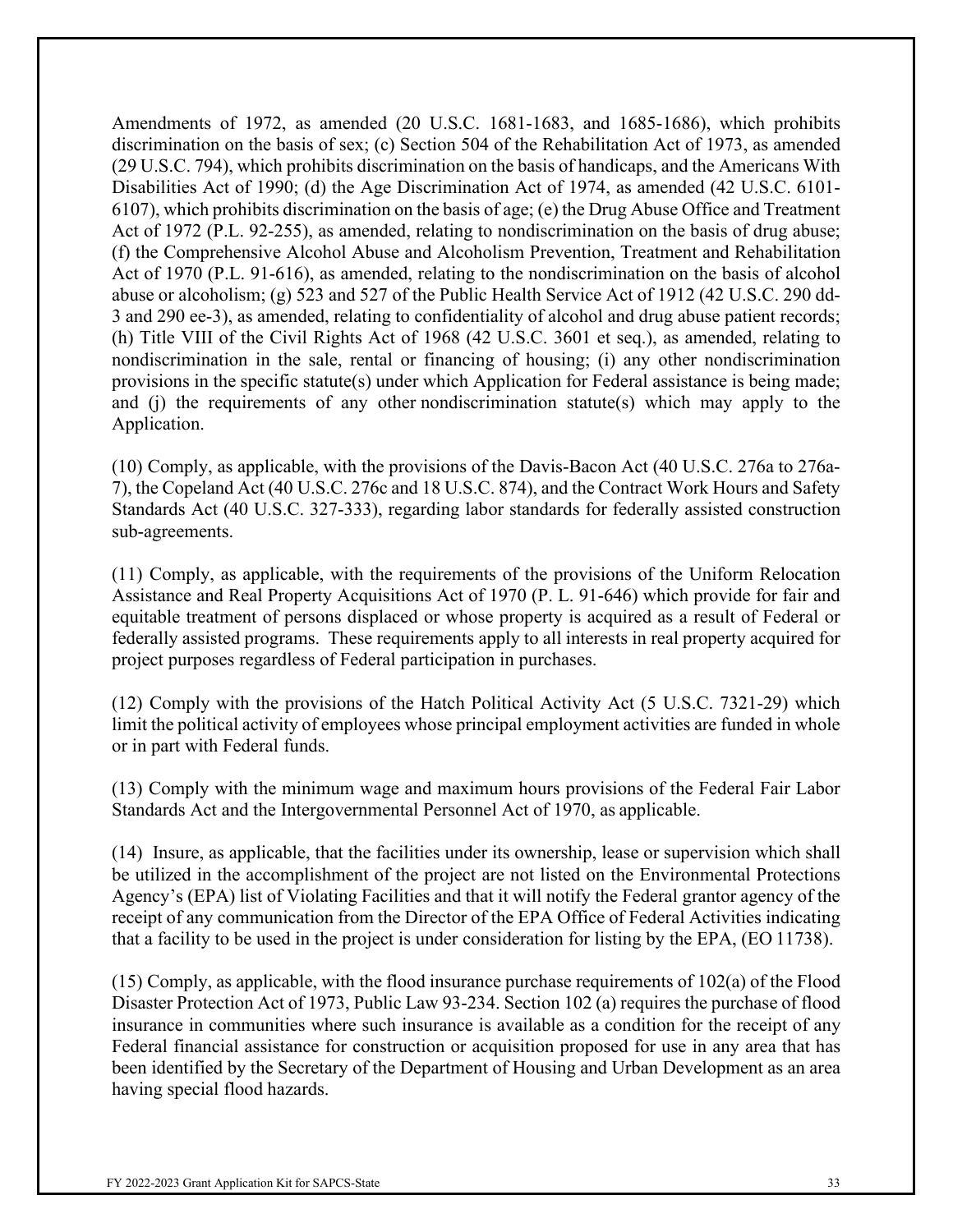(16) Comply, as applicable, with environmental standards which may be prescribed pursuant to the following: (a) institution of environmental quality control measures under the National Environmental Policy Act of 1969 (P.L. 91-190) and Executive Order (EO) 11514; (b) notification of violating facilities pursuant to EO 11738; (c) protection of wetlands pursuant to EO 11990; (d) evaluation of flood hazards in floodplains in accordance with EO 11988; (e) assurance of project consistency with the approved State management program developed under the Coastal Zone Management Act of 1972 (16 U.S.C. 1451 et seq.); (f) conformity of federal actions to State (Clean Air) Implementation Plans under Section 176(c) of the Clean Air Act of 1955, as amended (42 U.S.C. 7401 et seq.); (g) protection of underground sources of drinking water under the Safe Drinking Water Act of 1974, as amended (P.L. 93-523); and (h) protection of endangered species under the Endangered Species Act of 1973, as amended, (P.L. 93-205).

(17) Comply, as applicable, with the Wild and Scenic Rivers Act of 1968 (16 U.S.C. 1271 et seq.) related to protecting components or potential components of the national wild and scenic rivers system.

(18) Comply, as applicable, in assisting the awarding agency in assuring compliance withSection 106 of the National Historic Preservation Act of 1966, as amended (16 U.S.C. 470), EO 11593 (identification and protection of historic properties), and the Archaeological and Historic Preservation Act of 1974 (16 U.S.C. 469a-1 et seq.).

(19) Comply, as applicable, with the Laboratory Animal Welfare Act of 1966 (P.L. 89-544, as amended, 7 U.S.C. 2131 et seq.) pertaining to the care, handling, and treatment of warm blooded animals held for research, teaching, or other activities supported by this award of assistance.

(20) Comply, as applicable, with the Lead-Based Paint Poisoning Prevention Act (42 U.S.C. 4801 et seq.) which prohibits the use of lead-based paint in construction or rehabilitation of residential structures.

(21) Comply, as applicable, with Public Law 103-277, also known as the Pro-Children Act of 1994 (Act), which prohibits smoking within any portion of any indoor facility used for the provision of services for children as defined by the Act.

(22) Comply, as applicable, with all federal tax laws and are solely responsible for filing all required state and federal tax forms.

(23) Comply, as applicable, with all applicable requirements of all other federal and state laws, executive orders, regulations and policies governing this program.

(24) Certifies, as a signatory party to the grant contract, that it is not debarred or suspended or otherwise excluded from or ineligible for participation in federal assistance programs.

(25) Comply, by adopting and implementing the applicable provisions of the model HIV/AIDS workplace guidelines of the Texas Department of State Health Services, as required by the Texas Health and Safety Code, Ann., Sec. 85.001, et seq.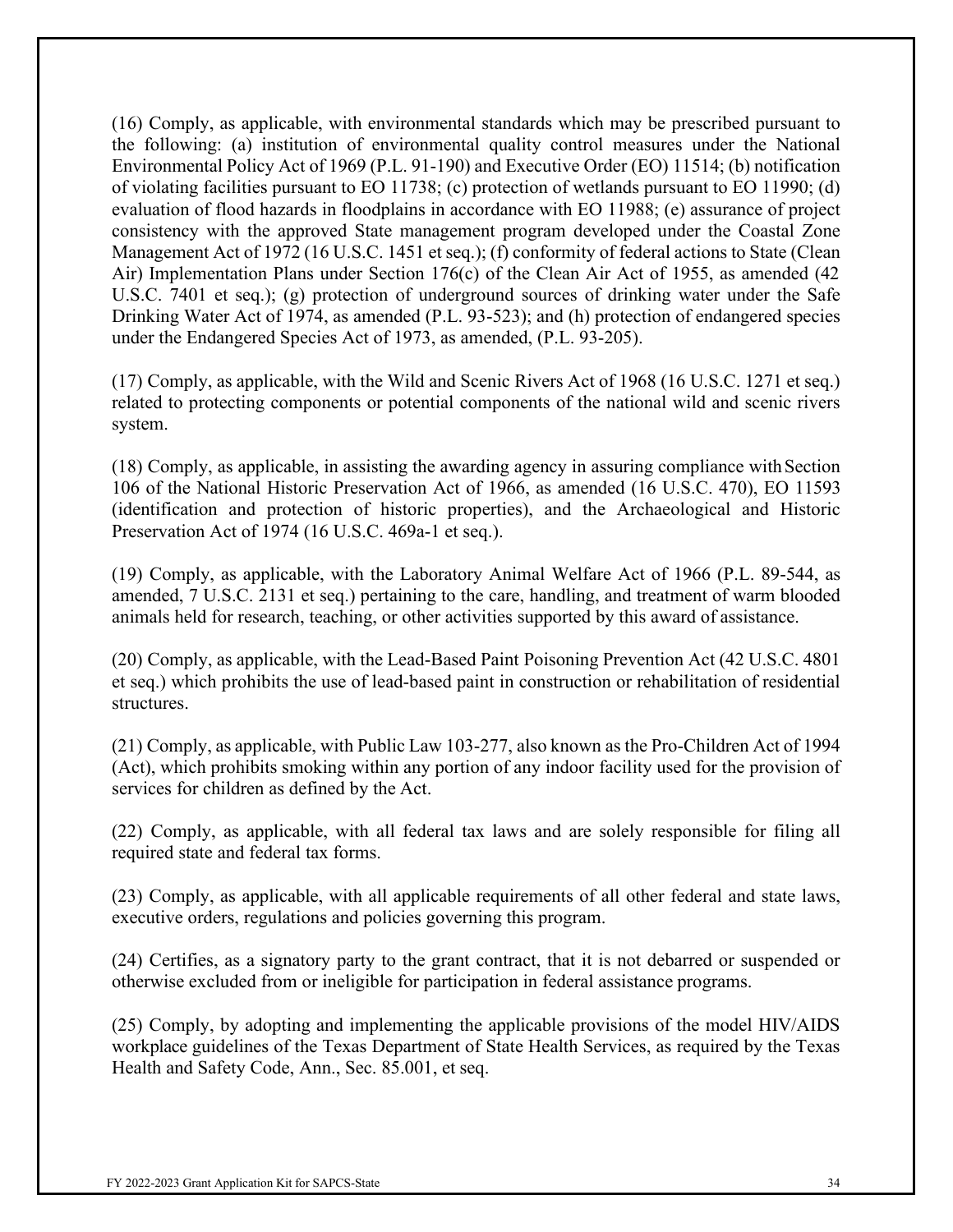#### **B. Other Certifications and Assurances**

#### **EQUAL EMPLOYMENT OPPORTUNITY PROGRAM CERTIFICATION**

The Applicant certifies that if it is required to file an Equal Employment Opportunity Plan (EEOP), the Applicant will do so in compliance with the applicable federal requirements.

#### **DISCLOSURE AND CERTIFICATION REGARDING LOBBYING**

The Applicant certifies:

1. No federal/state appropriated funds have been paid or will be paid to any person for influencing or attempting to influence an officer or employee of any agency, a member of Congress or the Texas Legislature, or an employee of a member of Congress or the Texas Legislature in connection with the awarding of any federal/state contract, the making of any federal/state grant, the making of any federal/state loan, the entering into of any cooperative agreement, and the extension, continuation, renewal, amendment, or modification of any federal/state contract, grant, loan, or cooperative agreement; and

2. If any non-federal/state funds have been paid or will be paid to any person for influencing or attempting to influence an officer or employee of any agency, a member of Congress or the Texas Legislature, an officer or employee of Congress or the Texas Legislature, or an employee of a member of Congress or the Texas Legislature in connection with this federal/state contract, grant, loan, or cooperative agreement, the undersigned shall contact the Grants Administration Division of the OAG for the "Disclosure Form to Report Lobbying."

#### **NON-PROCUREMENT DEBARMENT CERTIFICATION**

The Applicant certifies that it and its principals:

(a) Are not presently debarred, suspended, proposed for debarment, declared ineligible, sentenced to a denial of Federal benefits by a State or Federal court, or voluntarily excluded from covered transactions by any Federal department or agency;

(b) Have not within a three-year period preceding this Application been convicted of or had a civil judgment rendered against them for commission of fraud or a criminal offense in connectionwith obtaining, attempting to obtain, or performing a public (Federal, State, or local) transaction or contract under a public transaction; violation of Federal or State antitrust statutes or commission of embezzlement, theft, forgery, bribery, falsification or destruction of records, making false statements, or receiving stolen property;

(c) Are not presently indicted for or otherwise criminally or civilly charged by a governmental entity (Federal, State, or local) with commission of any of the offenses enumerated in paragraph (b) of this certification; and

(d) Have not within a three-year period preceding this Application had one or more public transactions (Federal, State, or local) terminated for cause or default.

If Applicant is unable to certify to any of the statements in this Non-procurement Debarment certification, the Applicant shall attach an explanation. Funding is contingent upon OAG review of this explanation.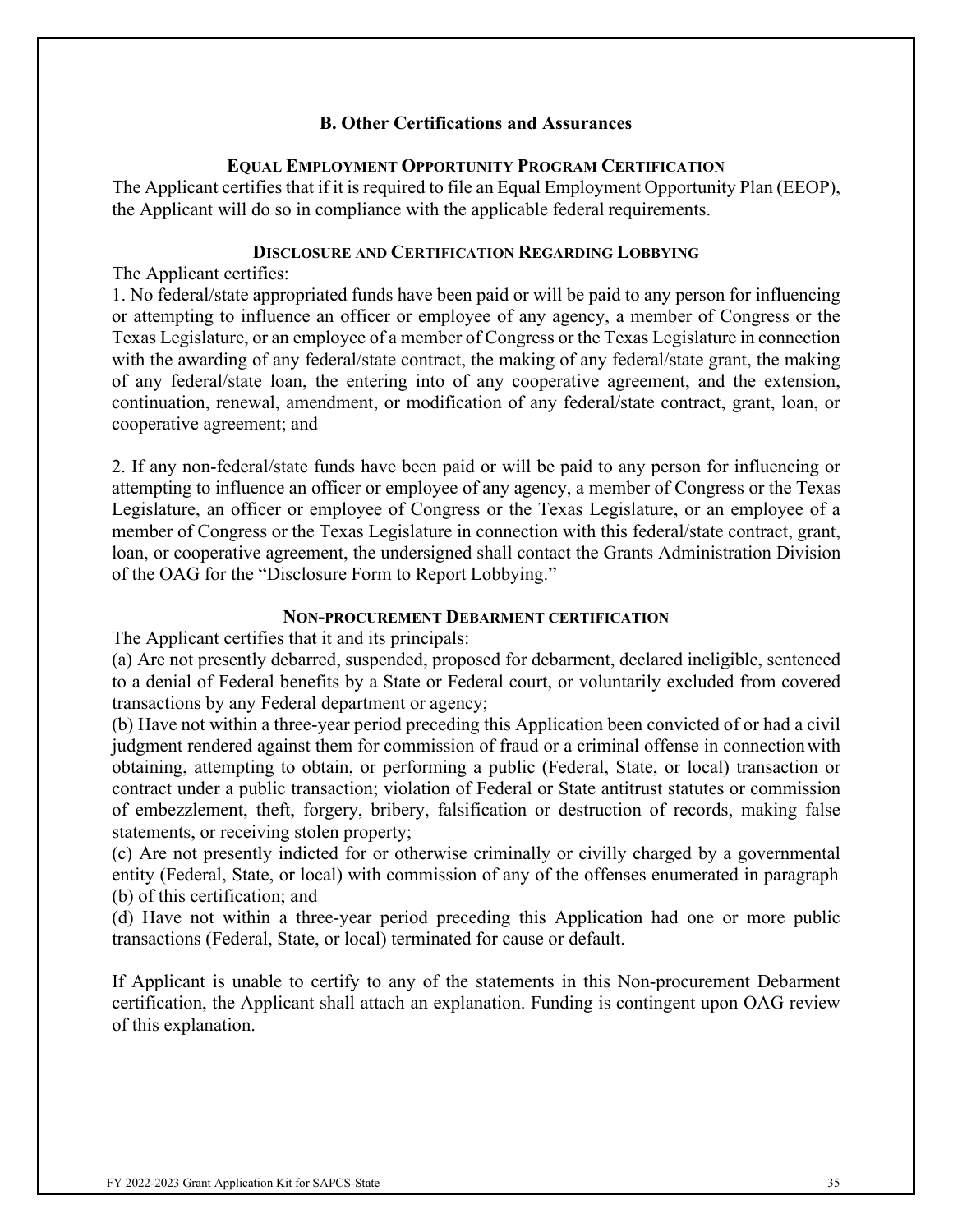#### **DRUG-FREE WORKPLACE CERTIFICATION**

The Applicant certifies that it will provide a drug-free workplace by:

A. Publishing a statement notifying employees/assignees that the unlawful manufacture, distribution, dispensing, possession, or use of a controlled substance is prohibited in the Applicant's workplace and specifying the actions that will be taken against employees for violation of such prohibition.

B. Establishing a drug-free awareness program to inform employees/assignees about:

1. The dangers of drug abuse in the workplace;

2. The Applicant's policy of maintaining a drug-free workplace;

3. Any available drug counseling, rehabilitation, and employee assistance programs; and

4. The penalties that may be imposed upon employees/assignees for drug abuse violations.

C. Making it a requirement that each employee/assignee to be engaged in the performance of the grant be given a copy of the statement required by paragraph (A).

D. Notifying the employee/assignee in the statement required by paragraph (A) that, as a condition employment/assignment under the grant, the employees/assignee will:

1. Abide by the terms of the statement, and

2. Notify the Applicant and OAG, of any criminal drug statute conviction for a violation

occurring in the workplace not later than five days after such conviction.

E. Notifying the agency within ten days after receiving notice under subparagraph (D) (2) from an employee/assignee or otherwise receiving actual notice of such conviction.

F. Taking one of the following actions with respect to any employee/assignee so convicted:

1. Taking appropriate personnel action with respect to any employee/assignee so convicted;

2. Requiring such employee/assignee to participate satisfactorily in drug abuse assistance or rehabilitation program approved for such purposes by a federal, state, or local health, law enforcement, or other appropriate agency.

G. Making a good faith effort to continue to maintain a drug-free workplace through the implementation of paragraphs  $(A)$ ,  $(B)$ ,  $(C)$ ,  $(D)$ ,  $(E)$ , and  $(F)$ .

#### **ANNUAL SINGLE AUDIT CERTIFICATION**

The Applicant certifies to the best of its knowledge and belief that one of the following applicable requirements will be met:

1. The Applicant currently expends \$750,000 or more, in combined federal funds during the fiscal year; and, therefore, is required to submit an annual single audit by an independent auditor made in accordance with the Single Audit Act Amendments of 1996 and Uniform Administrative Requirements, Cost Principles, and Audit Requirements for Federal Awards 2 CFR 200.

2. The Applicant currently expends \$750,000 or more in combined state funds during the fiscal year; and, therefore, is required to submit an annual Single Audit by an independent auditormade in accordance with the Texas Grant Management Standards (TxGMS).

3. The Applicant currently expends less than \$750,000 in either federal or state funds during the fiscal year; and therefore is exempt from the Single Audit Act. Applicant agrees that the OAG may require a limited scope audit as defined in Uniform Administrative Requirements, Cost Principles, and Audit Requirements for Federal Awards 2 CFR 200.

If this Application is for funds in excess of \$25,000, the Applicant certifies the following: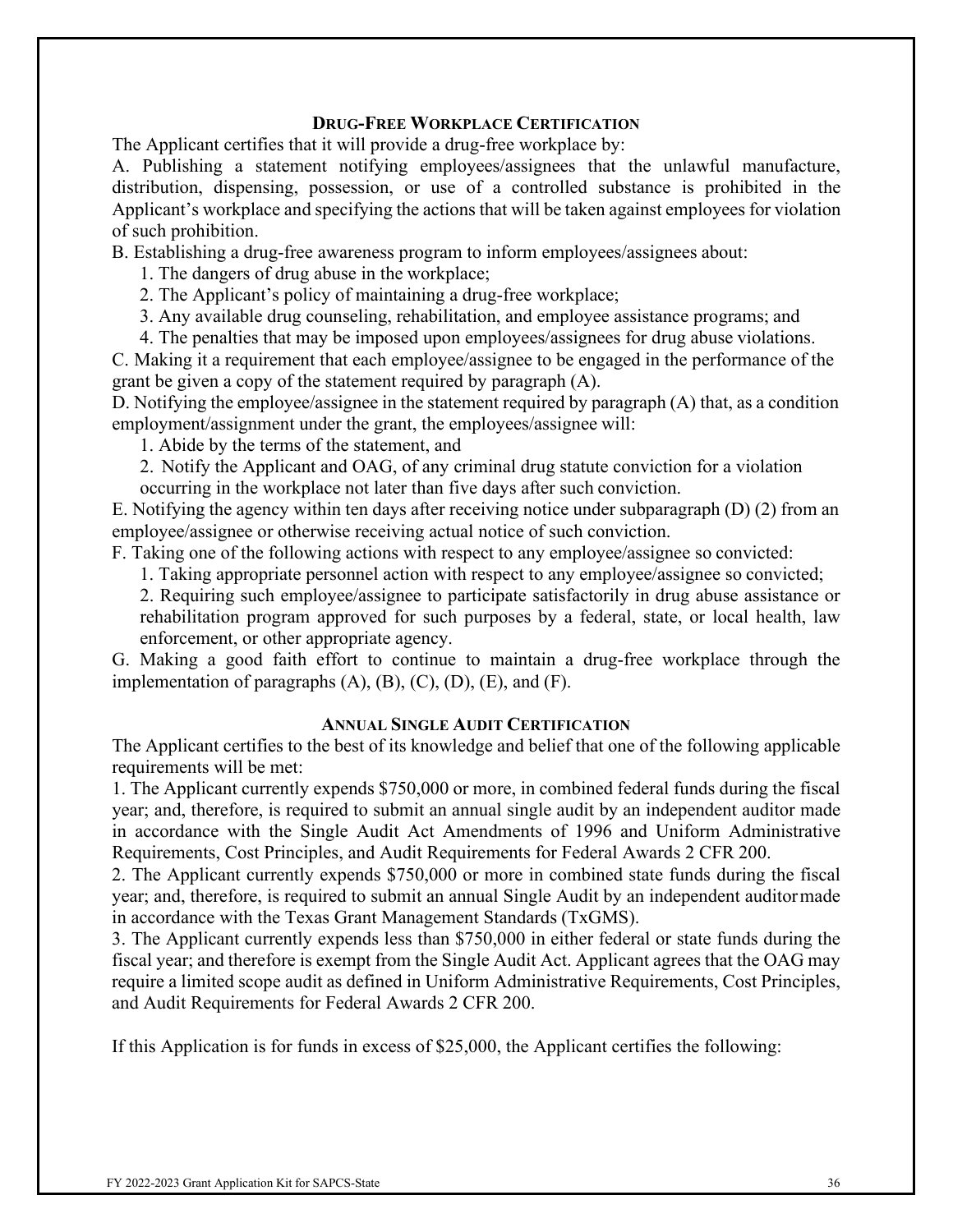By submission of this proposal, that neither the Applicant nor its principals are presently debarred, suspended, proposed for debarment, declared ineligible, or voluntarily excluded from participation in this transaction by any federal department or state agency.

If the Applicant is unable to certify the above statements, the Applicant has attached an explanation to this Application.

**COMPLIANCE WITH ANNUAL INDEPENDENT FINANCIAL AUDIT FILING REQUIREMENT** Applicants that are required to undergo a single audit or Annual Independent Financial Audit by statute, regulation, or organizational policy must complete and submit the Single Audit or Annual Financial Audit of the complete program and/or organization and management letter of the audit findings within nine months of the end of the fiscal year of the agency. The audit will meet Uniform Administrative Requirements, Cost Principles, and Audit Requirements for Federal Awards 2 CFR 200 and Texas Grant Management Standards (TxGMS) requirements. Additionally, the Annual Independent Financial Audit will meet Generally Accepted Government Auditing Standards in the event a Single Audit is not required. Applicants whose expenditures require the completion of a Single Audit, must submit a Single Audit to the OAG, an Annual Independent Financial Audit will not satisfy the audit requirement. Applicants who do not meet the expenditure threshold of the Single Audit and are not required by statute, regulation, or organizational policy to complete an Annual Audit, are not required to submit an Annual Audit to the OAG.

Funded Applicants who are required to submit an audit, must submit an audit for previous fiscal year for each year of the grant cycle. Example: For FY 2022, the 2021 audit must be submitted.

#### **COMPLIANCE WITH TxGMS AND THE APPLICABLE 2 CFR 200**

The Applicant assures that it will follow the guidelines in the Texas Grant Management Standards (TxGMS). Both governmental entities as well as non-profit entities are required to follow TxGMS guidelines.

The Applicant assures compliance with all federal/state statutes, regulations, policies, guidelines and requirements, including, but not limited to, TxGMS, as well as 2 CFR 200 titled Uniform Administrative Requirements, Cost Principles, and Audit Requirements for Federal Awards (Uniform Guidance).

#### **RETURN OF GRANT FUNDS IN THE EVENT OF LOSS OR MISUSE**

The Applicant agrees that in the event of loss or misuse of the OAG funds, the Applicant assures that the funds will be returned to the OAG in full.

#### **CONFLICT OF INTEREST**

The Applicant assures that there is no conflict of interest that would preclude it from filing the Application or providing the services under this grant. By submitting this Application, Applicant affirms that it has neither given, nor intends to give, at any time hereafter, any economic opportunity, future employment, gift, loan, gratuity, special discount, trip, favor, or service to a public servant or any employee or representative of same, at any time during the procurement process or in connection with this grant Application, except as allowed under relevant state and federal law. The Applicant further agrees that it will establish safeguards to prohibit its employees from using their positions for a purpose that constitutes or presents the appearance of personal or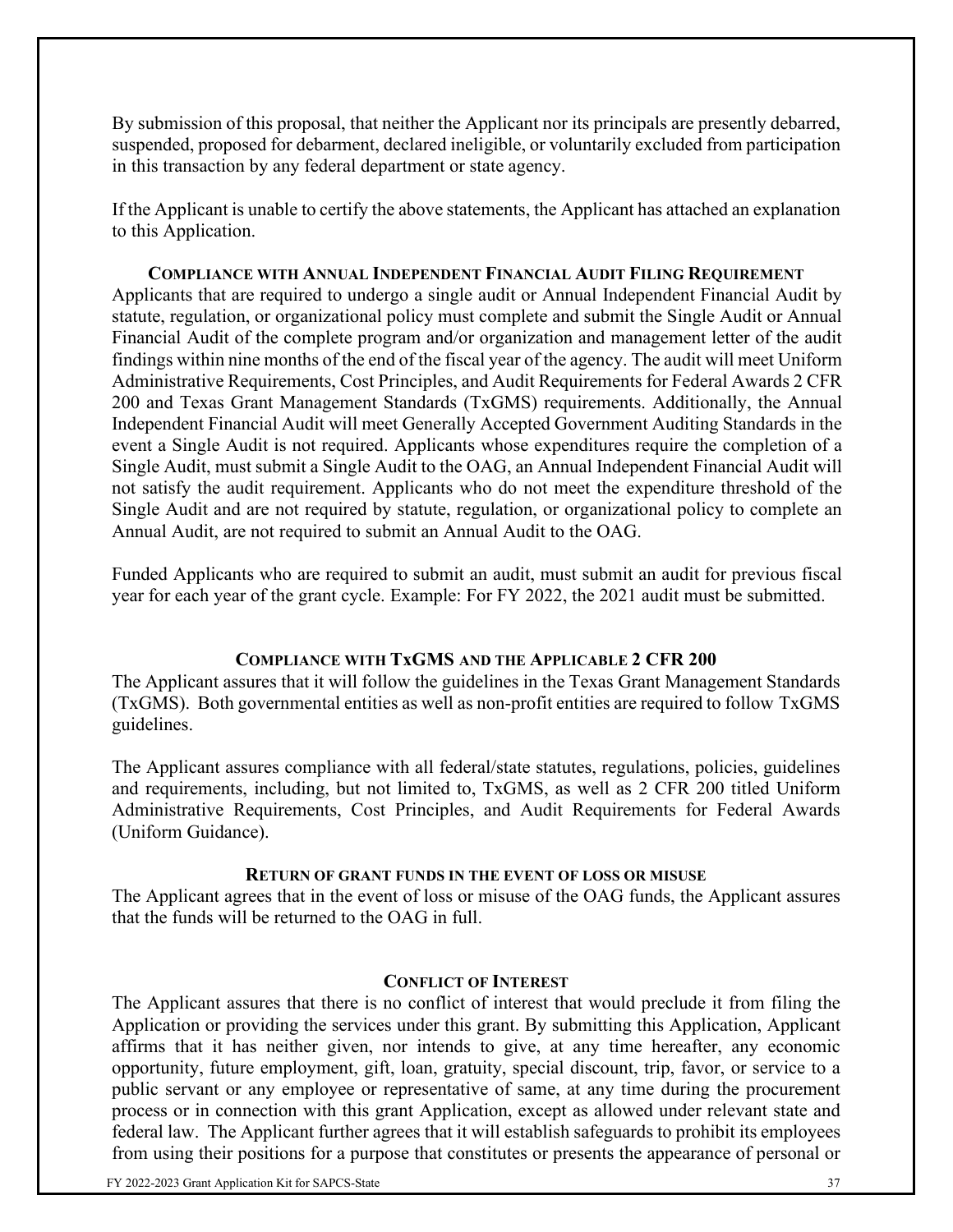organizational conflict of interest or personal gain. The Applicant shall operate with complete independence and objectivity without actual, potential, or apparent conflict of interest with respect to the activities conducted under this grant.

Without diminishing the provisions of the prior paragraph, the Applicant assures that as a grantee, grantee personnel, members of a grantee board or governing body, or other persons affiliated with the grant project shall not participate in any proceeding or action where grant funds personally benefit, directly or indirectly, the individuals or their relatives. For the purposes of this provision, "relatives" means persons related to the individual within the third degree by consanguinity or within the second degree by affinity, as determined by Chapter 573 of the Government Code. Grant personnel and officials must avoid any action that results in or creates the appearance of using their official positions for private gain; giving preferential treatment to any person; losing independent judgment or impartiality; making an official decision outside of official channels; or adversely affecting the confidence of the public in the integrity of the program or the OAG.

#### **AUTHORITY TO FILE APPLICATION**

The Applicant has the authority or will receive the appropriate authority by the Applicant's governing body to file the Application, including the authority to agree to the assurances and certifications contained herein.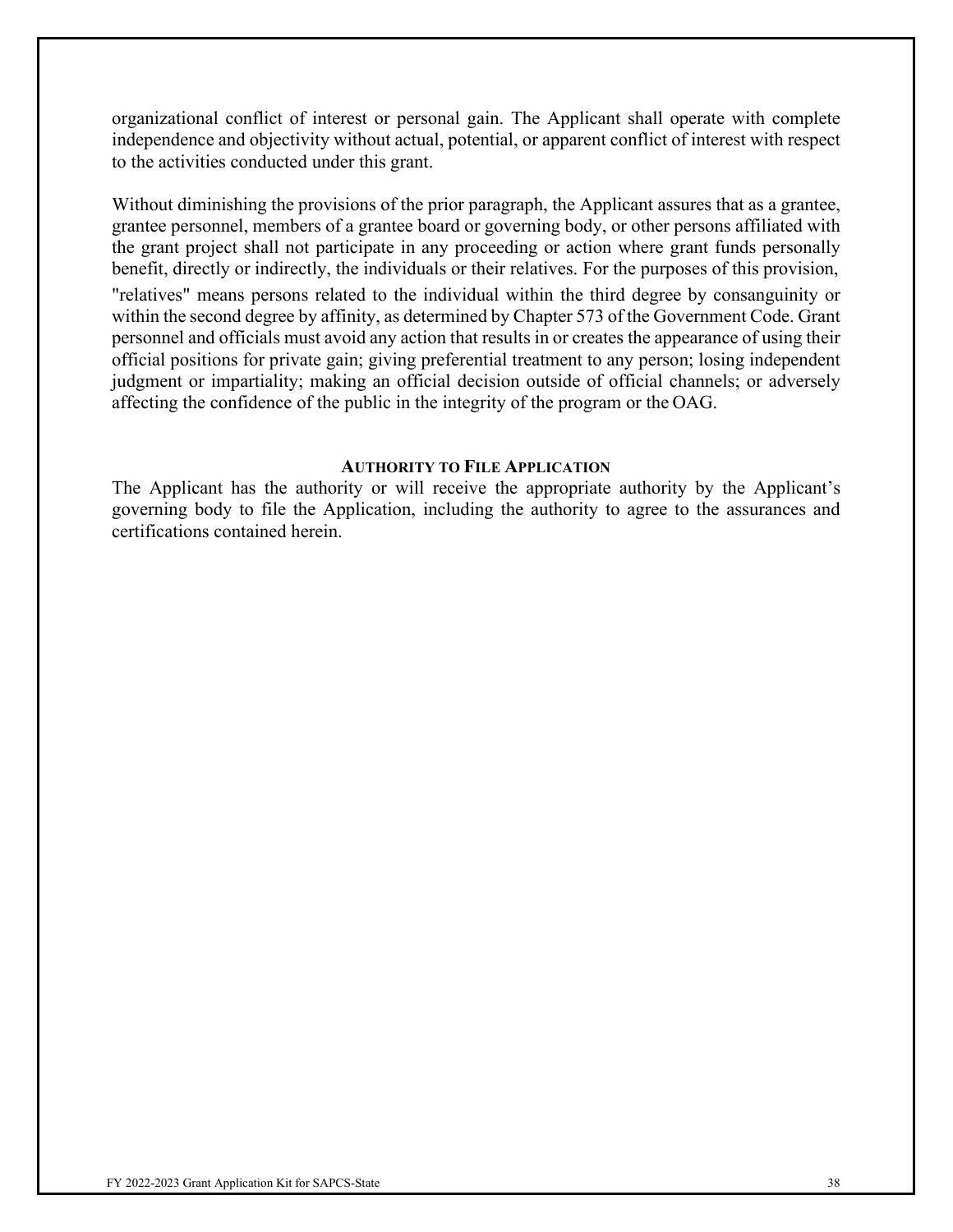# <span id="page-38-0"></span>**V. REQUIRED DOCUMENTS FOR SUBMISSION OF APPLICATION**

#### **APPLICATION**

• The Application must be submitted via GOALS

#### **"STATEMENTS SUPPORTING SUBMISSION OF THE APPLICATION TO THE OFFICE OF THE ATTORNEY GENERAL"**

- It must be signed by the Authorized Official or designated Authorized Official submitted at the time the Application is submitted to the OAG.
- Applications that are received by the OAG without this document will not be considered or funded by the OAG.

#### **"RESOLUTION OF GOVERNING BODY"**

It must be signed and uploaded at the time the Application is submitted to the OAG, unless the timing of the Application due date and requirements of the Texas Open Meetings Act or other requirements prevent the governing body from reviewing and approving the Resolution, and then it may be submitted to the OAG at a later date. (Please note that the Authorized Official must be designated by signature of the governing body. If the Authorized Official is also a member of the governing body, the Authorized Official must be designated by another member's signature. **The Authorized Official cannot sign the Resolution designating him/herself as the Authorized Official.**

#### "**MINIMUM SERVICE STANDARDS ASSURANCES DOCUMENT"**

It must be signed by the Authorized Official or designated Authorized Official and uploaded at the time the Application is submitted to the OAG.

**JOB DESCRIPTIONS** are required for each position requested in the proposed budget.

- Job descriptions must be uploaded with the Application under "Upload Additional Documents". Missing job descriptions may impact the Applicant's funding.
- Job description titles **must** match the titles of the positions on the proposed budget.

#### **SUPPORT DOCUMENT(S)**

• Support Document(s) must be uploaded with the Application. Missing Support Document(s) may impact the Applicant's funding.

**THE APPLICANT SHOULD UPLOAD "STATEMENTS SUPPORTING SUBMISSION OF THE APPLICATION TO THE OFFICE OF THE ATTORNEY GENERAL," "RESOLUTION OF GOVERNING BODY," "MINIMUM SERVICE STANDARDS ASSURANCES DOCUMENT," JOB DESCRIPTION(S), AND SUPPORT DOCUMENT(S) IN EACH OF THE CORRESPONDING "TASKS" LOCATED ON THE MAIN PAGE OF YOUR APPLICATION.**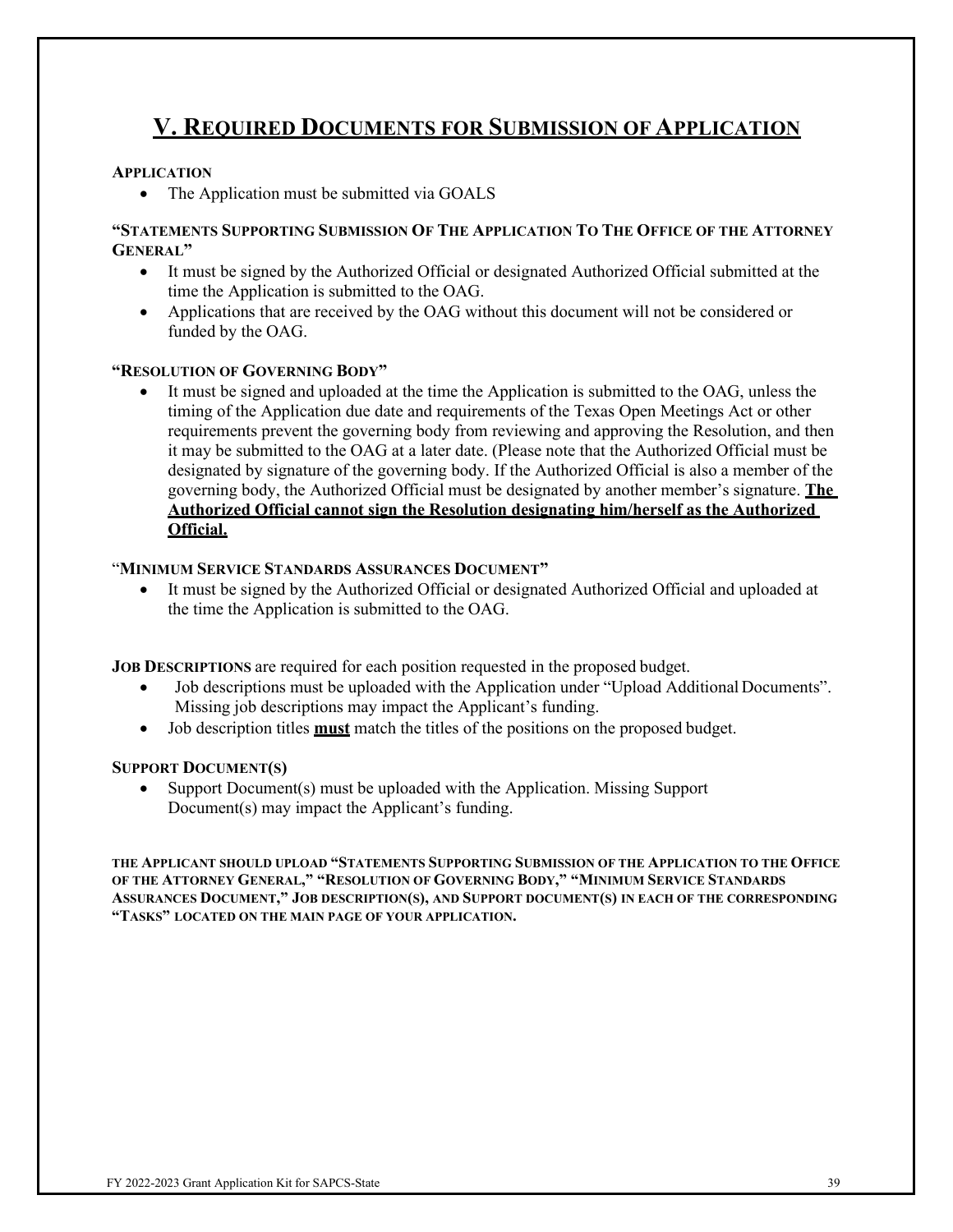## **STATEMENTS SUPPORTING SUBMISSION OF THE APPLICATION TO THE OFFICE OF THE ATTORNEY GENERAL**

#### **REQUIRED TO BE SUBMITTED WITH THE APPLICATION BY 11:59 P.M. CDT, FRIDAY, APRIL 23, 2021, OR THE APPLICATION WILL NOT BE CONSIDERED.**

**INSTRUCTIONS:** Select the grant program in Section 1 below and submit this signed document with the Application.

**LEGAL NAME OF APPLICANT:** 

#### **REFERENCE ID NUMBER:**

**1. THIS APPLICATION IS FOR** (initial):

Sexual Assault Prevention and Crisis Services (SAPCS) – State Grant

**2. TRUE AND CORRECT INFORMATION.** The undersigned certifies that the information contained in this Application is true and correct to the best of his or her knowledge.

**3. OAG CERTIFICATIONS AND ASSURANCES.** The undersigned has read and understands the Certifications and Assurances contained in the Application Kit.

**4. DEADLINES AND SUBMISSION OF APPLICATION.** The undersigned understands that the deadline for submission is 11:59 p.m. CDT, Friday, April 23, 2021, and that to meet the deadline, the Applicant must finalize and upload all applicable documents as required in the Application Kit. The undersigned further acknowledgesthat:

- It is the Applicant's responsibility to submit the Application to the OAG in the specified manner and by the specified date and time.
- Applications submitted in other formats will not be accepted.
- The OAG accepts no responsibility for delays in electronic submission delivery.
- Late Applications will not be considered under any circumstance.

**5. RESOLUTION OF GOVERNING BODY.** The undersigned states it is either submitting the Resolution of Applicant's governing body with this Application or will submit one at a later date as established by the OAG. If the timing of the Application due date and requirements of the Texas Open Meetings Act or other requirements prevent the governing body from reviewing and approving the Resolution, then it may be submitted to the OAG at a later date.

**6. MINIMUM SERVICE STANDARDS ASSURANCES DOCUMENT.** The undersigned states it is submitting the Minimum Services Standards Assurances Document with the Application.

**7. JOB DESCRIPTIONS FOR EACH REQUESTED POSITION**. The undersigned understands that the most recent job description for each position requested in the proposed budget must be submitted with the Application. Missing job descriptions may impact the Applicant's score.

**8. SUPPORT DOCUMENT(S)** The undersigned understands that the most recent Support Document(s) as defined under General Definitions must be submitted with the Application.

Authorized Official Signature Authorized Official Printed Name

Title

**Date**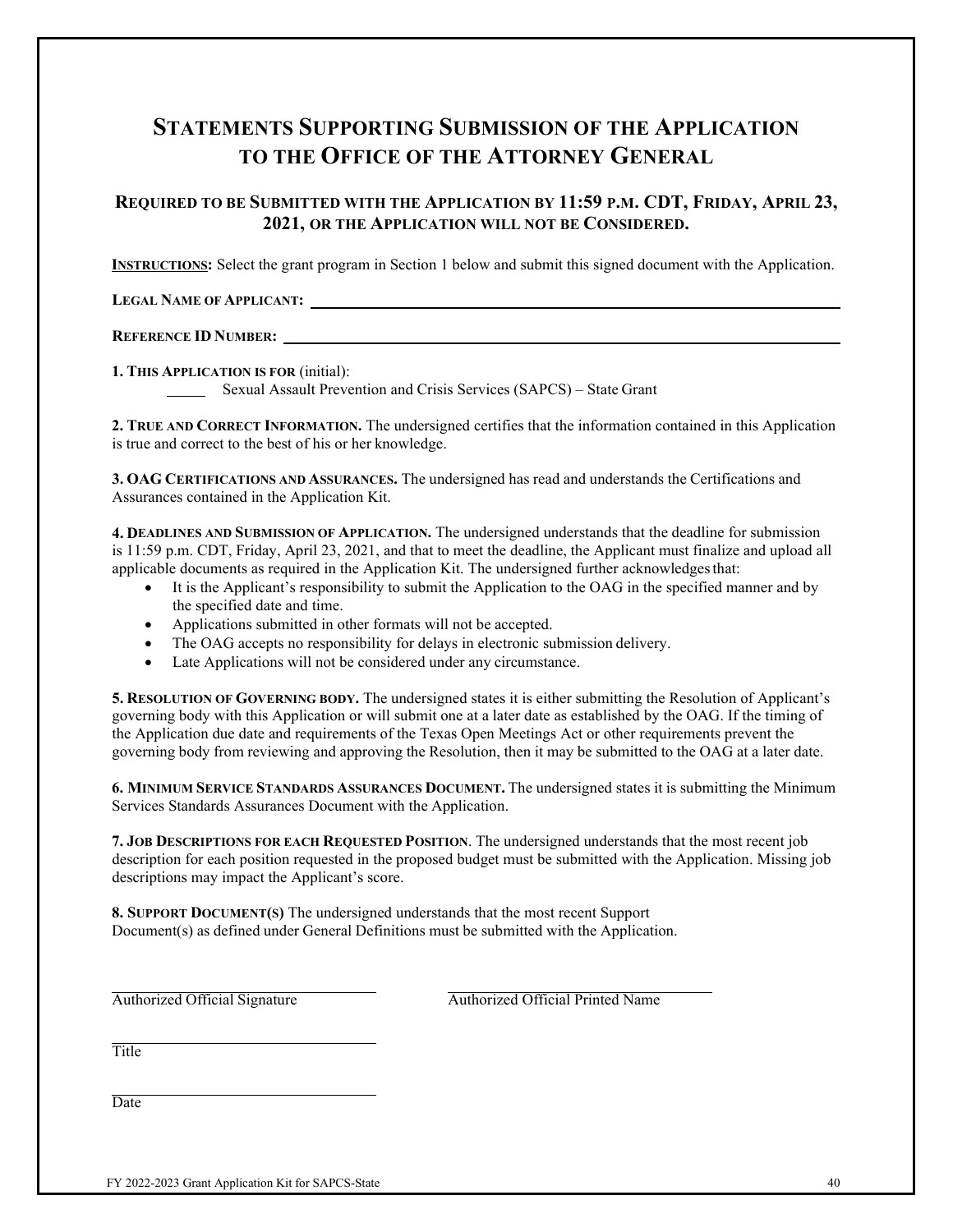## *(SAMPLE FORM OF RESOLUTION OF GOVERNING BODY)*

#### **RESOLUTION OF GOVERNING BODY—REQUIRED**

#### **REQUIRED TO BE SUBMITTED WITH THE APPLICATION BY 11:59 P.M. CDT, FRIDAY, APRIL 23, 2021. IF THE TIMING OF THE APPLICATION DUE DATE AND REQUIREMENTS OF THE TEXAS OPEN MEETINGS ACT OR OTHER REQUIREMENTS PREVENT THE GOVERNING BODY FROM REVIEWING AND APPROVING THE RESOLUTION, THEN IT MAY BE SUBMITTED TO THE OAG AFTER THE DUE DATE.**

**LEGAL NAME OF APPLICANT: REFERENCE ID NUMBER (if applicable):**  *Be it known as follows:* **WHEREAS**, the , [Name of Applicant] has applied or wishes to apply to the Office of the Attorney General, (OAG) for the following grant program (initial): Sexual Assault Prevention and Crisis Services (SAPCS) – State Grant **WHEREAS**, the [Name of Governing Body of Applicant, such as City Council, County Commissioners' Court or Board of Directors], has considered and supports the Application filed or to be filed with the OAG; **WHEREAS**, the , [Name of Applicant] has designated or wishes to designate the following individual as the "Authorized Official" who is given or has been given the power to apply for, accept, reject, alter, or terminate that certain grant with the OAG, as well as given the authority to sign all grant adjustment requests, inventory reports, progress reports and financial reports or any other official documents related to the grant on behalf of the grantee: Name of Person Designated as "AuthorizedOfficial": Position Title:

**NOW THEREFORE, BE IT RESOLVED** that this governing body approves the submission of the Application to the OAG, as well as the designation of the Authorized Official.

Signature Printed Name

**Date**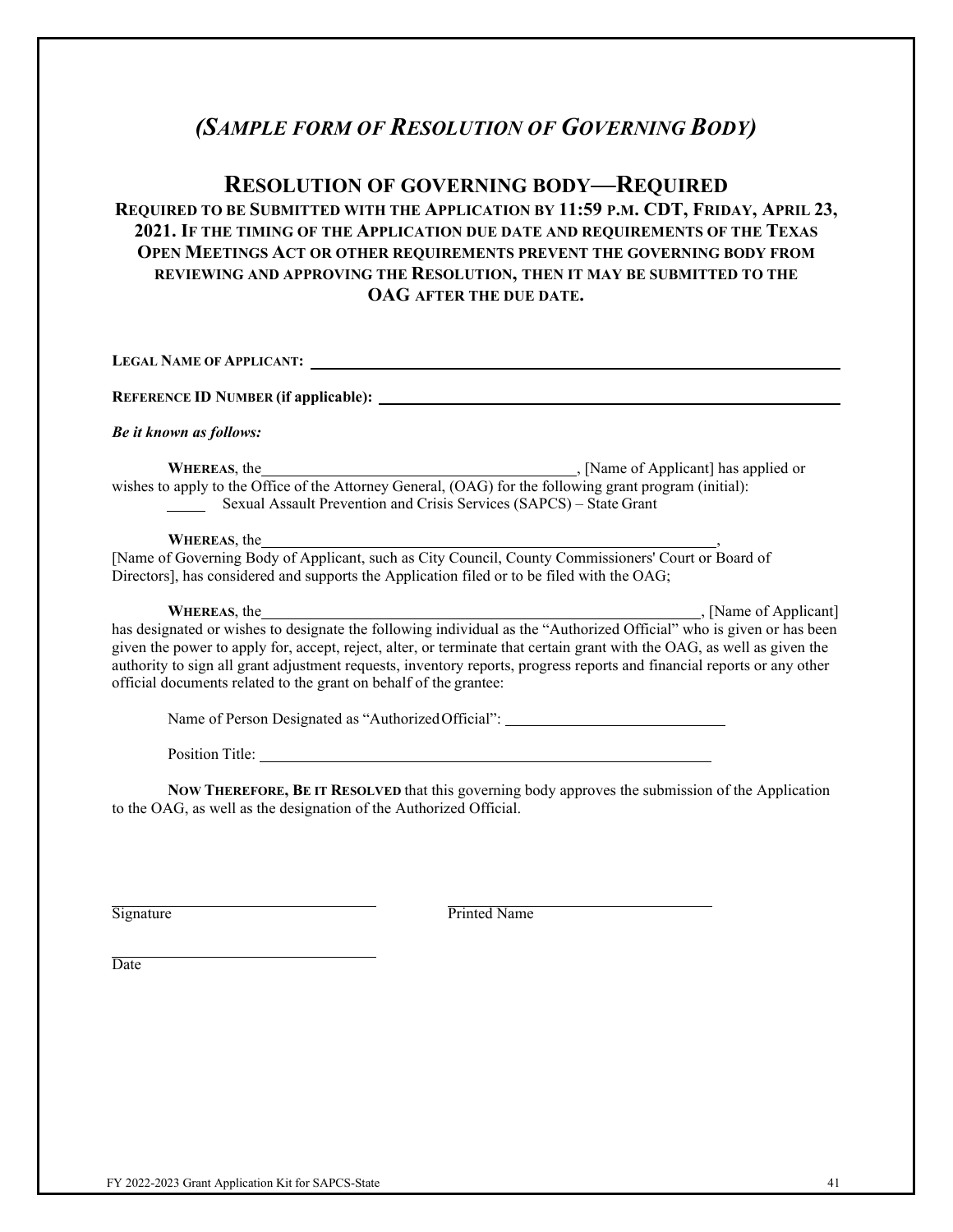# **MINIMUM SERVICE STANDARDS ASSURANCES DOCUMENT**

#### **REQUIRED TO BE SUBMITTED WITH THE APPLICATION BY 11:59 P.M. CDT, FRIDAY, APRIL 23, 2021, OR THE APPLICATION WILL NOT BE CONSIDERED.**

**INSTRUCTIONS:** Each Organization must review the following statements and check each box on the left of the standard to indicate acknowledgement the standard is met. For the following 24 standards, **any left unchecked or responses with N/A will indicate the standard is not met**. This form must be signed and dated by the organization's Authorized Official. Any of the minimum services may be provided in a virtual environment and still be considered as meeting the minimum services standards.

| The organization has confidentiality guidelines that are shared with<br>1.<br>employees/volunteers.                                                                                                                                                                                                                                                                                                                                                                                                                          |
|------------------------------------------------------------------------------------------------------------------------------------------------------------------------------------------------------------------------------------------------------------------------------------------------------------------------------------------------------------------------------------------------------------------------------------------------------------------------------------------------------------------------------|
| The organization has a signed confidentiality statement on file for all Sexual Assault<br>2.<br>Program (SAP) employees/volunteers answering the hotline.                                                                                                                                                                                                                                                                                                                                                                    |
| The organization accepts calls from blocked numbers.<br>3.                                                                                                                                                                                                                                                                                                                                                                                                                                                                   |
| If the organization uses caller ID or any other technology that establishes a record of<br>4.<br>calls on the hotline, the organization ensures there will not be a breach of confidentiality<br>to third parties.                                                                                                                                                                                                                                                                                                           |
| 5.<br>If the organization uses an answering service, the organization has a policy covering<br>confidentiality with the provider. The organization conducts training with the answering<br>service employees to ensure they understand the confidentiality policy. If the organization<br>does not use an answering service, check this box to confirm that if the organization<br>decides to use an answering service, it will meet this standard.                                                                          |
| If the organization allows calls to be forwarded to an employee/volunteer's personal<br>6.<br>phone number, the organization ensures that only the employee/volunteer will answer the<br>hotline and that calls should be taken in a private area where the conversation will not be<br>overheard. If the organization does not allow calls to be forwarded to an<br>employee/volunteer's personal phone number, check this box to confirm that if the<br>organization decides to forward calls, it will meet this standard. |
| If the organization allows employees/volunteers to call the survivor from a person's<br>7.<br>phone, ID blocking is utilized.                                                                                                                                                                                                                                                                                                                                                                                                |
| The organization requires each employee/volunteer answering the hotline to sign a non-<br>8.<br>discrimination policy.                                                                                                                                                                                                                                                                                                                                                                                                       |
| The 24-hour crisis hotline is answered 24 hours a day, 7 days a week by a trained SAP<br>9.<br>staff, volunteer, or professional and consultant as allowed by this application kit.                                                                                                                                                                                                                                                                                                                                          |
| 10. The organization's advertisements of the 24- Hour crisis hotline indicates the hotline is<br>available for survivors of sexual assault and is available 24 hours a day.                                                                                                                                                                                                                                                                                                                                                  |
| 11. SAP trained staff or volunteers answer the hotline immediately or if an answering<br>machine is utilized the caller is connected to a trained employee/volunteer within 5<br>minutes.                                                                                                                                                                                                                                                                                                                                    |
| 12. Bypass calls are answered or returned by a trained SAP employee/volunteer within 15<br>minutes.                                                                                                                                                                                                                                                                                                                                                                                                                          |
| 13. All employees/volunteers conducting minimum services are trained on confidential<br>communication requirements in the Texas Government Code, Chapter 420, Subchapter<br>D.                                                                                                                                                                                                                                                                                                                                               |
| 14. All employees/volunteers conducting minimum services have completed training that<br>meets the OAG's Sexual Assault Training Program Certification Requirements contained<br>in the OAG's Sexual Assault Training Program Certification Guide.                                                                                                                                                                                                                                                                           |